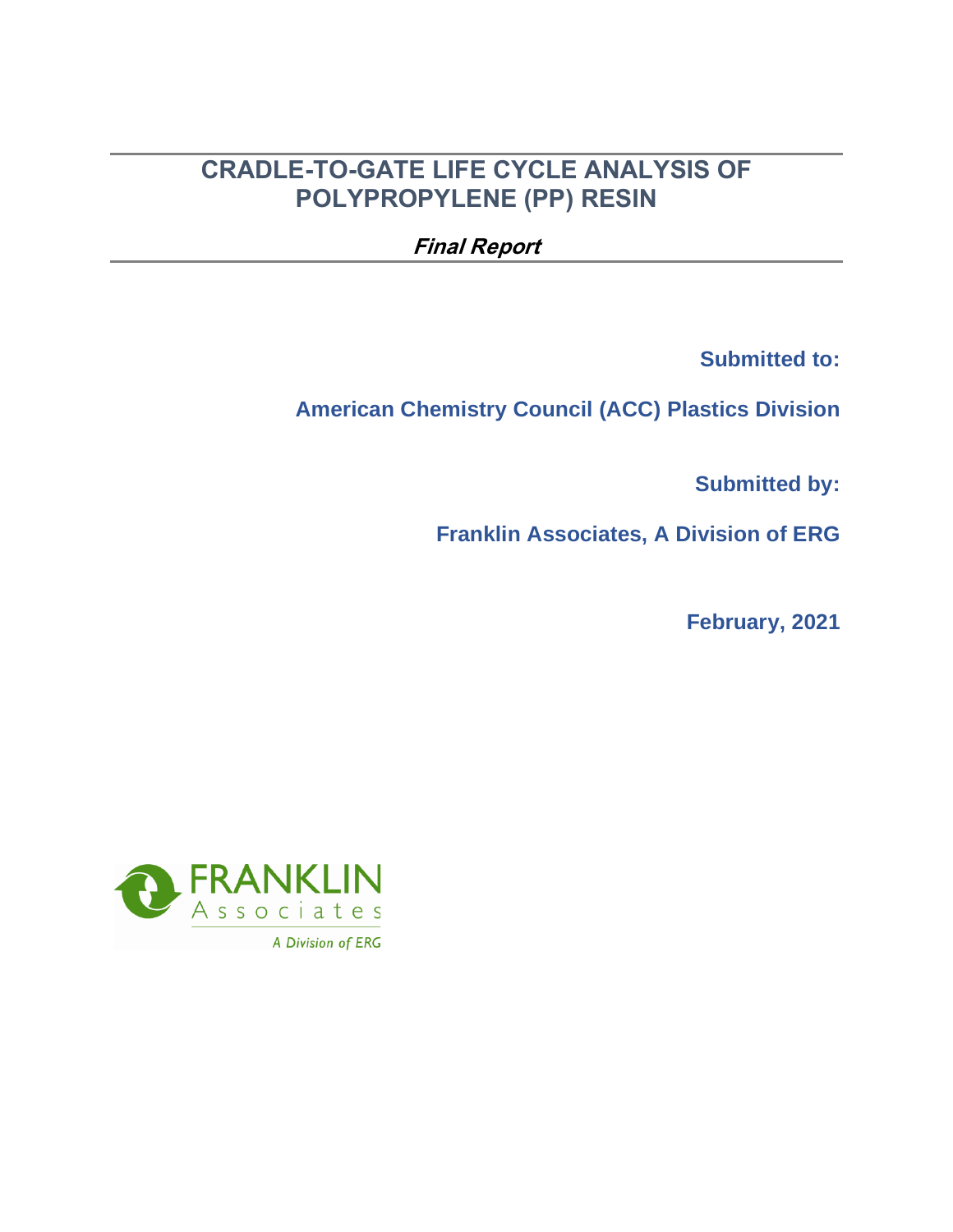#### **PREFACE**

This life cycle assessment of polypropylene (PP) resin was commissioned and funded by the American Chemical Council (ACC) Plastics Division to update the original data in the 2011 report, **Cradle-to-Gate Life Cycle Inventory of Nine Plastic Resins and Four Polyurethane Precursors**, as well as the U.S. LCI plastics database. The report was made possible through the cooperation of ACC member companies, who provided data for the production of olefins and PP resin.

This report was prepared for ACC by Franklin Associates, A Division of Eastern Research Group, Inc. as an independent contractor. This project was managed by Melissa Huff, Senior LCA Analyst and Project Manager. Anne Marie Molen assisted with data collection tasks and appendix preparation. Mariya Absar aided with modeling and report writing. Ben Young assisted with research.

Franklin Associates gratefully acknowledges the significant contribution to this project by Mike Levy, Keith Christman, and Prapti Muhuri of ACC in leading this project. Also acknowledged are the following companies: ExxonMobil Corporation, Lyondellbasell Industries, and INEOS, who graciously provided primary Life Cycle Inventory data for PP resin production. Their effort in collecting data has added considerably to the quality of this LCA report.

Franklin Associates makes no statements other than those presented within the report.

*February, 2021*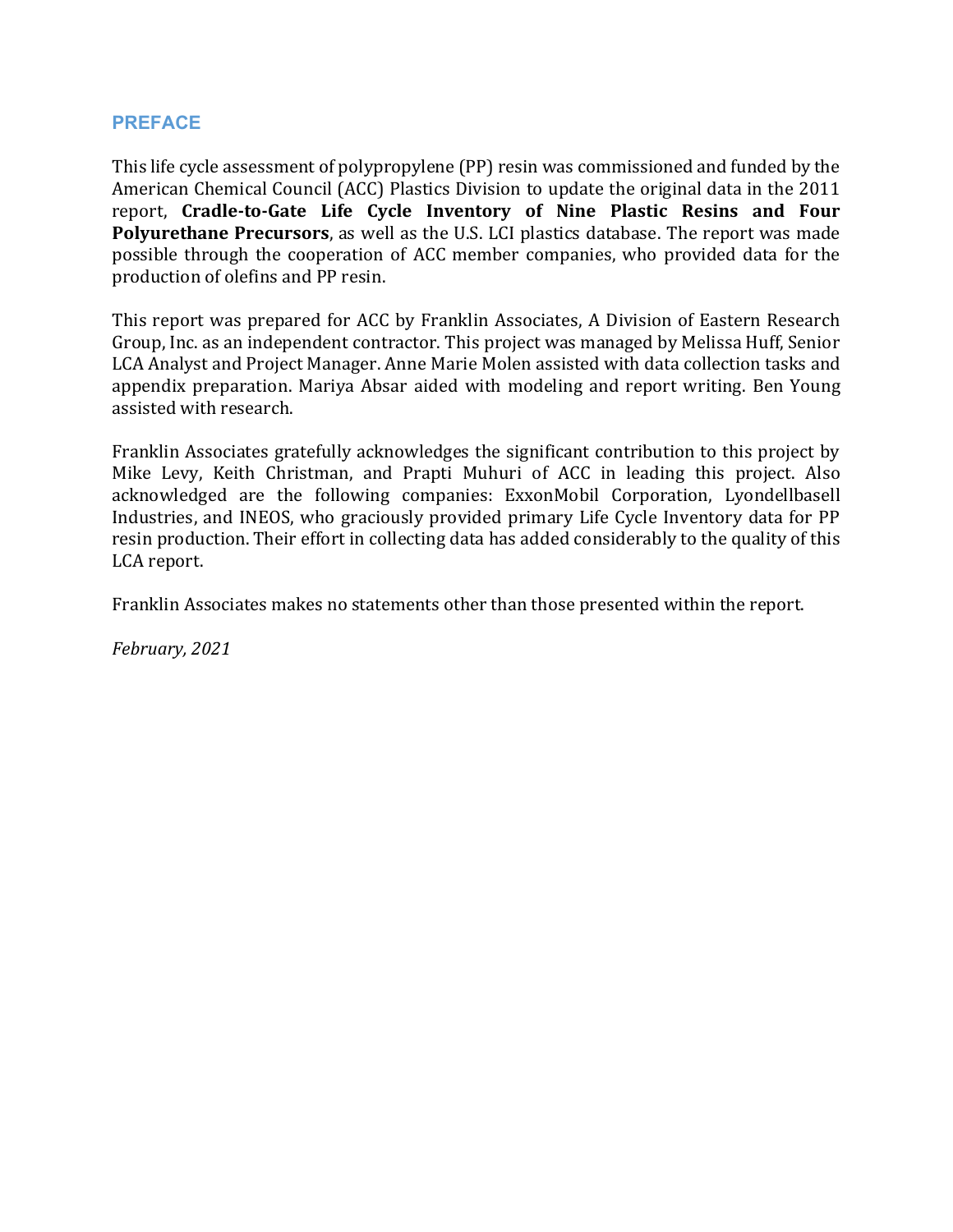# **TABLE OF CONTENTS**

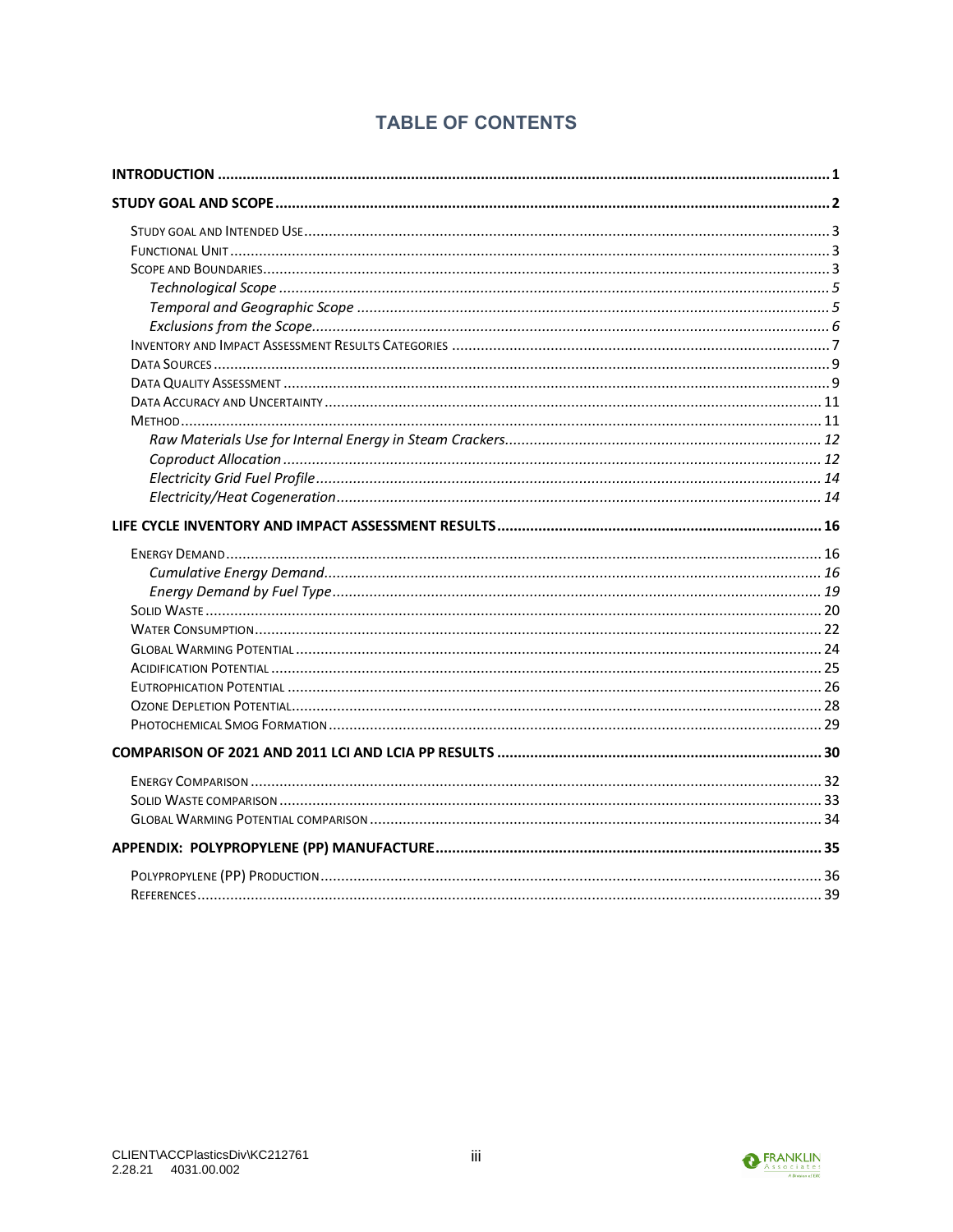## **LIST OF ACRONYMS**

| (Alphabetical)  |                                                                                   |
|-----------------|-----------------------------------------------------------------------------------|
| <b>ACC</b>      | AMERICAN CHEMISTRY COUNCIL                                                        |
| AP              | <b>ACIDIFICATION POTENTIAL</b>                                                    |
| API             | AMERICAN PETROLEUM INSTITUTE                                                      |
| <b>BOD</b>      | <b>BIOCHEMICAL OXYGEN DEMAND</b>                                                  |
| <b>BTEX</b>     | BENZENE, TOLUENE, ETHYLBENZENE, AND XYLENE                                        |
| <b>COD</b>      | <b>CHEMICAL OXYGEN DEMAND</b>                                                     |
| <b>CFC</b>      | CHLOROFLUOROCARBON                                                                |
| <b>EGRID</b>    | <b>EMISSIONS &amp; GENERATION RESOURCE INTEGRATED DATABASE</b>                    |
| <b>EIA</b>      | ENERGY INFORMATION ADMINISTRATION                                                 |
| EP              | EUTROPHICATION POTENTIAL                                                          |
| ERG             | EASTERN RESEARCH GROUP, INC                                                       |
| EQ              | <b>EQUIVALENTS</b>                                                                |
| <b>GHG</b>      | <b>GREENHOUSE GAS</b>                                                             |
| <b>GHGRP</b>    | <b>GREENHOUSE GAS REPORTING PROGRAM</b>                                           |
| GJ              | GIGAJOULE                                                                         |
| <b>GREET</b>    | GREENHOUSE GASES, REGULATED EMISSIONS, AND ENERGY USE IN<br><b>TRANSPORTATION</b> |
| GWP             | <b>GLOBAL WARMING POTENTIAL</b>                                                   |
| <b>IPCC</b>     | INTERGOVERNMENTAL PANEL ON CLIMATE CHANGE                                         |
| IS <sub>0</sub> | INTERNATIONAL ORGANIZATION FOR STANDARDIZATION                                    |
| <b>LCA</b>      | LIFE CYCLE ASSESSMENT                                                             |
| <b>LCI</b>      | LIFE CYCLE INVENTORY                                                              |
| <b>LCIA</b>     | LIFE CYCLE IMPACT ASSESSMENT                                                      |
| <b>LPG</b>      | LIQUEFIED PETROLEUM GAS                                                           |
| MJ              | MEGAJOULE                                                                         |
| MM              | <b>MILLION</b>                                                                    |
| <b>NAICS</b>    | NORTH AMERICAN INDUSTRY CLASSIFICATION SYSTEM                                     |
| <b>NAPAP</b>    | NATIONAL ACID PRECIPITATION ASSESSMENT PROGRAM                                    |

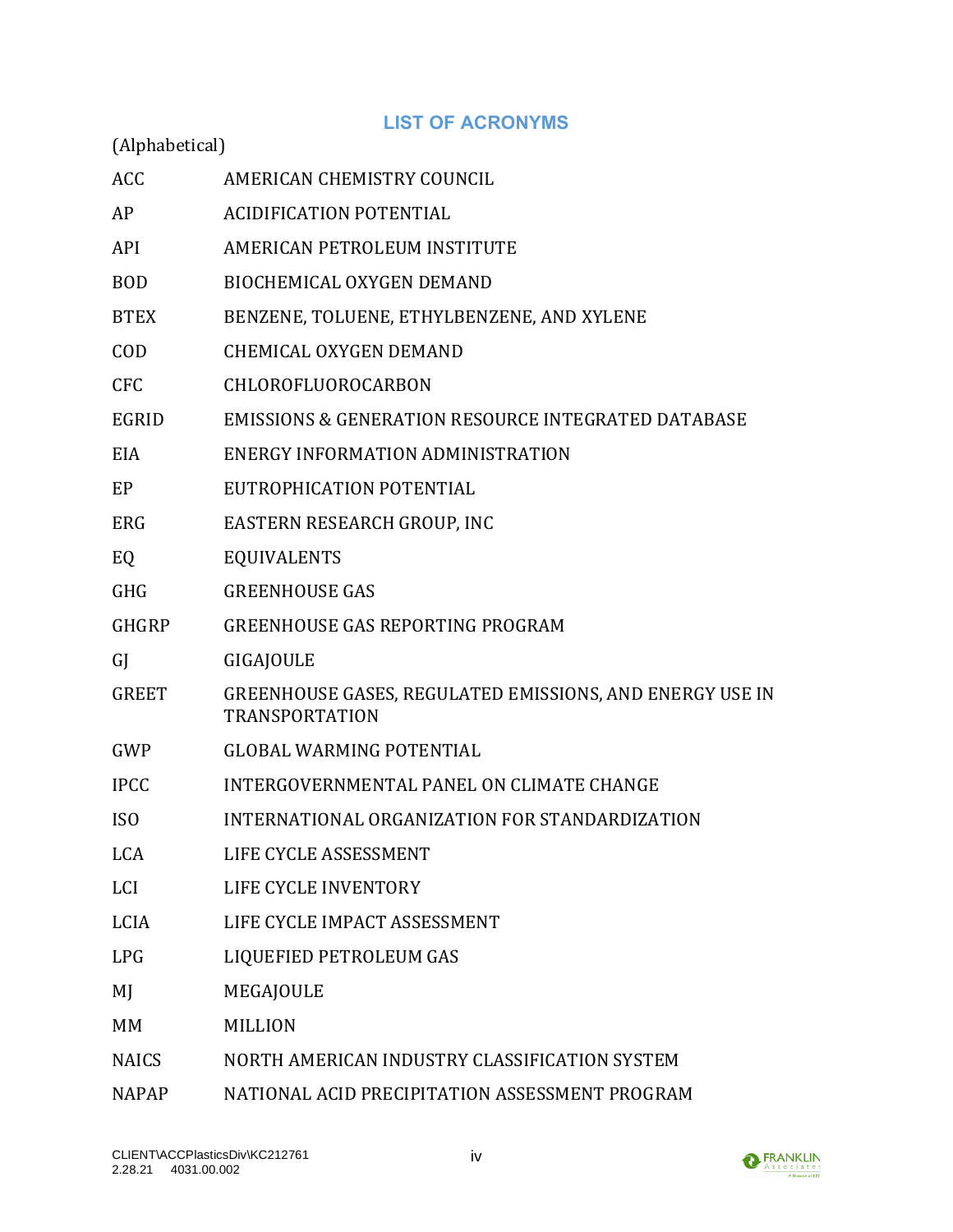| NGL          | NATURAL GAS LIQUID                                                                             |
|--------------|------------------------------------------------------------------------------------------------|
| <b>NMVOC</b> | NON-METHANE VOLATILE ORGANIC COMPOUNDS                                                         |
| <b>NREL</b>  | NATIONAL RENEWABLE ENERGY LABORATORY                                                           |
| <b>ODP</b>   | <b>OZONE DEPLETION POTENTIAL</b>                                                               |
| <b>POCP</b>  | PHOTOCHEMICAL SMOG FORMATION (HISTORICALLY PHOTOCHEMICAL<br><b>OXIDANT CREATION POTENTIAL)</b> |
| PP           | POLYPROPYLENE                                                                                  |
| <b>RCRA</b>  | RESOURCE CONSERVATION AND RECOVERY ACT                                                         |
| <b>SI</b>    | INTERNATIONAL SYSTEM OF UNITS                                                                  |
| <b>TRACI</b> | TOOL FOR THE REDUCTION AND ASSESSMENT OF CHEMICAL AND OTHER<br>ENVIRONMENTAL IMPACTS           |
| TRI          | <b>TOXIC RELEASE INVENTORY</b>                                                                 |
| <b>WTE</b>   | WASTE-TO-ENERGY INCINERATION                                                                   |
|              |                                                                                                |

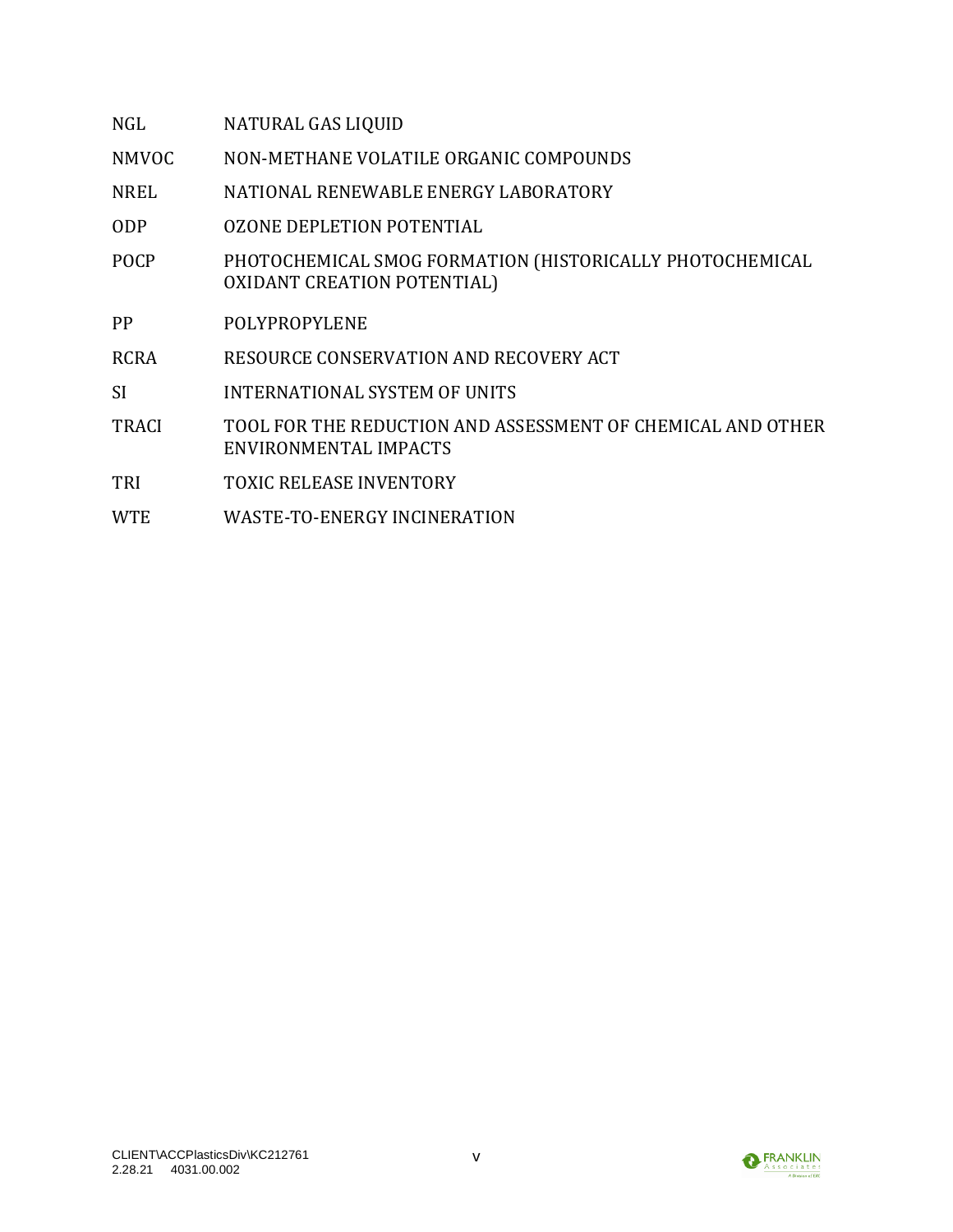# **CRADLE-TO-GATE LIFE CYCLE ASSESSMENT OF POLYPROPYLENE (PP) RESIN**

# <span id="page-5-0"></span>**INTRODUCTION**

This study provides the American Chemical Council (ACC), their members, users of the U.S. LCI Database, and the public at large with information about the life cycle inventory and impacts for the production of polypropylene (PP) resin, which is used in a variety of end use applications, including injection molded packaging, automotive/appliance parts, fibers used in upholstery fabrics and carpeting, and films. Life cycle assessment (LCA) is recognized as a scientific method for making comprehensive, quantified evaluations of the environmental benefits and tradeoffs commonly for the entire life cycle of a product system, beginning with raw material extraction and continuing through disposition at the end of its useful life as shown in [Figure 1](#page-5-1) below. This cradle-to-gate LCA includes the life cycle stages shown in the dashed box including the "Raw Materials Acquisition" and "Materials Manufacture" boxes in the figure.



### <span id="page-5-1"></span>**Figure 1. General materials flow for "cradle-to-grave" analysis of a product system. The dashed box indicates the boundaries of this analysis.**

The results of this analysis are useful for understanding production-related impacts and are provided in a manner suitable for incorporation into full life cycle assessment studies. The information from an LCA can be used as the basis for further study of the potential improvement of resource use and environmental impacts associated with product systems. It can also pinpoint areas (e.g., material components or processes) where changes would be most beneficial in terms of reducing energy use or potential impacts.

A life cycle assessment commonly examines the sequence of steps in the life cycle of a product system, beginning with raw material extraction and continuing through material

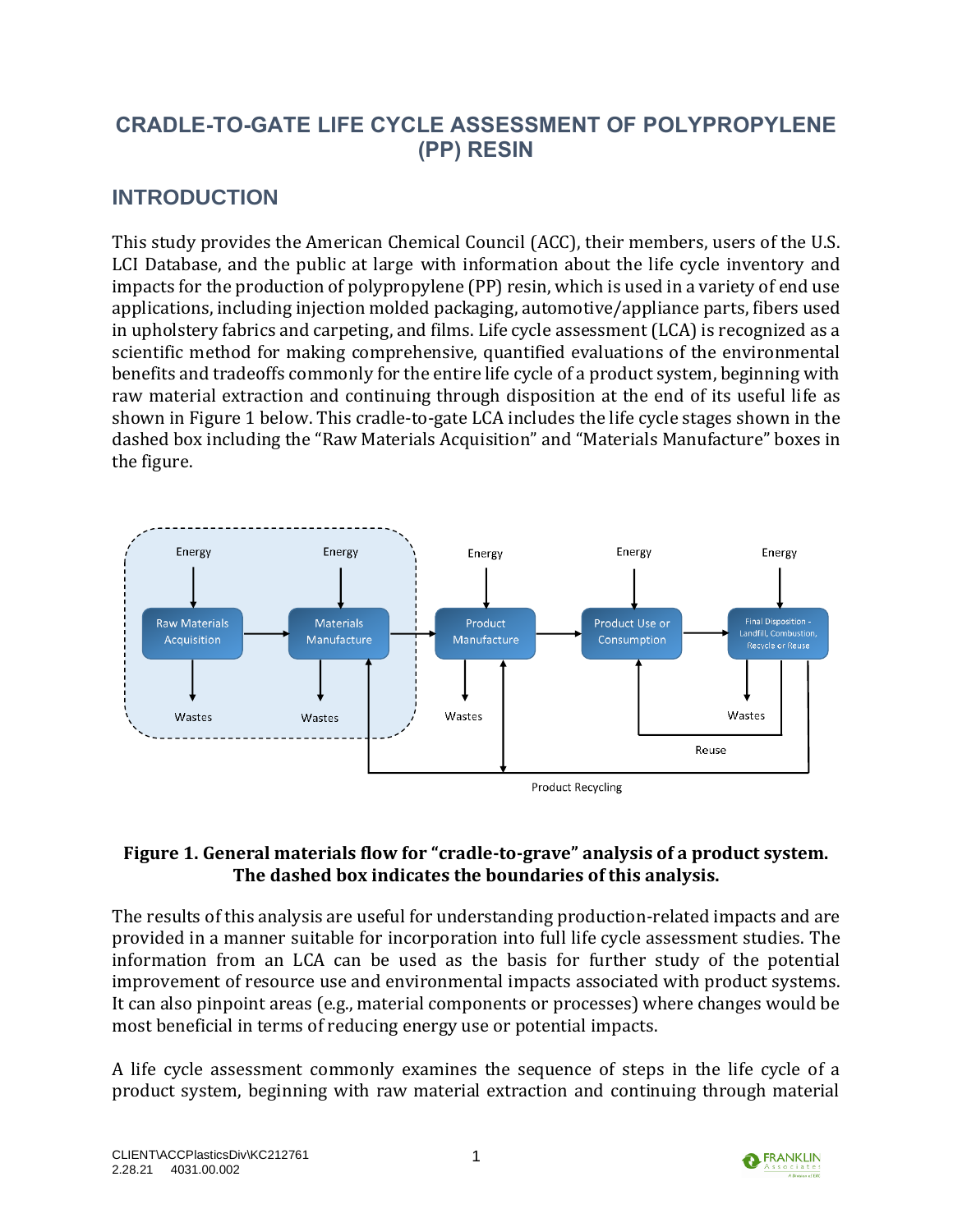production, product fabrication, use, reuse, or recycling where applicable, and final disposition. This cradle-to-gate life cycle inventory (LCI) and life cycle impact assessment (LCIA) quantifies the total energy requirements, energy sources, water consumption, atmospheric pollutants, waterborne pollutants, and solid waste resulting from the production of PP resin. It is considered a cradle-to-gate boundary system because this analysis ends with the PP resin production. The system boundaries stop at the PP resin production so that the resin data can be linked to a fabrication process where it is an input material, and end-of-life data to create full life cycle inventories for a variety of applications, such as injection molded products, fibers and film. The method used for this inventory has been conducted following internationally accepted standards for LCI and LCA methodology as outlined in the International Organization for Standardization (ISO) 14040 and 14044 standard documents<sup>1</sup>.

This LCA boundary ends at material production. An LCA consists of four phases:

- Goal and scope definition
- Life cycle inventory (LCI)
- Life cycle impact assessment (LCIA)
- Interpretation of results

The LCI identifies and quantifies the material inputs, energy consumption, water consumption, and environmental emissions (atmospheric emissions, waterborne wastes, and solid wastes) over the defined scope of the study. The LCI data for the PP unit process is shown separately in the attached Appendix. The LCI data for the olefins system is shown in the appendix of a separate report, *Cradle-to-Gate Life Cycle Analysis of Olefins<sup>2</sup> .* All unit processes will be made available to the National Renewable Energy Laboratory (NREL) who maintains the U.S. LCI Database.

In the LCIA phase, the inventory of emissions is classified into categories in which the emissions may contribute to impacts on human health or the environment. Within each impact category, the emissions are then normalized to a common reporting basis, using characterization factors that express the impact of each substance relative to a reference substance.

# <span id="page-6-0"></span>**STUDY GOAL AND SCOPE**

In this section, the goal and scope of the study is defined, including information on data sources used and methodology.



<sup>&</sup>lt;sup>1</sup> International Standards Organization. ISO 14040:2006 Environmental management—Life cycle assessment—Principles and framework, ISO 14044:2006, Environmental management – Life cycle assessment – Requirements and guidelines.

<sup>&</sup>lt;sup>2</sup> Cradle-to-Gate Life Cycle Analysis of Olefins. Franklin Associates. Submitted to the Plastics Division of the American Chemistry Council. April, 2020.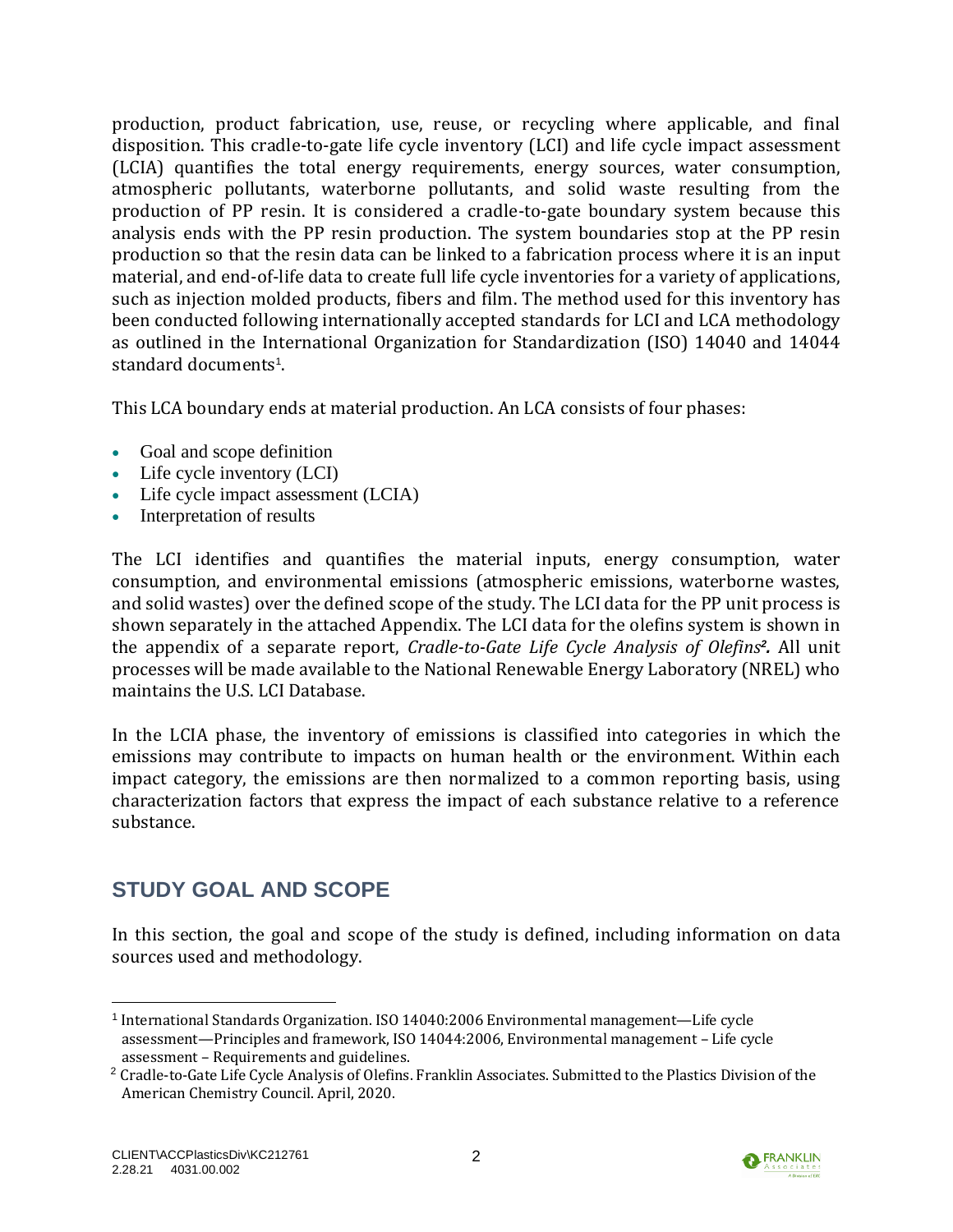## <span id="page-7-0"></span>**STUDY GOAL AND INTENDED USE**

The purpose of this LCA is to document the LCI data and then evaluate the environmental profile of PP resin. The intended use of the study results is twofold:

- To provide the LCA community and other interested parties with average North American LCI data for PP resin and
- To provide information about the environmental burdens associated with the production of PP resin. The LCA results for PP production can be used as a benchmark for evaluating future updated PP results for North America.

According to ISO 14040 and 14044 standards, a peer review is not required as no comparative assertions of competing materials or products are made in this study.

This report is the property of ACC acting on behalf of its Plastics Division and may be used by the trade association or members of ACC's Plastics Division or the general public at ACC's discretion.

## <span id="page-7-1"></span>**FUNCTIONAL UNIT**

The function of PP resin is its forming into various products, for example, carpet or food containers. As the study boundary concludes at the PP resin, a mass functional unit has been chosen. Results for this analysis are shown on a basis of both 1,000 pounds and 1,000 kilograms of PP produced.

## <span id="page-7-2"></span>**SCOPE AND BOUNDARIES**

This LCA quantifies energy and resource use, water consumption, solid waste, and environmental impacts for the following steps in the life cycle of the PP resin manufacture:

- Raw material extraction (e.g., extraction of petroleum and natural gas as feedstocks) through olefins production, and incoming transportation for each process, and
- PP resin manufacture, including incoming transportation for each material.

Because upstream olefin manufacture impacts the results for the production of PP, some discussion of propylene data and meta-data is included throughout this report. However, the LCI data for the olefins system is provided in the appendix of a separate report, *Cradleto-Gate Life Cycle Analysis of Olefins<sup>3</sup> .* This report presents LCI results, as well as LCIA results, for PP resin manufacture. [Figure 2](#page-8-0) presents the flow diagram for the production of PP resin. A unit process description and tables for each box shown in the flow diagram can be found in the attached appendix or in the olefins report previously released.



<sup>3</sup> Cradle-to-Gate Life Cycle Analysis of Olefins. Franklin Associates. Submitted to the Plastics Division of the American Chemistry Council. April, 2020.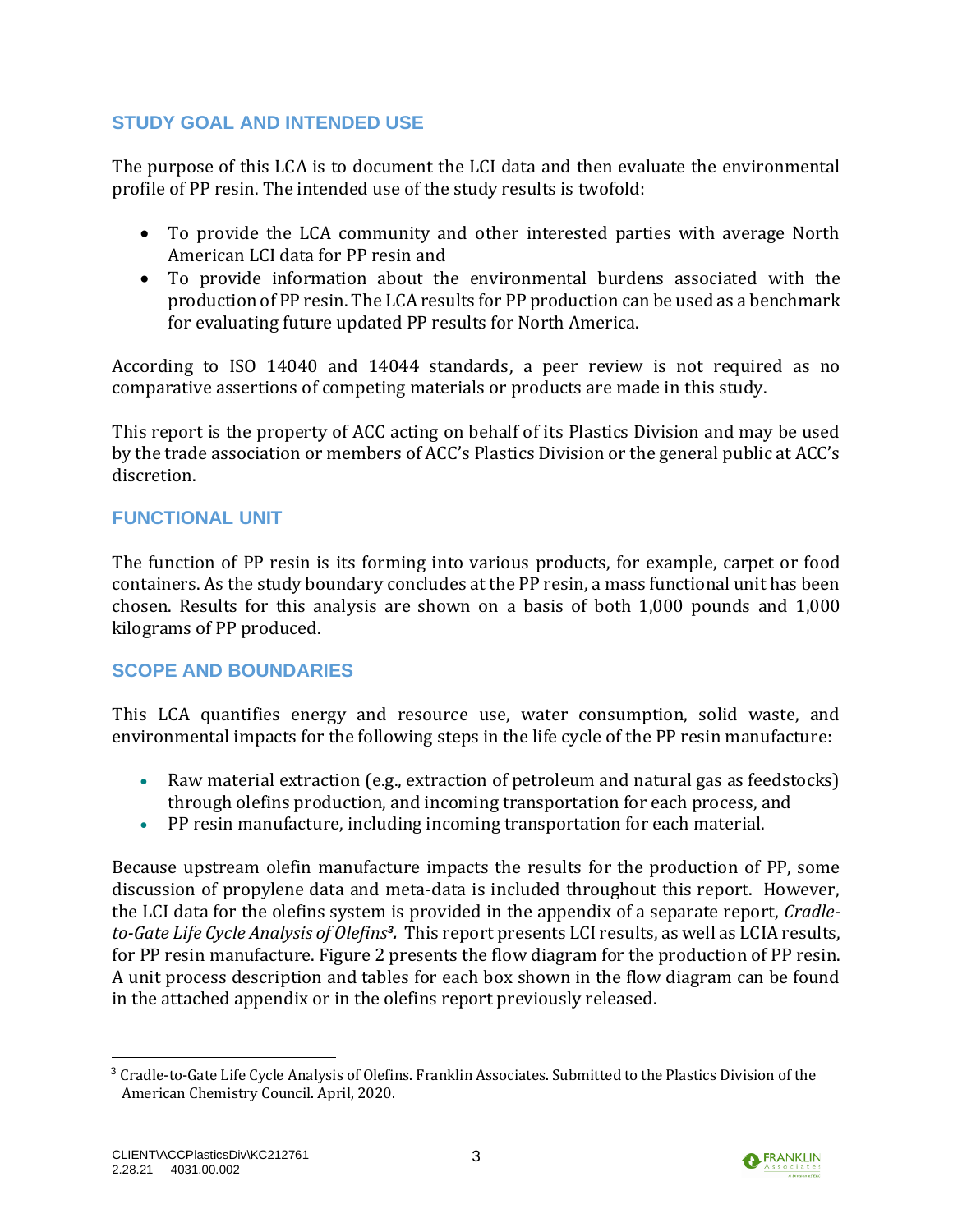

**Figure 2. Flow diagram for the Production of Polypropylene (PP) Resin.** 

\* Fuel gas used for energy is created from off-gas produced in the process.

<span id="page-8-0"></span>\*\* Nitrogen data is from ecoinvent and is adapted to U.S. conditions. Nitrogen is an ancillary material input.

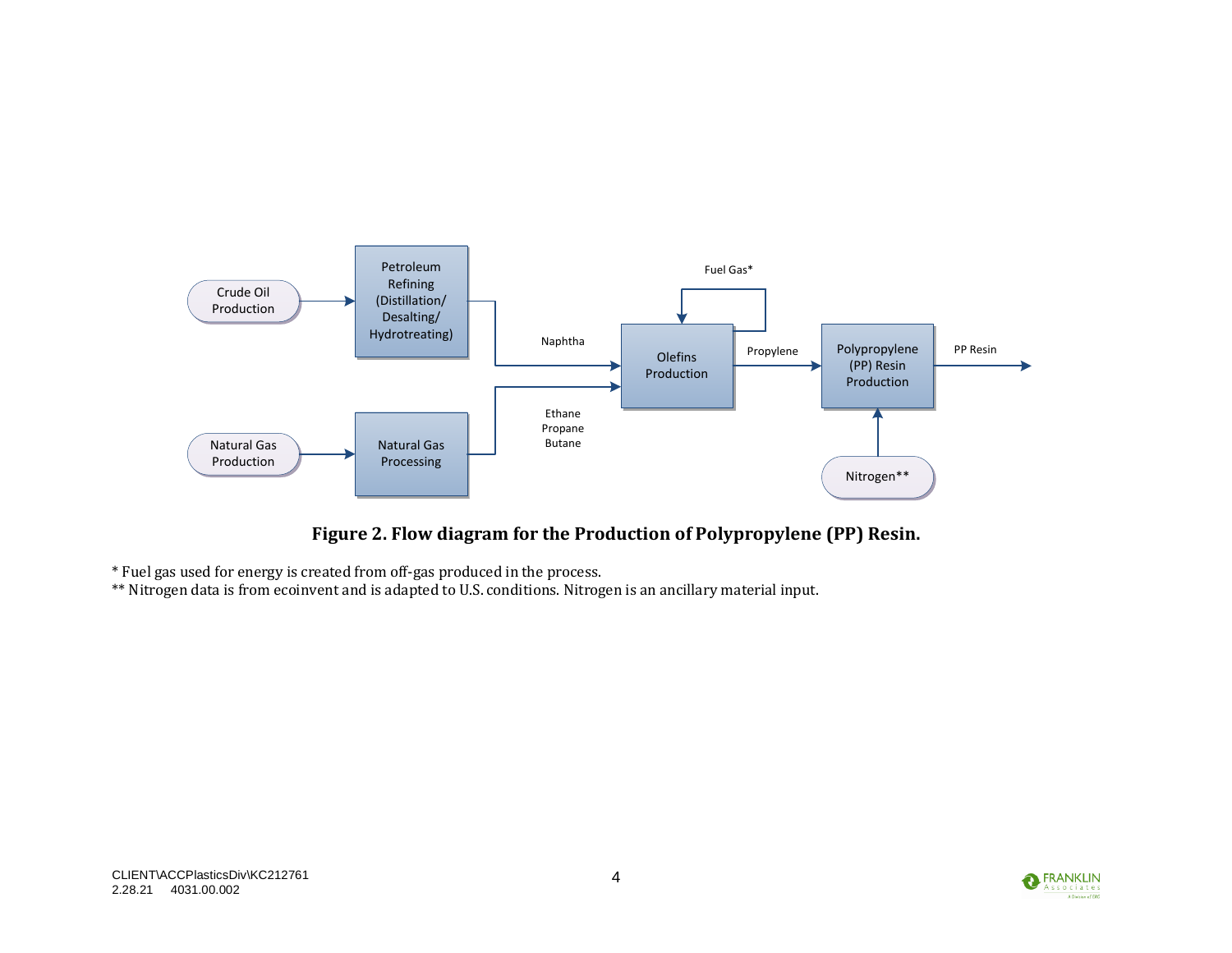## <span id="page-9-0"></span>**Technological Scope**

The two main technologies used to manufacture polypropylene are the bulk slurry and the gas-phase processes. Spheripol, a type of bulk slurry technology, and Unipol, a type of gasphase technology are used by the data providers. According to an article on Plastics Insight<sup>4</sup>, of the world production of PP resin, 39 percent of PP resin manufacturers used Spheripol, while 16 percent of PP manufacturers used the Unipol technology. A number of other patented technologies are used at a lower percentage. No information was found about the representativeness of those percentages within North America.

In the bulk slurry technology, polymerization is carried out in liquid propylene in tubular loop reactors<sup>5</sup>.Catalysts and liquid propylene are continually fed into a prepolymerization reactor, then sent to a series of bulk loop reactors to form PP granules. Small amounts of hydrogen are added to control PP properties. Any excess propylene monomer is removed from the polymer granules using vaporization operations<sup>6</sup>. The monomer stream is purified and recycled to the reactor. The remaining PP granules are then sent to extrusion for pelletization.

The gas-phase technology uses a fluidized bed reactor framework<sup>7</sup> (Chem Eng, May, 2013). The propylene feedstock is degassed to rid it of any oxygen or other unwanted materials. The feedstock is then cooled and sent to a dryer before it is sent to the gas-stage polymerization reactor. Small amounts of hydrogen are added to control the properties of the PP. The polymer is taken out intermittently from the reactor using separators. The excess monomer propylene is recycled back to the reactor. The polypropylene is removed from the separators as a powder. These PP granules are sent to extrusion for pelletization.

### <span id="page-9-1"></span>**Temporal and Geographic Scope**

To assess the quality of the data collected for PP, the collection method, technology, industry representation, time period, and geography were considered. The data collection methods for PP include direct measurements, information provided by purchasing and utility records, and estimates. The technology represented by the PP data represents a combination of the liquid monomer and gas phase processes. All data submitted for PP represent the years 2015-2016 and production in U.S.

For the PP resin primary data, companies were requested to provide data for the year 2015, the most recent full year of PP resin production prior to the project initiation date. Companies providing data were given the option to collect data from the year preceding or following 2015 if either year would reflect more typical production conditions. Two companies provided data for the year 2015, and one company provided data for the year



<sup>4</sup> Plastics Insight. All About Polypropylene (PP): Production, Price, Market & its Properties. Available at https://www.plasticsinsight.com/resin-intelligence/resin-prices/polypropylene/

<sup>5</sup> Chem Eng (Sept 2013). Propylene Bulk Phase Process. Chemical Engineering. September 1, 2013

<sup>6</sup> Lyondellbasell. Lyondellbasell brochure from www.lyondellbasell.com/technology. Accessed 2020.

<sup>7</sup> Chem Eng (May 2013) Propylene Production via Gas-Phase Process. Chemical Engineering. May 1, 2013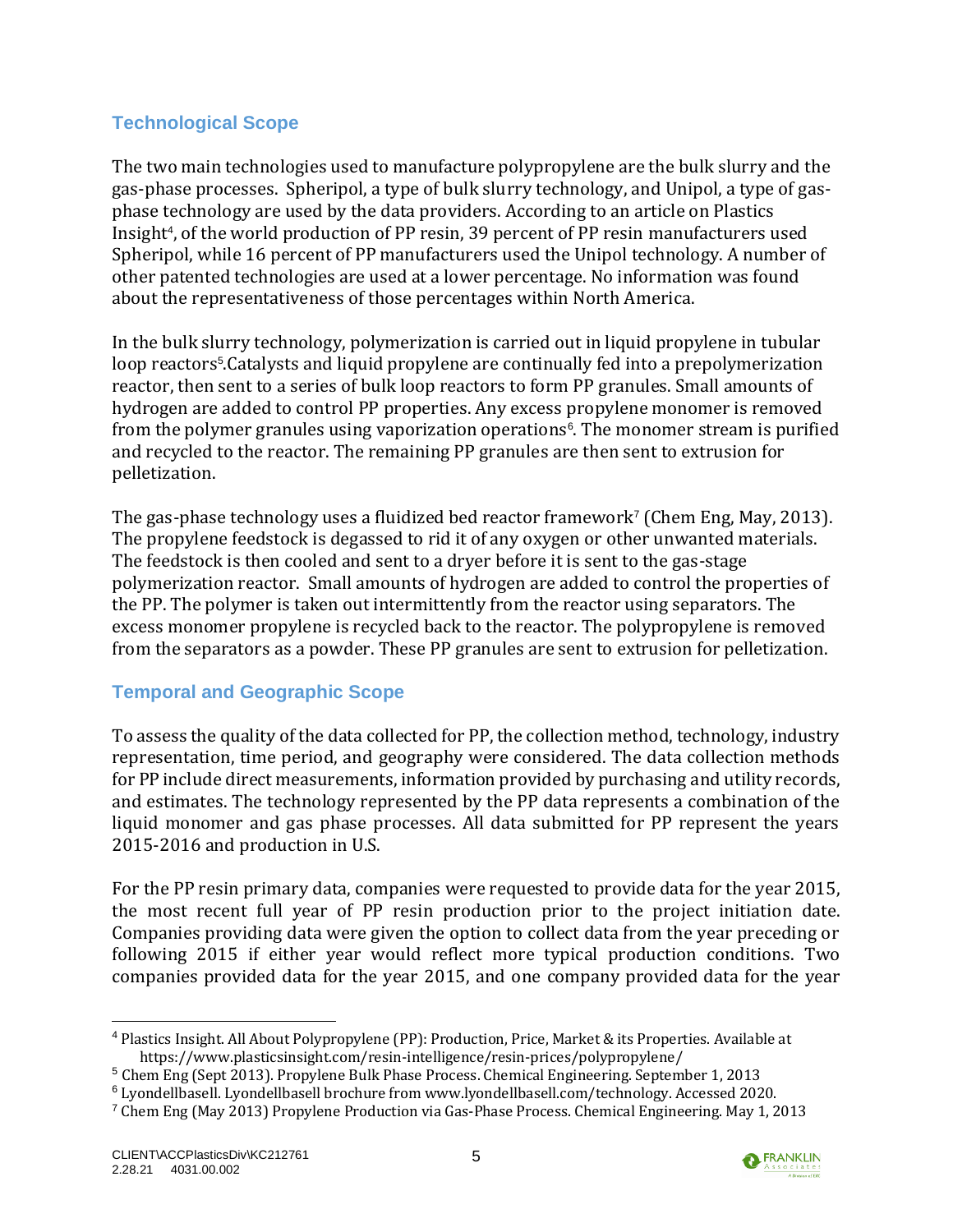2016. After reviewing individual company data in comparison to the average, each manufacturer verified data from 2015-2016 was representative of an average year for PP resin production at their company.

The geographic scope of the analysis is the manufacture of PP resin in North America. All PP resin data collected were from plants in the United States and some input materials were modeled using North American databases such as the U.S. LCI database and Franklin Associates' private database, as well as ecoinvent. All datasets from ecoinvent were adapted to U.S. conditions to the extent possible (e.g., by using U.S. average grid electricity to model production of process electricity reported in the European data sets). The U.S. electricity grid from 2016 was taken from information in Emissions & Generation Resource Integrated Database (eGRID) 2016 database.

## <span id="page-10-0"></span>**Exclusions from the Scope**

The following are not included in the study:

- **Miscellaneous materials and additives.** Selected materials such as catalysts, pigments, ancillary materials, or other additives which total less than one percent by weight of the net process inputs are typically not included in assessments. Omitting miscellaneous materials and additives keeps the scope of the study focused. It is possible that production of some substances used in small amounts may be energy and resource intensive or may release toxic emissions; however, the impacts would have to be very large in proportion to their mass in order to significantly affect overall results and conclusions. For this study, no use of resource-intensive or high-toxicity chemicals or additives was identified. Therefore, the results for the resin are not expected to be understated by any significant amount due to substances that may be used in small amounts.
- **Capital equipment, facilities, and infrastructure.** The energy and wastes associated with the manufacture of buildings, roads, pipelines, motor vehicles, industrial machinery, etc. are not included. The energy and emissions associated with production of capital equipment, facilities, and infrastructure generally become negligible when averaged over the total output of product or service provided over their useful lifetimes.
- **Space conditioning.** The fuels and power consumed to heat, cool, and light manufacturing establishments are omitted from the calculations when possible. For manufacturing plants that carry out thermal processing or otherwise consume large amounts of energy, space conditioning energy is quite low compared to process energy. The data collection forms developed for this project specifically requested that the data provider either exclude energy use for space conditioning or indicate if the reported energy requirements included space conditioning. Energy use for space conditioning, lighting, and other overhead activities is not expected to make a significant contribution to total energy use for the resin system.
- **Support personnel requirements**. The energy and wastes associated with research and development, sales, and administrative personnel or related activities have not

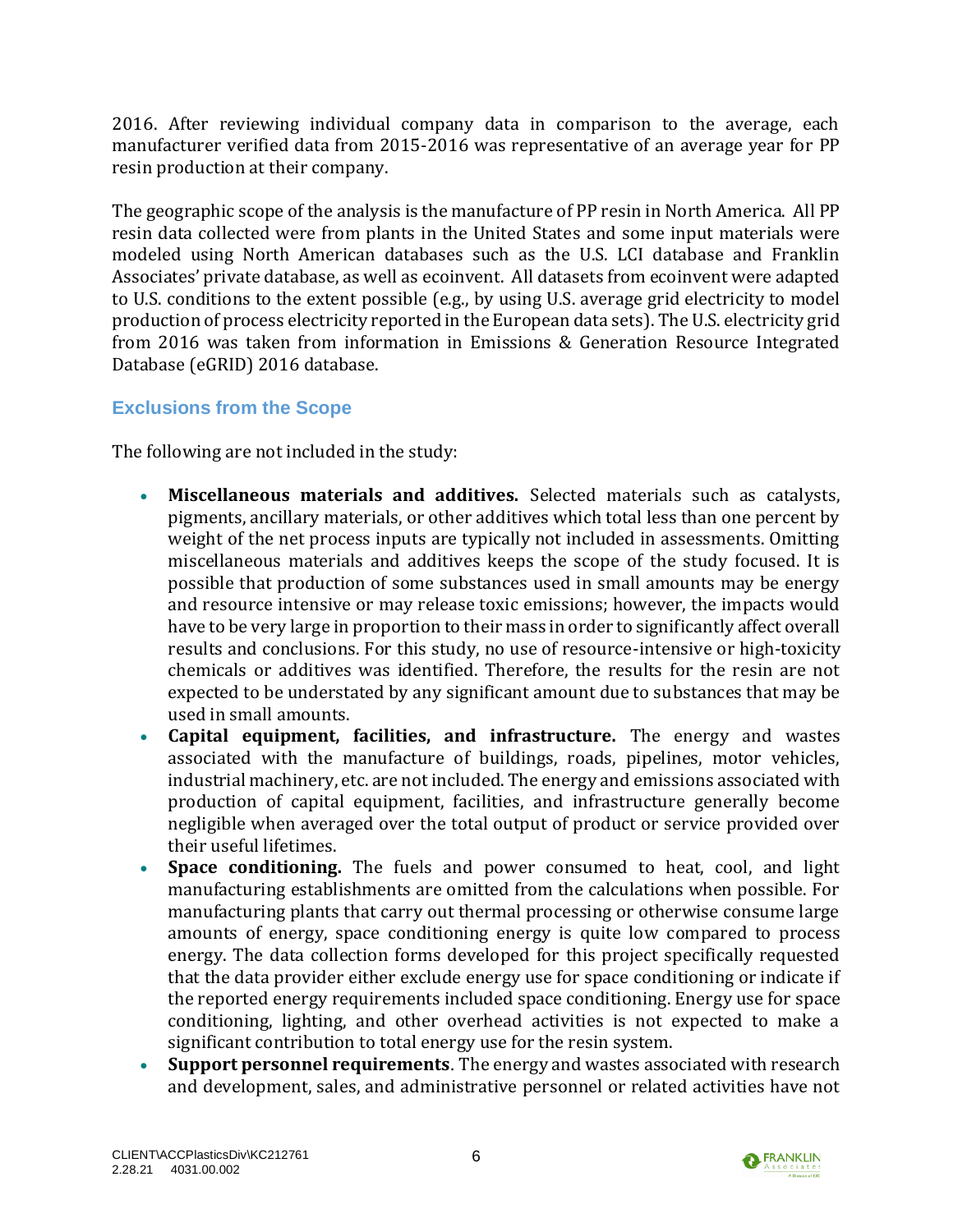been included in this study. Similar to space conditioning, energy requirements and related emissions are assumed to be quite small for support personnel activities.

### <span id="page-11-0"></span>**INVENTORY AND IMPACT ASSESSMENT RESULTS CATEGORIES**

The full inventory of emissions generated in an LCA study is lengthy and diverse, making it difficult to interpret emissions profiles in a concise and meaningful manner. LCIAs helps to interpret of the emissions inventory. LCIA is defined in ISO 14044 Section 3.4 as the "phase of life cycle assessment aimed at understanding and evaluating the magnitude and significance of the potential environmental impacts for a product system throughout the life cycle of the product." In the LCIA phase, the inventory of emissions is first classified into categories in which the emissions may contribute to impacts on human health or the environment. Within each impact category, the emissions are then normalized to a common reporting basis, using characterization factors that express the impact of each substance relative to a reference substance.

The LCI and LCIA results categories and methods applied in this study are displayed in [Table](#page-12-0)  [1.](#page-12-0) This study addresses global, regional, and local impact categories. For most of the impact categories examined, the TRACI 2.1 method, developed by the United States Environmental Protection Agency (EPA) specific to U.S. conditions and updated in 2012, is employed.<sup>8</sup> For the category of Global Warming Potential (GWP), contributing elementary flows are characterized using factors reported by the Intergovernmental Panel on Climate Change (IPCC) in 2013 with a 100 year time horizon.<sup>9</sup> In addition, the following LCI results are included in the results reported in the analysis:

- Energy demand: this method is a cumulative inventory of all forms of energy used for processing energy, transportation energy, and feedstock energy. This analysis reports both total energy demand and non-renewable energy demand. Renewable and nonrenewable energy demand are reported separately to assess consumption of fuel resources that can be depleted, while total energy demand is used as an indicator of overall consumption of resources with energy value. Energy is also categorized by individual fuel types, as well as by process/fuel vs. feedstock energy.
- Total solid waste is assessed as a sum of the inventory values associated with this category. This category is also broken into hazardous and non-hazardous wastes and their end-of-life (e.g. incineration, waste-to-energy, or landfill).
- Water consumption is assessed as a sum of the inventory values associated with this category and does not include any assessment of water scarcity issues.



<sup>8</sup> Bare, J. C. Tool for the Reduction and Assessment of Chemical and Other Environmental Impacts [\(TRACI\),](http://nepis.epa.gov/Adobe/PDF/P100HN53.pdf) Version 2.1 - [User's Manual](http://nepis.epa.gov/Adobe/PDF/P100HN53.pdf); EPA/600/R-12/554 2012.

<sup>9</sup> IPCC, 2013: *Climate Change 2013: The Physical Science Basis. Contribution of Working Group I to the Fifth Assessment Report of the Intergovernmental Panel on Climate Change* [Stocker, T.F., D. Qin, G.-K. Plattner, M. Tignor, S.K. Allen, J. Boschung, A. Nauels, Y. Xia, V. Bex and P.M. Midgley (eds.)]. Cambridge University Press, Cambridge, United Kingdom and New York, NY, USA, 2013.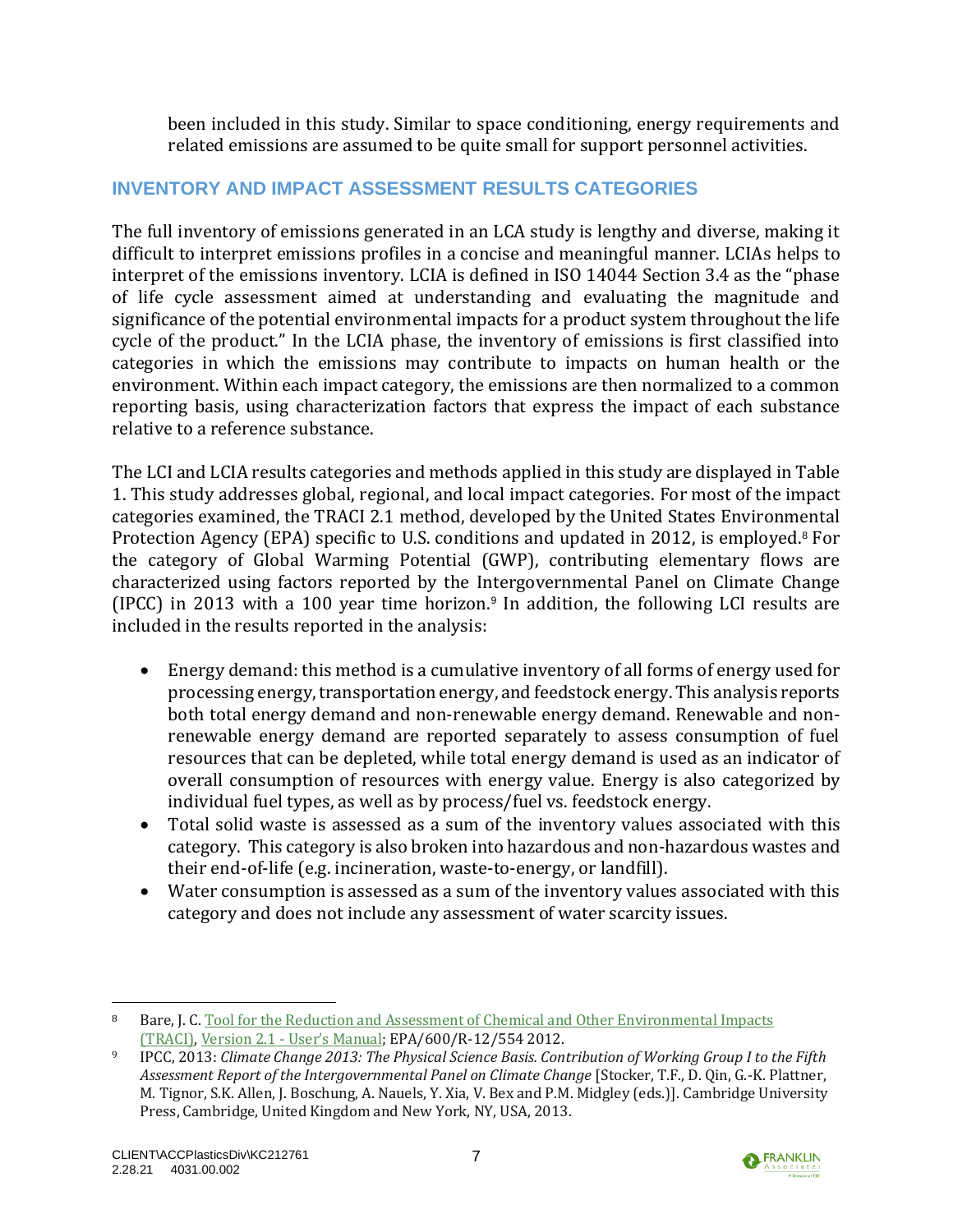<span id="page-12-0"></span>

|                            | <b>Impact/Inventory</b><br><b>Category</b> | <b>Description</b>                                                                                                                                                                                                                                                                                                                                                                     | Unit                                                                     | LCIA/LCI<br><b>Methodology</b>                  |
|----------------------------|--------------------------------------------|----------------------------------------------------------------------------------------------------------------------------------------------------------------------------------------------------------------------------------------------------------------------------------------------------------------------------------------------------------------------------------------|--------------------------------------------------------------------------|-------------------------------------------------|
| LCI Categories             | <b>Total energy</b><br>demand              | Measures the total energy from point of<br>extraction; results include both renewable<br>and non-renewable energy sources.                                                                                                                                                                                                                                                             | Million (MM)<br>Btu and<br>megajoule (MJ)                                | Cumulative<br>energy<br>inventory               |
|                            | Non-renewable<br>energy demand             | Measures the fossil and nuclear energy from<br>point of extraction.                                                                                                                                                                                                                                                                                                                    | MM Btu and MJ                                                            | Cumulative<br>energy<br>inventory               |
|                            | <b>Renewable</b><br>energy demand          | Measures the hydropower, solar, wind, and<br>other renewables, including landfill gas use.                                                                                                                                                                                                                                                                                             | MM Btu and MJ                                                            | Cumulative<br>energy<br>inventory               |
|                            | Solid waste by<br>weight                   | Measures quantity of fuel and process waste<br>to a specific fate (e.g., landfill, waste-to-<br>energy (WTE)) for final disposal on a mass<br>basis                                                                                                                                                                                                                                    | Lb and kg                                                                | Cumulative<br>solid waste<br>inventory          |
|                            | <b>Water</b><br>consumption                | Freshwater withdrawals which are<br>evaporated, incorporated into products and<br>waste, transferred to different watersheds, or<br>disposed into the land or sea after usage                                                                                                                                                                                                          | Gallons and<br>Liters                                                    | Cumulative<br>water<br>consumption<br>inventory |
|                            | <b>Global warming</b><br>potential         | Represents the heat trapping capacity of the<br>greenhouse gases. Important emissions: $CO2$<br>fossil, $CH_4$ , $N_2O$                                                                                                                                                                                                                                                                | LbCO <sub>2</sub><br>equivalents (eq)<br>and $kgCO2$<br>equivalents (eq) | <b>IPCC (2013)</b><br>GWP 100a*                 |
|                            | <b>Acidification</b><br>potential          | Quantifies the acidifying effect of substances<br>on their environment. Important emissions:<br>$SO_2$ , NO <sub>x</sub> , NH <sub>3</sub> , HCl, HF, H <sub>2</sub> S                                                                                                                                                                                                                 | Lb $SO2$ eq and kg<br>$SO2$ eq                                           | TRACI v2.1                                      |
| egories<br><b>LCIA Cat</b> | Eutrophication<br>potential                | Assesses impacts from excessive load of<br>macro-nutrients to the environment.<br>Important emissions: $NH_3$ , $NO_x$ , chemical<br>oxygen demand (COD) and biochemical<br>oxygen demand (BOD), N and P compounds                                                                                                                                                                     | Lb N eq and kg N<br>eq                                                   | TRACI v2.1                                      |
|                            | <b>Ozone depletion</b><br>potential        | Measures stratospheric ozone depletion.<br>Important emissions: chlorofluorocarbon<br>(CFC) compounds and halons                                                                                                                                                                                                                                                                       | Lb CFC-11 eq<br>and kg CFC-11<br>eq                                      | TRACI v2.1                                      |
|                            | <b>Smog formation</b><br>potential         | Determines the formation of reactive<br>substances (e.g. tropospheric ozone) that<br>cause harm to human health and vegetation.<br>Important emissions: NO <sub>x</sub> , benzene, toluene,<br>ethylbenzene, xylene (BTEX), non-methane<br>volatile organic compound (NMVOC), CH <sub>4</sub> ,<br>$C_2H_6$ , $C_4H_{10}$ , $C_3H_8$ , $C_6H_{14}$ , acetylene, Et-OH,<br>formaldehyde | Lb $kgO_3$ eq and<br>$kgO3$ eq                                           | TRACI v2.1                                      |

# **Table 1. Summary of LCI/LCIA Impact Categories**

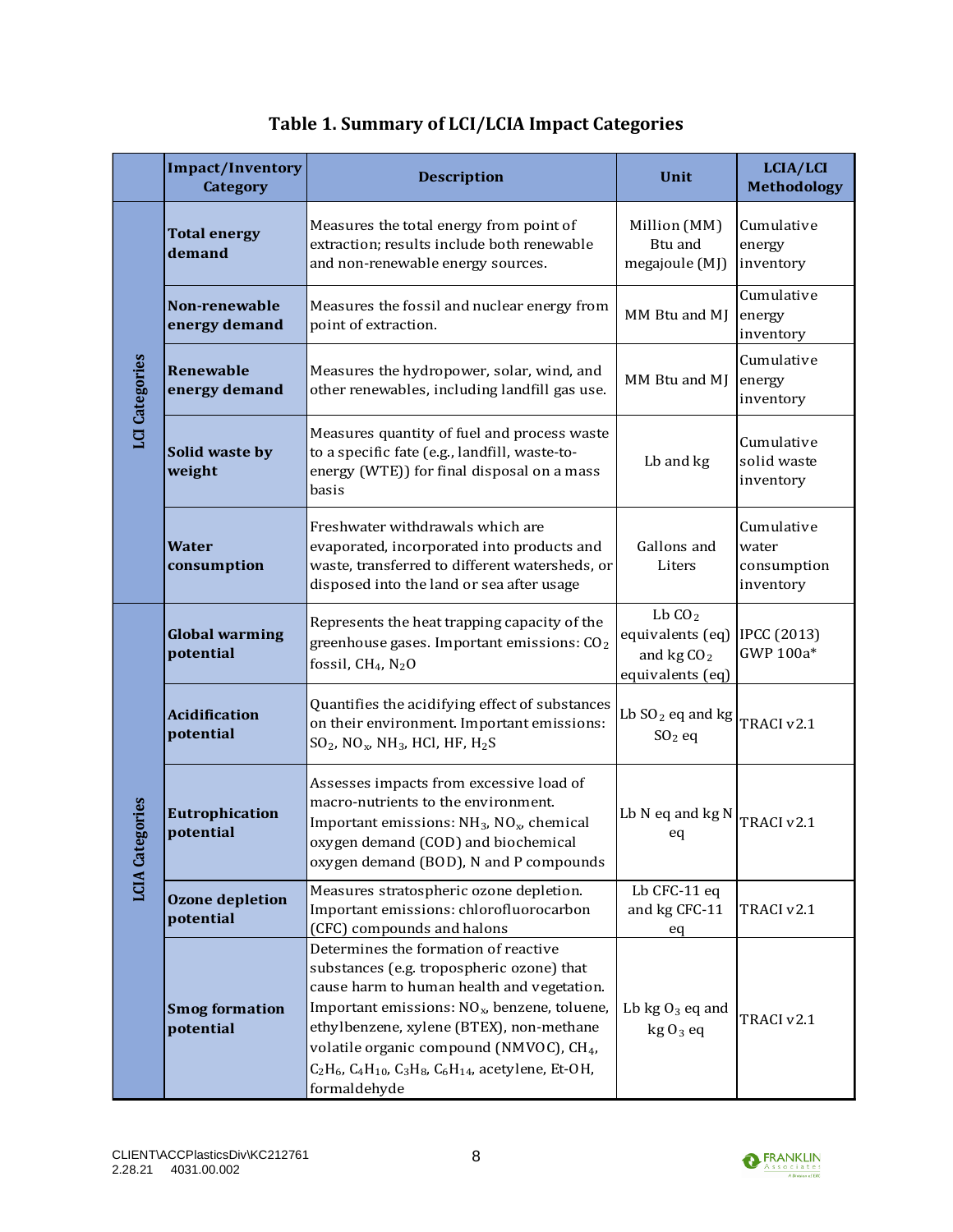### <span id="page-13-0"></span>**DATA SOURCES**

The purpose of this study is to develop a life cycle profile for PP resin using the most recent data available for each process. A weighted average was calculated for the PP resin data (production for the year 2015-2016) collected for this analysis. The propylene data was also calculated from an average of primary datasets for 2015. Secondary data was researched in 2017 for crude oil extraction and refining and natural gas production and processing. All included processes are shown in [Figure 2.](#page-8-0)

LCI data for the production of PP resin were collected from three producers (three plants) in North America –the United States and Canada. All companies provided data for the years 2015-2016. A weighted average was calculated from the data collected and used to develop the LCA model. The captured PP resin production amount is approximately 16 percent<sup>10</sup> of the PP resin production in the U.S. in 2015. Only small amounts of off-spec and trim product are coproducts of PP resin production, and a mass basis was used to allocate environmental burdens among the coproducts.

LCI data for the production of olefins, including propylene, were collected from three producers (ten plants) in North America – all in the United States. All companies provided data for the year 2015. A weighted average was calculated from the data collected and used to develop the LCA model. Propylene is a coproduct of ethylene production, and a mass basis was used to allocate the environmental burdens among these coproducts.

### <span id="page-13-1"></span>**DATA QUALITY ASSESSMENT**

ISO 14044:2006 lists a number of data quality requirements that should be addressed for studies intended for use in public comparative assertions. The data quality goals for this analysis were to use data that are (1) geographically representative for the PP resin is based on the locations where material sourcing and production take place, and (2) representative of current industry practices in these regions. As described in the previous section, three companies each provided current, geographically representative data for all primary PP data collected for this LCA.

The incoming material and fuel datasets for PP manufacture were either updated using geographical and technologically relevant data from government or privately available statistics/studies within the US or drawn from either The Greenhouse Gases, Regulated Emissions, and Energy Use in Transportation (GREET) Model or ecoinvent<sup>11</sup>. Datasets from ecoinvent were adapted to U.S. conditions to the extent possible (e.g., by using U.S. average grid electricity to model production of process electricity reported in the European data sets). The nitrogen input for PP resin is the only process from secondary sources. The data



 $10$  American Chemistry Council. Resin Review 2016. Franklin Associates calculations.

<sup>11</sup> Wernet, G., Bauer, C., Steubing, B., Reinhard, J., Moreno-Ruiz, E., and Weidema, B., 2016. The ecoinvent database version 3 (part I): overview and methodology. The International Journal of Life Cycle Assessment, [online] 21(9), pp.1218–1230. Available at: <http://link.springer.com/10.1007/s11367- 016-1087-8> [Accessed Sept, 2018].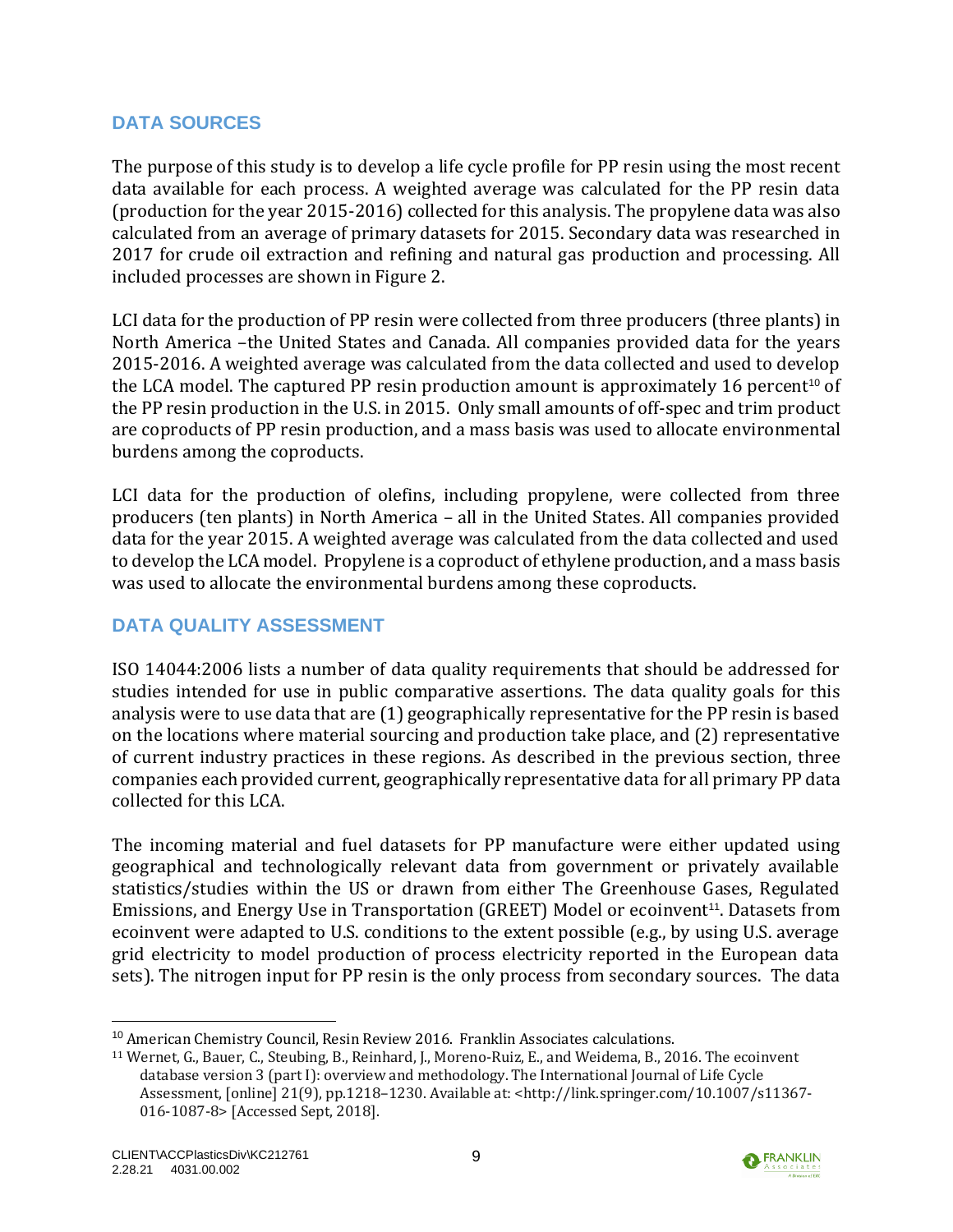sets used were the most current and most geographically and technologically relevant data sets available during the data collection phase of the project.

**Consistency, Completeness, Precision:** Data evaluation procedures and criteria were applied consistently to all primary data provided by the participating producers for all data collected. All primary data obtained specifically for this study were considered the most representative available for the systems studied. Data sets were reviewed for completeness and material balances, and follow-up was conducted as needed to resolve any questions about the input and output flows, process technology, etc. The aggregated averaged datasets were also reviewed by the providing companies as compared to the provided dataset. Companies were requested to review whether their data were complete and to comment about their or the average dataset.

**Representativeness**: PP resin manufactured in North America is produced using either a bulk slurry process or gas process within the United States. The three companies provided data from their facilities using technology ranging from average to state-of-the-art. Approximately two-thirds of the total PP resin produced by the data providers come from the solution technology. According to 2015 PP resin capacity statistics by IHS Markit<sup>12</sup>, 16 percent of the PP capacity globally is accounted to gas-phase technology with solution technology making up 39 percent, while other technologies are used in smaller amounts; however, it is unknown if this is representative of North America specifically.

The LCI data for the olefins system is shown in the appendix of a separate report, *Cradle-to-Gate Life Cycle Analysis of Olefins<sup>13</sup> .* Primary data were collected from propylene manufacturers from the year 2015. Companies providing data were given the option to collect data from the year preceding or following 2015 if either year would reflect more typical production conditions. After reviewing individual company data in comparison to the average, each manufacturer verified data from 2015 was a representative year for propylene production in North America.

LCI data from the sources of input materials specific to each company providing data was not available for this analysis. Average U.S. statistics were used for refined petroleum products and processed natural gas to develop the average olefins unit process data. As impacts from crude oil and natural gas may vary depending on transportation requirements some variability in data and impact on LCA results should be expected.

The average PP resin unit process data was based on the best available data at the time the study was conducted. As in all LCA studies, the ability to develop a representative average is determined by the number of companies willing to participate. Data from this analysis was



<sup>12</sup> Plastics Insight. All About Polypropylene (PP): Production, Price, Market & its Properties. 2016 data. https://www.plasticsinsight.com/resin-intelligence/resin-prices/polypropylene/

<sup>&</sup>lt;sup>13</sup> Cradle-to-Gate Life Cycle Analysis of Olefins. Franklin Associates. Submitted to the Plastics Division of the American Chemistry Council. April, 2020.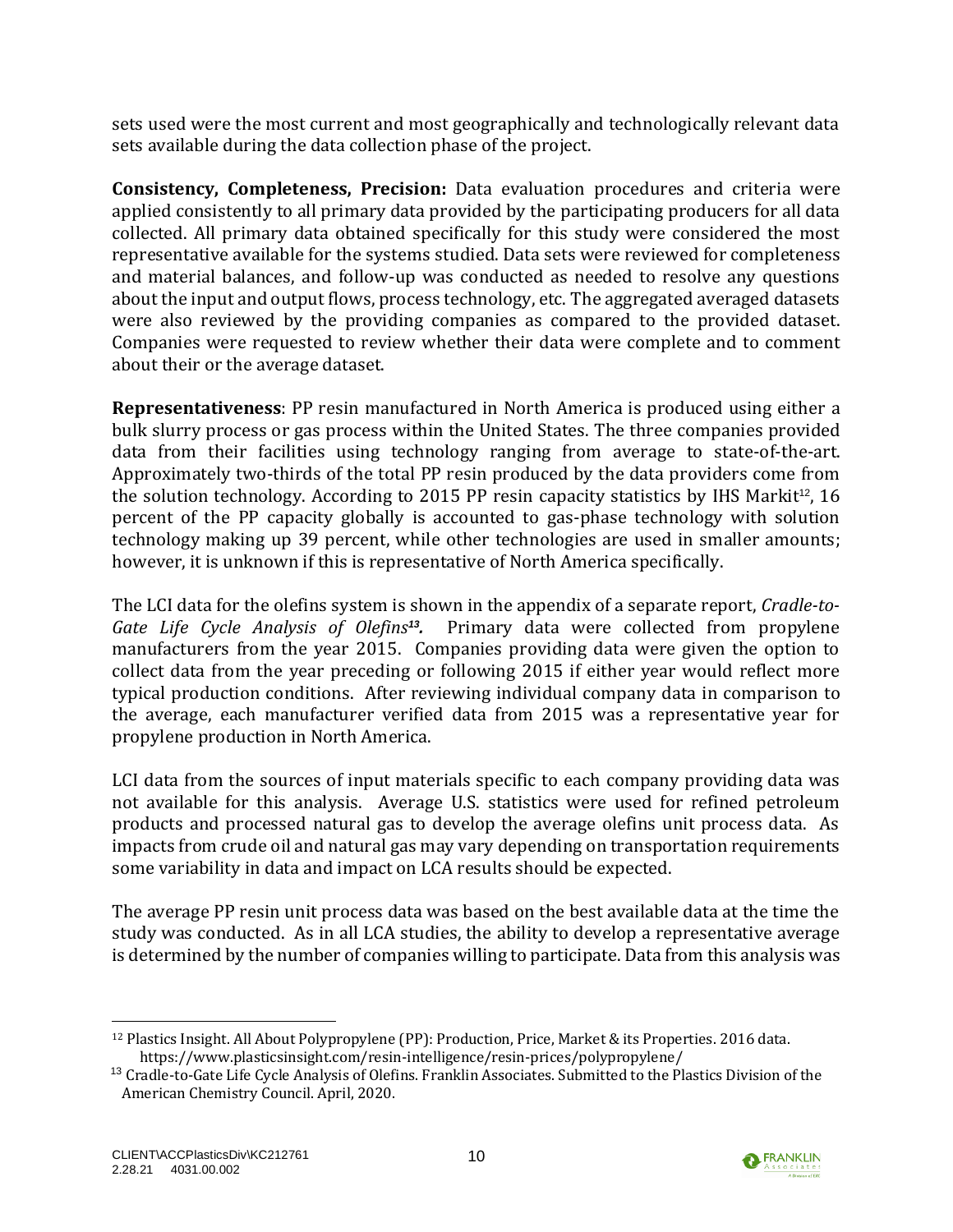used to develop the most representative average for PP resin production in 2015-2016 as was possible.

**Reproducibility**: To maximize transparency and reproducibility, the report identifies specific data sources, assumptions, and approaches used in the analysis to the extent possible; however, reproducibility of study results is limited to some extent by the need to protect certain data sets that were judged to be high quality and representative data sets for modeling purposes but could not be shown due to confidentiality.

**Order of Magnitude:** In some cases, emissions data were reported by fewer than three companies. To indicate known emissions while protecting the confidentiality of individual company responses, the emission is reported only as an order of magnitude. An order of magnitude of a number is the smallest power of 10 used to represent that number. For example, if the average of two data points for a particular emission is 2.5E-4, the amount would be shown as 1.0E-4 to ensure confidentiality of the data providers but allow the impact assessment tool to include a close estimate of the amount within any pertinent impact categories. When order of magnitude is used in the LCI data shown in the Appendix of this report, it is clearly noted by an asterisk next to the amount.

**Uncertainty:** Uncertainty issues and uncertainty thresholds applied in interpreting study results are described in the following section.

## <span id="page-15-0"></span>**DATA ACCURACY AND UNCERTAINTY**

In LCA studies with thousands of numeric data points used in the calculations, the accuracy of the data and how it affects conclusions is truly a complex subject, and one that does not lend itself to standard error analysis techniques. Techniques such as Monte Carlo analysis can be used to assess study uncertainty, but the greatest challenge is the lack of uncertainty data or probability distributions for key parameters, which are often only available as single point estimates. However, steps are taken to ensure the reliability of data and results, as previously described.

The accuracy of the environmental results depends on the accuracy of the numbers that are combined to arrive at that conclusion. For some processes, the data sets are based on actual plant data reported by plant personnel, while other data sets may be based on engineering estimates or secondary data sources. Primary data collected from actual facilities are considered the best available data for representing industry operations. In this study, primary data were used to model the PP resin and steam cracking of the olefins. All data received were carefully evaluated before compiling the production-weighted average data sets used to generate results. Supporting background data were drawn from credible, widely used databases including the US LCI database, GREET, and ecoinvent.

### <span id="page-15-1"></span>**METHOD**

The LCA has been conducted following internationally accepted standards for LCA as outlined in the ISO 14040 and 14044 standards, which provide guidance and requirements

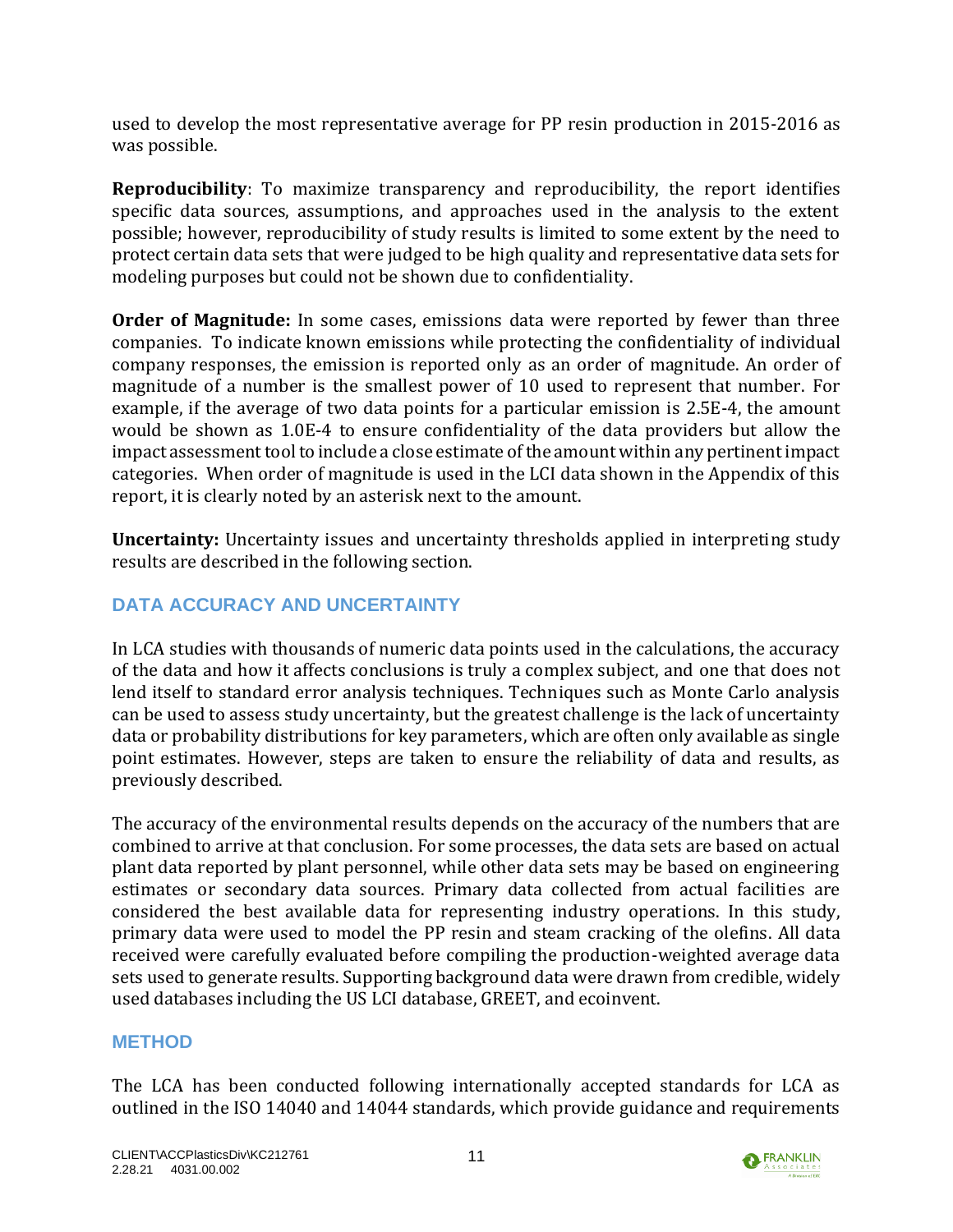for conducting LCA studies. However, for some specific aspects of LCA, the ISO standards have some flexibility and allow for choices to be made. The following sections describe the approach to each issue used in this study. Many of these issues are specific to the olefins produced at the steam crackers.

### <span id="page-16-0"></span>**Raw Materials Use for Internal Energy in Steam Crackers**

Some of the raw material inputs to the steam cracker create gases that are combusted to provide energy for the steam cracker, decreasing the amount of purchased energy required for the reaction. Data providers listed this energy as fuel gas or off-gas and, in many cases, supplied the heating value of this gas. Using this information, Franklin Associates calculated the amount of raw material combusted within the steam cracker to produce this utilized energy source.

This internally-created energy is included in the analysis by including the production of the raw materials combusted to produce the energy as well as the energy amount attributed to the combustion of those raw materials. Unlike the raw materials that become part of the product output mass, no material feedstock energy is assigned to the raw materials inputs that are combusted within the process.

## <span id="page-16-1"></span>**Coproduct Allocation**

An important feature of life cycle inventories is that the quantification of inputs and outputs are related to a specific amount of useful output from a process. However, it is sometimes difficult or impossible to identify which inputs and outputs are associated with individual products of interest resulting from a single process (or process sequence) that produces multiple useful products. The practice of allocating inputs and outputs among multiple products from a process is often referred to as coproduct allocation.

Environmental burdens are allocated among the coproducts when raw materials and emissions cannot be directly attributed to one of several product outputs from a system. It has long been recognized that the practice of allocating the environmental burdens among the coproducts is less desirable than being able to identify which inputs lead to specific outputs. In this study, co-product allocations are necessary because of multiple useful outputs from the "upstream" chemical process involved in producing PP resin and olefins.

Franklin Associates follows the guidelines for allocating the environmental burdens among the coproducts as shown in the ISO 14044:2006 standard on life cycle assessment requirements and guidelines<sup>14</sup>. In this standard, the preferred hierarchy for handling allocation is (1) avoid allocation where possible, (2) allocate flows based on direct physical relationships to product outputs, (3) use some other relationship between elementary flows and product output. No single allocation method is suitable for every scenario. As described



<sup>14</sup> International Standards Organization. ISO 14044:2006, Environmental management – Life cycle assessment – Requirements and guidelines.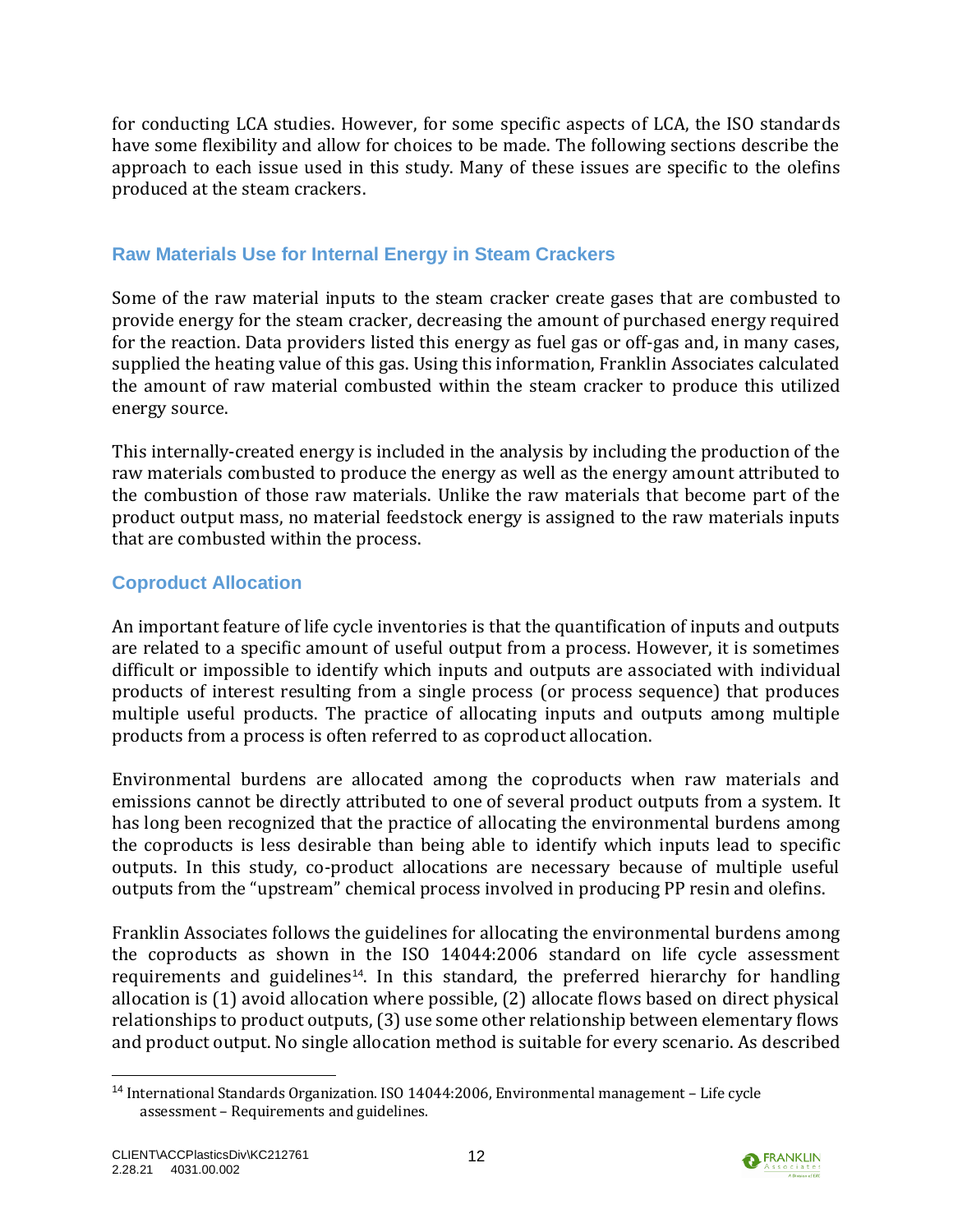in ISO 14044 section 4.3.4.2, when allocation cannot be avoided, the preferred partitioning approach should reflect the underlying physical relationships between the different products or functions.

### *Material Coproducts*

Some processes lend themselves to physical allocation because they have physical parameters that provide a good representation of the environmental burdens of each coproduct. Examples of various allocation methods are mass, stoichiometric, elemental, reaction enthalpy, and economic allocation. Simple mass and enthalpy allocation have been chosen as the common forms of allocation in this analysis. However, these allocation methods were not chosen as a default choice but made on a case by case basis after due consideration of the chemistry and basis for production.

Material coproducts were created in all the intermediate chemical process steps collected for this analysis, as well as the primary PP resin production. The material coproducts from ethylene production for all plants included propylene, pyrolysis gasoline, butadiene, ethane, hydrogen, acetylene, crude benzene, and small amounts of various heavy end products. The material coproducts from PP resin production include off-spec and trim scrap.

A portion of the inputs and outputs calculated for the coproducts were removed from the total inputs and outputs, so that the remaining inputs and outputs only represented the main product in each unit process. The ratio of the mass of the coproduct over the total mass output was removed from the total inputs and outputs of the process, and the remaining inputs and outputs are allocated over the material products (Equation 1).

 $[IO] \times (1 - \frac{M_{CP}}{M})$  $\frac{M_{CP}}{M_{Total}}$  = [IO] attributed to remaining products (Equation 1) where *IO* = Input/Output Matrix to produce all products/coproducts *MCP* = Mass of Coproduct *MTotal* = Mass of all Products and Coproducts

# *Energy Coproducts Exported from System Boundaries*

Some of the unit processes produce energy either as a fuel coproduct or as steam created from the process that is sent to another plant for use. To the extent possible, system expansion to avoid allocation was used as the preferred approach in the ISO 14044:2006 standard. Fuels or steam exported from the boundaries of the system would replace purchased fuels for another process outside the system. System expansion credits were given for avoiding the energy-equivalent quantity of fuel production and combustion displaced by the exported coproduct energy.

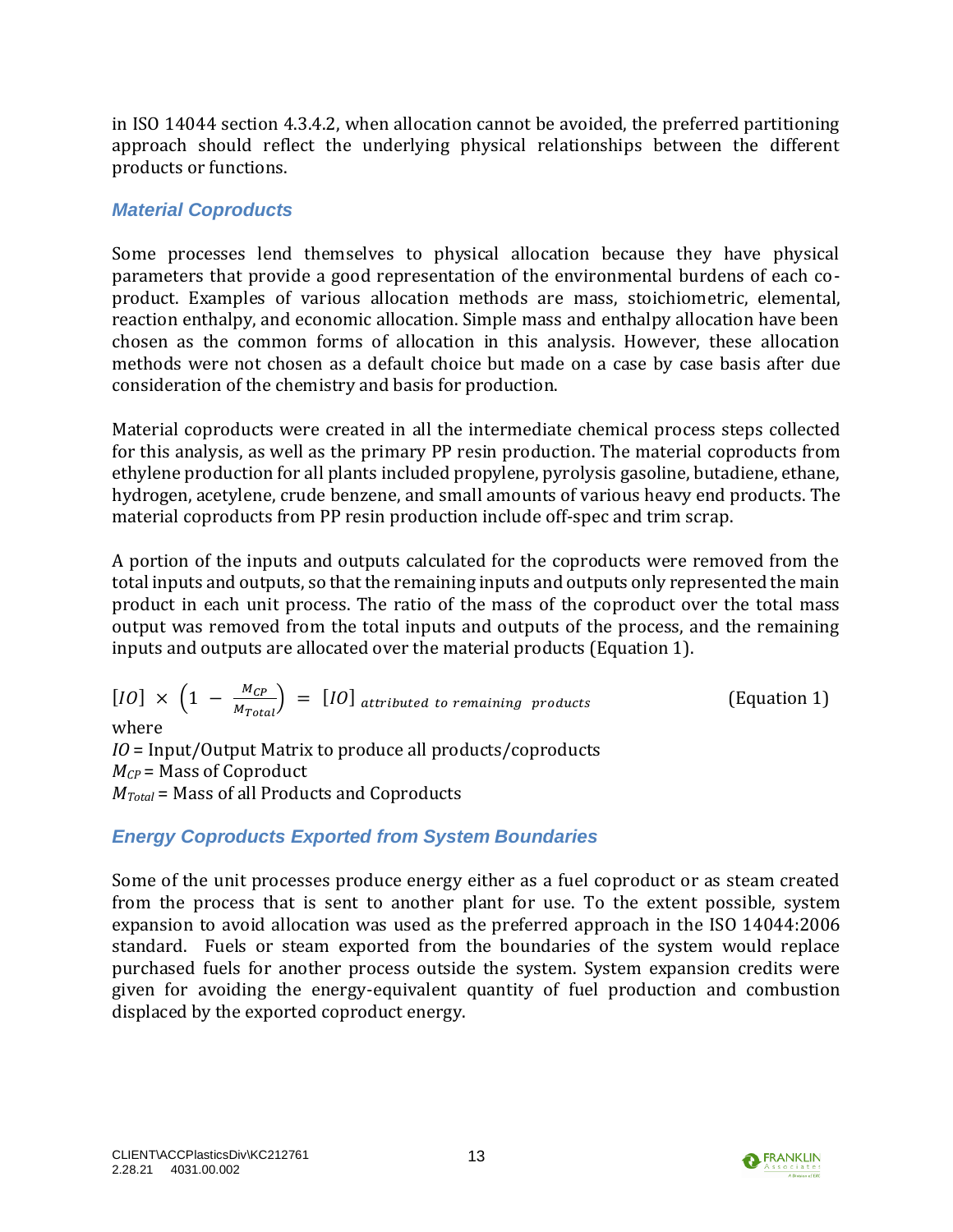### <span id="page-18-0"></span>**Electricity Grid Fuel Profile**

Electricity production and distribution systems in North America are interlinked. Users of electricity, in general, cannot specify the fuels used to produce their share of the electric power grid. Data for this analysis was collected from plants in the United States. The U.S. average fuel consumption by electrical utilities was used for the electricity within this analysis. This electricity data set uses the Emissions & Generation Resource Integrated Database (eGRID) 2016 database<sup>15</sup>.

Electricity generated on-site at a manufacturing facility is represented in the process data by the fuels used to produce it. If a portion of on-site generated electricity is sold to the electricity grid, credits for sold on-site electricity are accounted for in the calculations for the fuel mix.

### <span id="page-18-1"></span>**Electricity/Heat Cogeneration**

Cogeneration is the use of steam for generation of both electricity and heat. The most common configuration is to generate high temperature steam in a cogeneration boiler and use that steam to generate electricity. The steam exiting the electricity turbines is then used as a process heat source for other operations. Significant energy savings occur because in a conventional operation, the steam exiting the electricity generation process is condensed, and the heat is dissipated to the environment.

For LCI purposes, the fuel consumed and the emissions generated by the cogeneration boiler need to be allocated to the two energy-consuming processes: electricity generation and subsequent process steam. An energy basis was used for allocation in this analysis.

In order to allocate fuel consumption and environmental emissions to both electricity and steam generation, the share of the two forms of energy (electrical and thermal) produced must be correlated to the quantity of fuel consumed by the boiler. Data on the quantity of fuel consumed and the associated environmental emissions from the combustion of the fuel, the amount of electricity generated, and the thermal output of the steam exiting electricity generation must be known in order to allocate fuel consumption and environmental emissions accordingly. These three types of data are discussed below.

1. **Fuels consumed and emissions generated by the boiler:** The majority of data providers for this study reported natural gas as the fuel used for cogeneration. According to 2016 industry statistics, natural gas accounted for 75 percent of industrial cogeneration, while coal and biomass accounted for the largest portion of the remaining fuels used<sup>16</sup>.



<sup>15</sup> Online database found at: https://www.epa.gov/energy/emissions-generation-resource-integrateddatabase-egrid

<sup>16</sup> U.S. Department of Energy. *Combined Heat and Power (CHP) Technical Potential in the United States.* March 2016.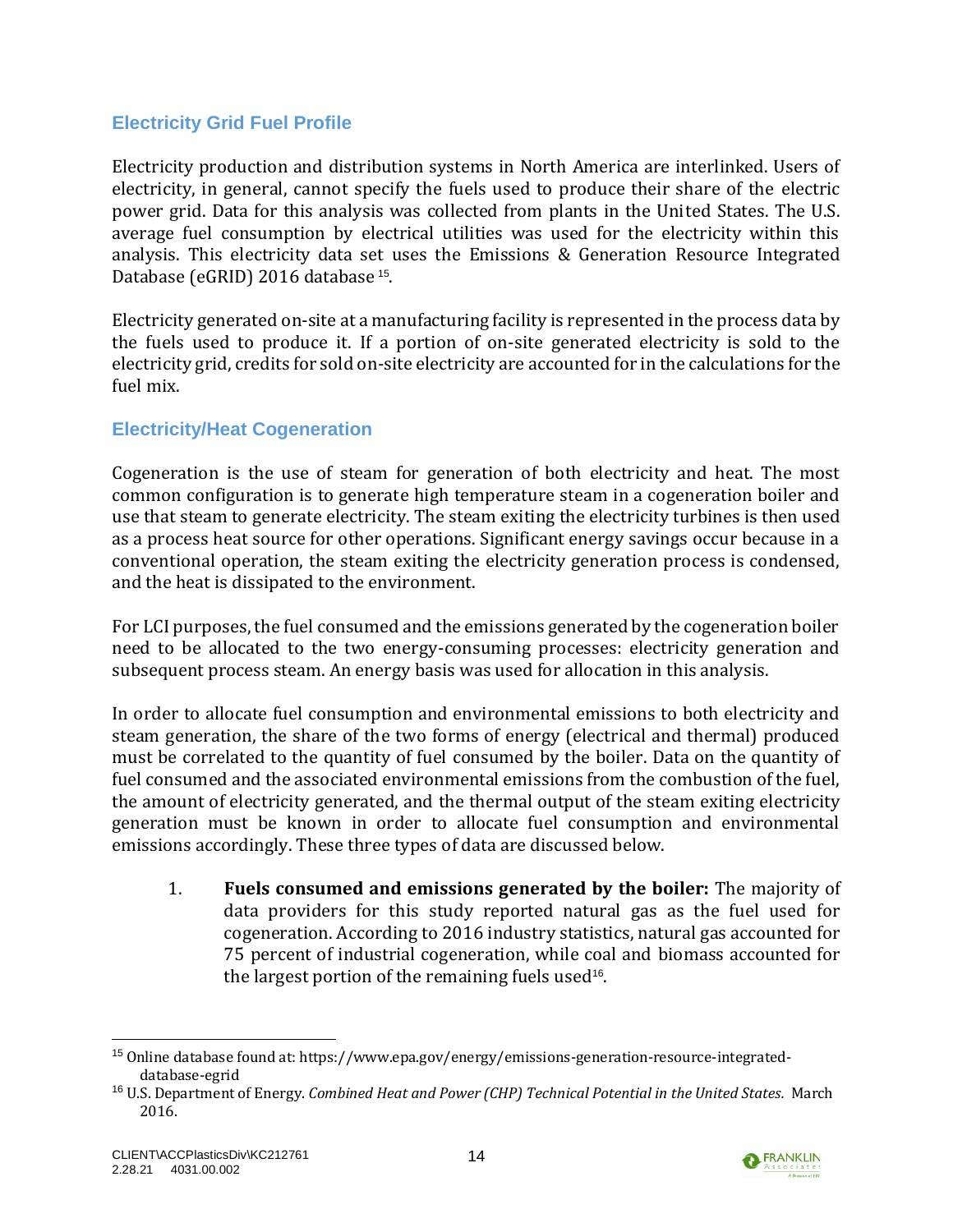2. **Kilowatt-Hours of Electricity Generated:** In this analysis, the data providers reported the kilowatt-hours of electricity from cogeneration. The Btu of fuel required for this electricity generation was calculated by multiplying the kilowatt-hours of electricity by 6,826 Btu/kWh (which utilizes a thermal to electrical conversion efficiency of 50 percent). This Btu value was then divided by the Btu value of fuel consumed in the cogeneration boiler to determine the electricity allocation factor.

The 50 percent conversion efficiency was an estimate after reviewing EIA fuel consumption and electricity net generation data from cogeneration plants in 2016.<sup>17</sup> The straight average conversion efficiency for 2016 for electricity production in cogeneration plants within this database is a little more than 55 percent; however, the range of efficiency calculated per individual cogeneration plant was 23% to 87%. The 50 percent estimate of conversion efficiency was used previously in the 2011 database and so was estimated for continued use within this analysis, due to the variability of the individual cogeneration plants. Unit process data for cogeneration of electricity is provided by kWh, so that a change of efficiency could easily be applied during modeling.

3. **Thermal Output of Steam Exiting Electricity Generation:** In this analysis, the data providers stated the pounds and pressure of steam from cogeneration. The thermal output (in Btu) of this steam was calculated from enthalpy tables (in most cases steam ranged from 1,000 to 1,200 Btu/lb). An efficiency of 80 percent was used for the industrial boiler to calculate the amount of fuel used. This Btu value was then divided by the Btu value of fuel consumed in the cogeneration boiler to determine the steam allocation factor. The 80 percent efficiency used is common for a conventional natural gas boiler, which should not change when considering the steam portion of the cogeneration system. Pounds of steam, temperature and pressure were provided by participating plants. Steam tables were used to calculate energy amounts, which was divided by the efficiency and converted to natural gas amounts in cubic feet.



<sup>17</sup> U.S. Department of Energy, The Energy Information Administration (EIA). *EIA-923 Monthly Generation and Fuel Consumption Time Series File, 2016 Final Revision*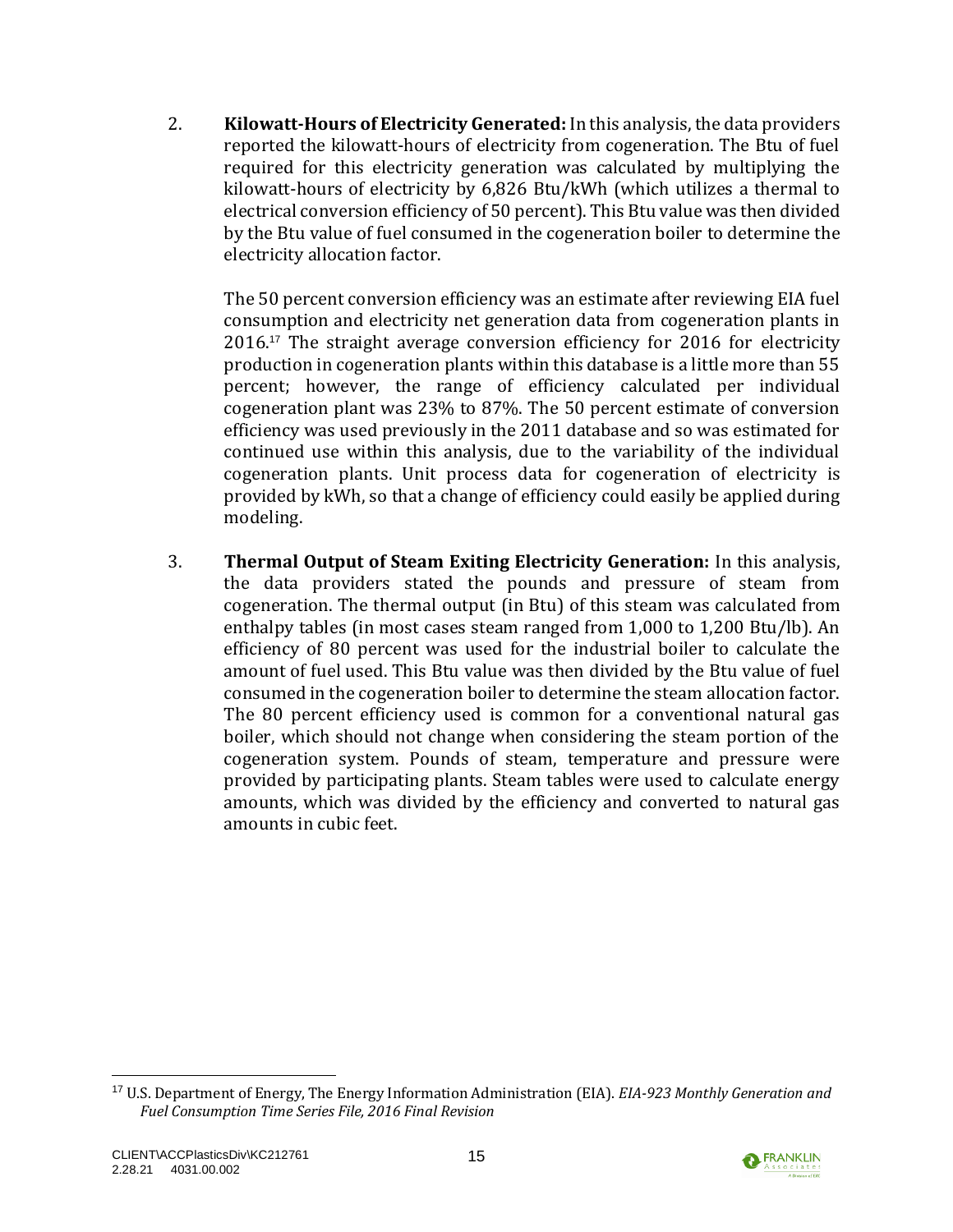# <span id="page-20-0"></span>**LIFE CYCLE INVENTORY AND IMPACT ASSESSMENT RESULTS**

This section presents baseline results for the following LCI and LCIA results for both 1,000 pounds and 1,000 kilograms of PP:

Life cycle inventory results:

- Cumulative energy demand
- Non-renewable energy demand
- Renewable energy demand
- Total energy by fuel type
- Solid waste by weight
- Water consumption

Life cycle impact assessment results:

- Global warming potential
- Acidification potential
- Eutrophication potential
- Ozone depletion potential
- Smog formation potential

Throughout the results sections, the tables and figures break out system results into the following unit processes, for PP:

- Cradle-to-incoming materials includes the raw materials through the production of propylene inputs
- PP resin production is the gate-to-gate unit process and includes the production of fuels & nitrogen used in the process.

Tables and figures are provided for PP in each inventory and impact category section in this report. The phrases "cradle-to- "and "system" are defined as including all of the raw and intermediate chemicals required for the production of the chemical/resin stated in the term (e.g. cradle-to-PP and PP system are interchangeable). The phrase "gate-to-gate" is defined as including only the onsite process/fuels/nitrogen.

#### <span id="page-20-1"></span>**ENERGY DEMAND**

### <span id="page-20-2"></span>**Cumulative Energy Demand**

Cumulative energy demand results include all renewable and non-renewable energy sources used for process and transportation energy, as well as material feedstock energy. Process energy includes direct use of fuels, including the use of fossil fuels, hydropower, nuclear, wind, solar, and other energy sources to generate electricity used by processes. Fuel energy is the energy necessary to create and transport the fuels to the processes. The feedstock energy is the energy content of the resources removed from nature and used as material

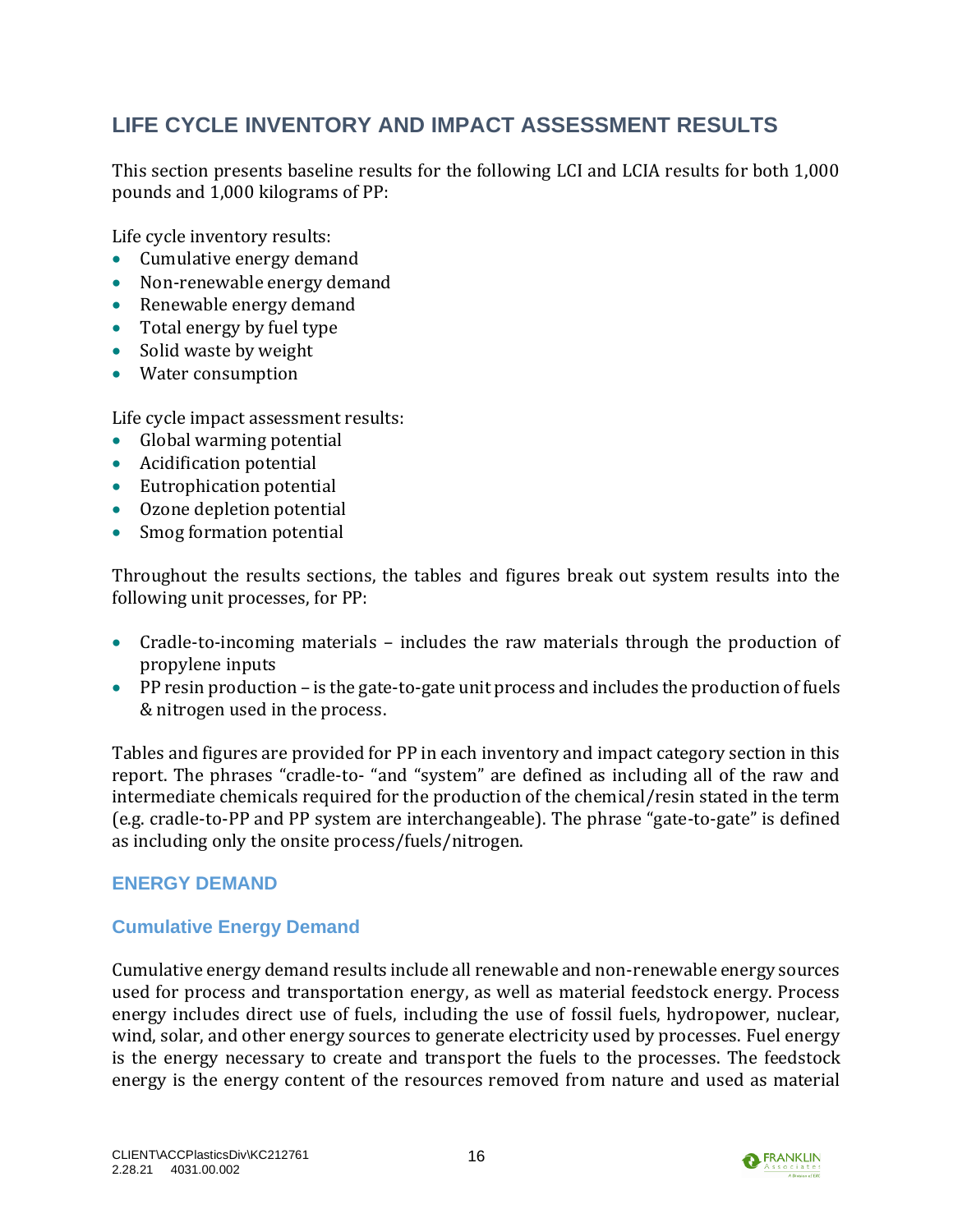feedstocks for the olefins production (e.g., the energy content of oil and gas used as material feedstocks), which is the main input to PP resin.

The average total energy required to produce PP is 32.5 million Btu per 1,000 pounds of PP resin or 75.5 GJ per 1,000 kilograms of PP resin. [Table 2](#page-21-0) shows total energy demand for the life cycle of PP resin production. The PP resin production energy has been split out from the energy required for incoming materials, including the production of propylene, natural gas production and processing, and petroleum extraction and refining.Only 6 percent of the total energy is required to produce the PP resin itself. The remaining 94 percent is used to create the incoming materials and their raw materials.

<span id="page-21-0"></span>

|                                     |                     |                                           | Basis: 1,000 pounds               |  |  |  |  |
|-------------------------------------|---------------------|-------------------------------------------|-----------------------------------|--|--|--|--|
|                                     | <b>Total Energy</b> | Non-<br><b>Renewable</b><br><b>Energy</b> | Renewable<br><b>Energy</b>        |  |  |  |  |
|                                     | <b>MM Btu</b>       | <b>MM Btu</b>                             | <b>MM Btu</b>                     |  |  |  |  |
| <b>Cradle-to-Incoming Materials</b> | 30.6                | 30.6                                      | 0.031                             |  |  |  |  |
| Virgin PP Resin Production          | 1.86                | 1.81                                      | 0.050                             |  |  |  |  |
| <b>Total</b>                        | 32.5                | 32.4                                      | 0.081                             |  |  |  |  |
|                                     |                     | Basis: 1,000 kilograms                    |                                   |  |  |  |  |
|                                     | <b>Total Energy</b> | Non-<br><b>Renewable</b><br><b>Energy</b> | Renewable<br><b>Energy</b>        |  |  |  |  |
|                                     |                     |                                           |                                   |  |  |  |  |
|                                     | GI                  | GI                                        | GJ                                |  |  |  |  |
| <b>Cradle-to-Incoming Materials</b> | 71.2                | 71.1                                      | 0.073                             |  |  |  |  |
| Virgin PP Resin Production          | 4.33                | 4.21                                      | 0.12                              |  |  |  |  |
| <b>Total</b>                        | 75.5                | 75.3                                      | 0.19                              |  |  |  |  |
|                                     |                     | Percentage                                |                                   |  |  |  |  |
|                                     | <b>Total Energy</b> | Non-<br><b>Renewable</b><br><b>Energy</b> | <b>Renewable</b><br><b>Energy</b> |  |  |  |  |
|                                     | $\frac{9}{6}$       | $\%$                                      | $\%$                              |  |  |  |  |
| <b>Cradle-to-Incoming Materials</b> | 94.3%               | 94.2%                                     | 0.1%                              |  |  |  |  |
| Virgin PP Resin Production          | 5.7%                | 5.6%                                      | 0.2%                              |  |  |  |  |

### **Table 2. Total Energy Demand for PP Resin**

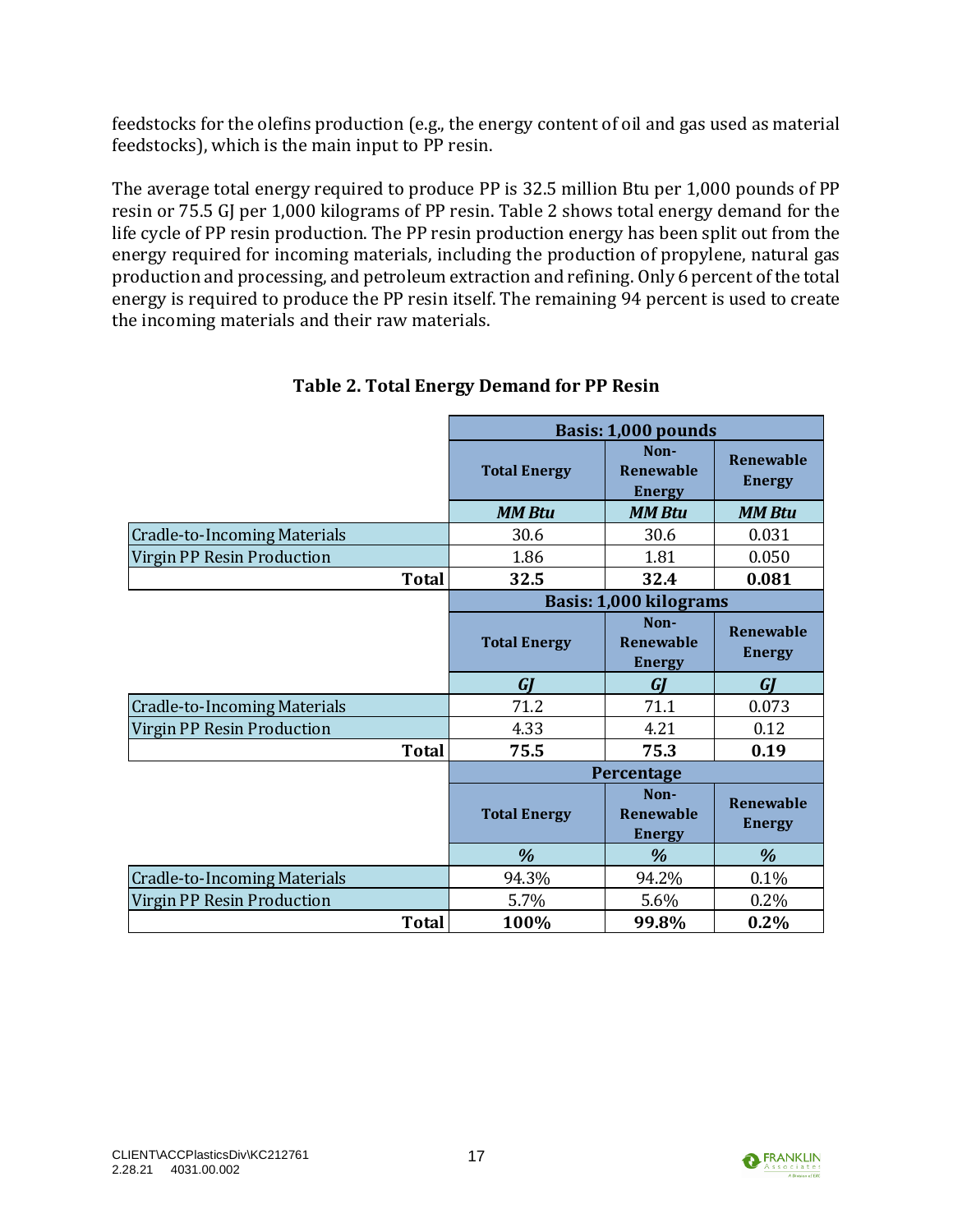Non-renewable energy demand includes the use of fossil fuels (petroleum, natural gas, and coal) for process energy, transportation energy, and as material feedstocks (e.g., oil and gas used as feedstocks for the production of the propylene), as well as use of uranium to generate the share of nuclear energy in the average U.S. kWh. For the PP resin, 99.8 percent of the total energy comes from non-renewable sources. The renewable energy demand consists of landfill gas used for process energy in olefins production and electricity derived from renewable energy sources (primarily hydropower, as well as wind, solar, and other sources). The renewable energy (0.19 GJ/1000 kg) used at the PP resin plant comes solely from nuclear, hydropower and other renewable sources (geothermal, solar, etc.) from electricity production.

The energy representing natural gas and petroleum used as raw material inputs for the production of propylene used to produce PP resin are included in the cradle-to-incoming material amounts in [Table 2.](#page-21-0) The energy inherent in these raw materials are called material feedstock energy. Of the total energy (75.5 GJ) for 1,000 kg of PP resin, 51.2 GJ is material feedstock energy. [Figure 3](#page-22-0) provides the breakdown of the percentage of total energy required for material feedstock energy versus the process and fuel energy amounts needed to produce the PP resin. Approximately 68 percent of the total energy is inherent energy in the natural gas and petroleum used as a feedstock to create propylene, which in turn is used to create PP resin. Of the feedstock sources for propylene, 87 percent come from natural gas, while 13 percent of the feedstock sources come from oil.



<span id="page-22-0"></span>**Figure 3. Process/Fuel and Material Feedstock Percentages for PP Resin**

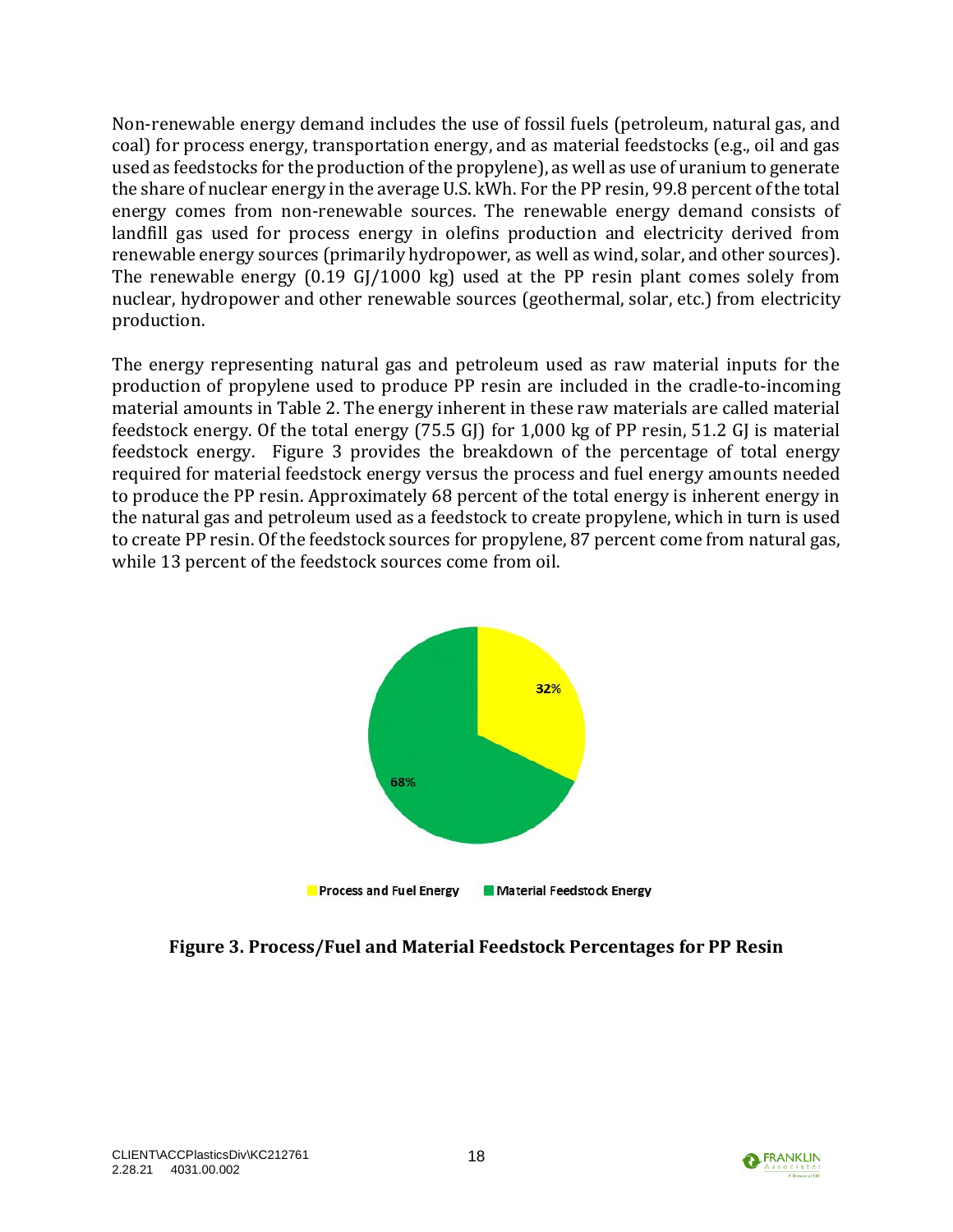#### <span id="page-23-0"></span>**Energy Demand by Fuel Type**

The total energy demand by fuel type for PP is shown in [Table 3](#page-24-1) and the percentage mix is shown in [Figure 4.](#page-24-2) Natural gas and petroleum together make up almost 98 percent of the total energy used. As shown in [Figure 3,](#page-22-0) this is partially due to the material feedstock energy used to create the propylene, which is the main input to PP resin. These material feedstock fuels are part of the energy shown in the natural gas and petroleum split out in the following table and figure. The gate-to-gate production energy for PP resin in the following table and figure represents the energy required for transportation of raw materials to PP manufacturers, the energy required to produce the PP resin, and the production of the fuels and nitrogen needed to manufacture the PP.

Petroleum-based fuels (e.g. diesel fuel) are the dominant energy source for transportation. Natural gas, coal, and other fuel types, such as hydropower, nuclear and other (geothermal, wind, etc.) are used to generate purchased electricity. Other renewables include a small amount of landfill gas used for process energy in olefins production.

Of the results for PP resin production shown in [Table 3](#page-24-1) and [Figure 4,](#page-24-2) 87 percent of the energy used (65.9 GJ/75.5 GJ) is from natural gas. At the PP resin plant, 70 percent of the energy used (3.03 GJ/4.33 GJ) comes from natural gas. Of that natural gas used at the PP resin plant, over 40 percent is combusted on-site, while more than 50 percent is required to create electricity either through the grid or through a nearby cogeneration plant. Petroleum comprises approximately 10 percent (7.76 GJ/75.5 GJ) of the fuel used for the PP resin production system. Three-quarters of the petroleum for the PP plant is combusted to create electricity, while much of the remainder is used to produce the nitrogen used in the process. Most of the coal use shown is combusted for electricity use. The 2016 U.S. electricity grid is used for this study. In this grid, approximately 30 percent of the electricity production in the US uses coal as a fuel source, while a third of the grid comes from natural gas and 20 percent from uranium. The hydropower, nuclear, and other energy are all used to create electricity, with the exception of a small amount of landfill gas used in the olefins production shown within other renewables.

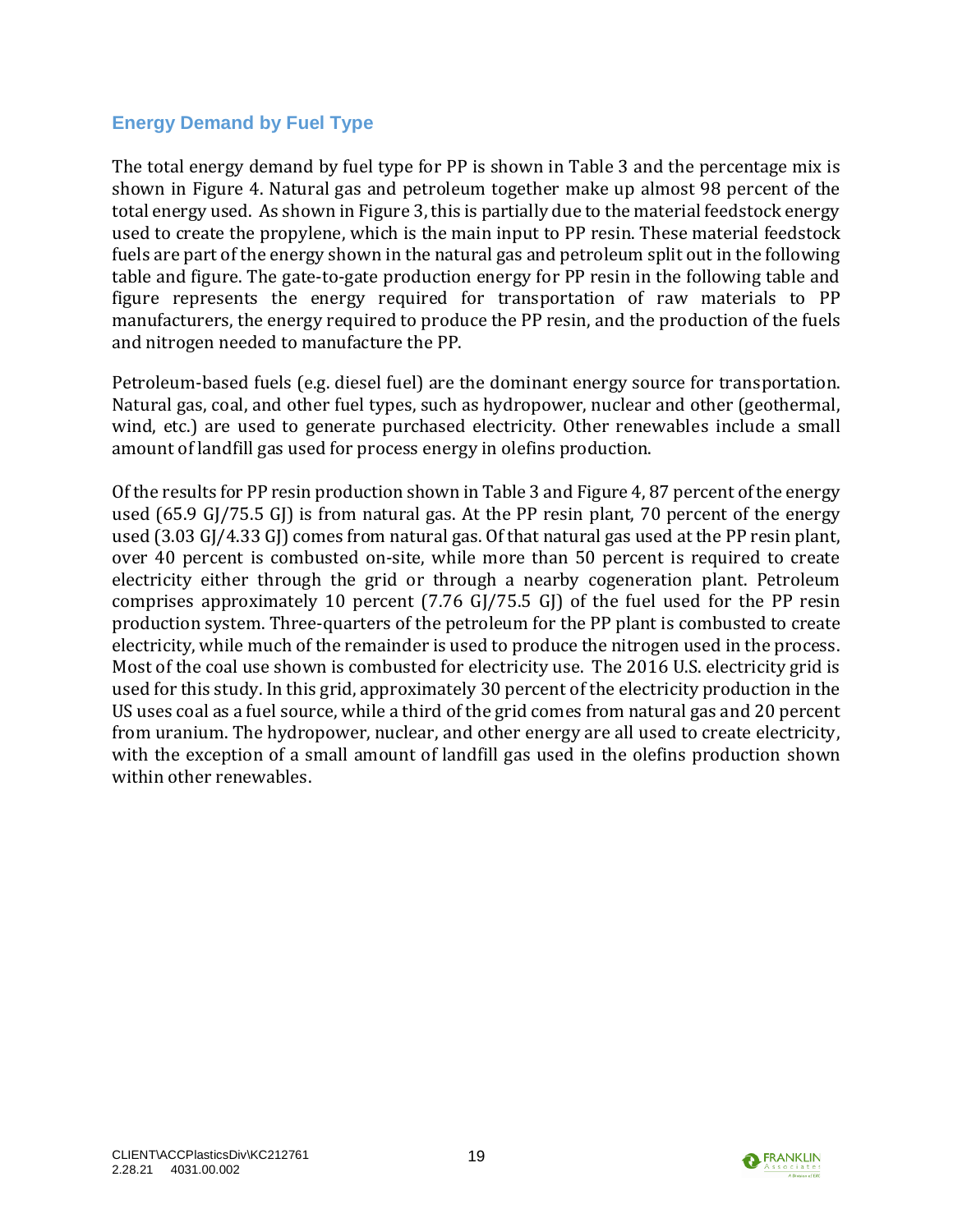<span id="page-24-1"></span>

|                              |                     |                                                |                  | Basis: 1,000 pounds        |                |                   |                           |
|------------------------------|---------------------|------------------------------------------------|------------------|----------------------------|----------------|-------------------|---------------------------|
|                              | <b>Total Energy</b> | <b>Natural Gas</b>                             | <b>Petroleum</b> | Coal                       | <b>Nuclear</b> | <b>Hydropower</b> | <b>Other</b><br>Renewable |
|                              | <b>MM Btu</b>       | <b>MM Btu</b>                                  | <b>MM Btu</b>    | <b>MM Btu</b>              | <b>MM Btu</b>  | <b>MM Btu</b>     | <b>MM Btu</b>             |
| Cradle-to-Incoming Materials | 30.6                | 27.0                                           | 3.32             | 0.14                       | 0.092          | 0.0097            | 0.022                     |
| Virgin PP Resin Production   | 1.86                | 1.30                                           | 0.016            | 0.29                       | 0.20           | 0.021             | 0.029                     |
| Total                        | 32.5                | 28.3                                           | 3.33             | 0.43                       | 0.29           | 0.031             | 0.051                     |
|                              |                     |                                                |                  | Basis: 1.000 kilograms     |                |                   |                           |
|                              | <b>Total Energy</b> | <b>Natural Gas</b><br><b>Petroleum</b><br>Coal | <b>Nuclear</b>   | <b>Hydropower</b>          | <b>Other</b>   |                   |                           |
|                              |                     |                                                |                  |                            |                |                   | Renewable                 |
|                              | <b>GI</b>           | GI                                             | GI               | GI                         | <b>GI</b>      | <b>GI</b>         | GI                        |
| Cradle-to-Incoming Materials | 71.2                | 62.9                                           | 7.72             | 0.32                       | 0.21           | 0.023             | 0.051                     |
| Virgin PP Resin Production   | 4.33                | 3.03                                           | 0.038            | 0.68                       | 0.46           | 0.049             | 0.069                     |
| Total                        | 75.5                | 65.9                                           | 7.76             | 1.00                       | 0.67           | 0.071             | 0.12                      |
|                              |                     |                                                |                  | <b>Percentage of Total</b> |                |                   |                           |
|                              | <b>Total Energy</b> | <b>Natural Gas</b>                             | <b>Petroleum</b> | Coal                       | <b>Nuclear</b> | <b>Hydropower</b> | <b>Other</b>              |
|                              |                     |                                                |                  |                            |                |                   | Renewable                 |
|                              | $\frac{9}{6}$       | $\frac{9}{6}$                                  | $\frac{9}{6}$    | $\frac{9}{6}$              | $\frac{9}{6}$  | $\frac{9}{6}$     | $\frac{9}{6}$             |
| Cradle-to-Incoming Materials | 94.3%               | 83%                                            | 10%              | 0.4%                       | 0.3%           | 0.03%             | 0.07%                     |
| Virgin PP Resin Production   | 5.7%                | 4.0%                                           | 0.1%             | 0.9%                       | $0.6\%$        | 0.06%             | 0.09%                     |
| Total                        | 100%                | 87%                                            | 10%              | 1.3%                       | $0.9\%$        | $0.1\%$           | $0.2\%$                   |

### **Table 3. Energy Demand by Fuel Type for PP Resin**



### **Figure 4. Percentage of Energy Separated by Fuel Type for PP Resin**

## <span id="page-24-2"></span><span id="page-24-0"></span>**SOLID WASTE**

Solid waste results include the following types of wastes:

- **Process wastes** that are generated by the various processes from raw material acquisition through production of the olefins (e.g., sludges and residues from chemical reactions and material processing steps)
- **Fuel-related wastes** from the production and combustion of fuels used for process energy and transportation energy (e.g., refinery wastes, coal combustion ash)

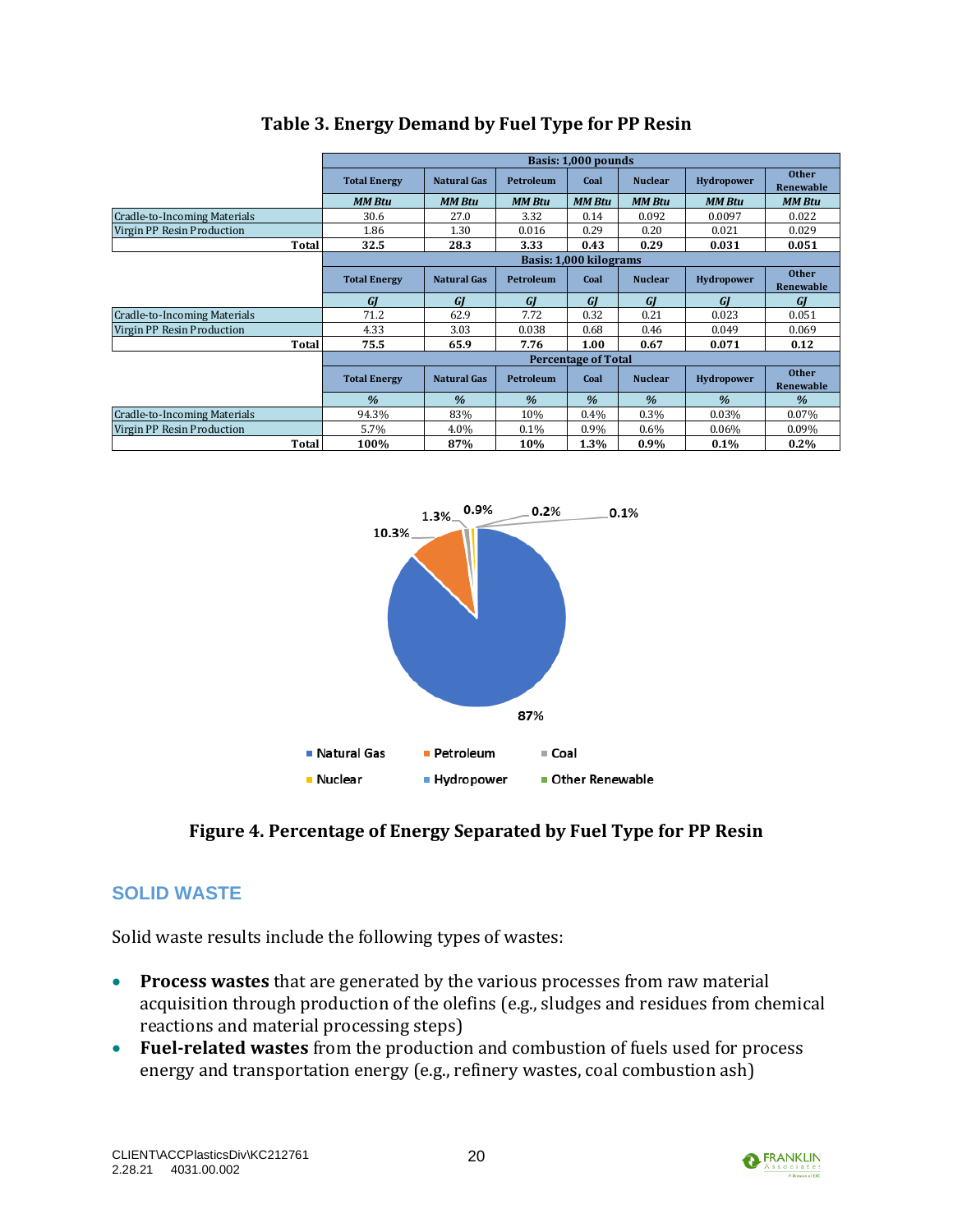No postconsumer wastes of the PP resin are included in this analysis as no product is made from the material in the analysis boundaries.

The process solid waste, those wastes produced directly from the production of materials, includes wastes that are incinerated both for disposal and for waste-to-energy, as well as landfilled. Some wastes that are recycled/reused or land applied are not included as solid wastes, and no credit is given. The categories of disposal type have been provided separately where possible. Solid wastes from fuel combustion (e.g. ash) are assumed to be landfilled.

Results for solid waste by weight for the PP resin system are shown i[n Table 4](#page-26-1) and [Figure 5.](#page-26-2) The solid wastes have been separated into hazardous and non-hazardous waste categories, as well as by the cradle-to-incoming materials and the PP plant. As shown in Figure 5, only 21 percent of the total solid waste is created during the PP resin unit process. Three-quarters of this amount comes from fuels combusted for the electricity used in the plant or for nitrogen production, while only 4 percent of the gate-to-gate PP plant amount is process solid waste.

The majority of solid waste, 79 percent, comes from the production of incoming materials used to produce PP resin. Approximately 87 percent of the raw materials used to create olefins are a product of natural gas processing, with the remaining 13 percent of those raw materials from crude oil refining products. Overall, the solid wastes associated with oil and natural gas extraction make up almost 60 percent of the total solid wastes. The olefins plant process wastes make up approximately 12 percent of the total solid wastes.

Solid wastes are shown separated by hazardous and non-hazardous wastes in [Table 4.](#page-26-1) This separation was done only where primary data was collected, or if a secondary data source was clear that the solid waste was of a hazardous nature. The process solid wastes from oil and natural gas were classified as non-hazardous due to exclusions found in RCRA hazardous wastes regulations or other EPA hazardous wastes regulations. No solid wastes were stated as hazardous in the data sources for oil and gas. Only 2.3 percent of the total solid wastes were considered hazardous wastes. Of that percentage, about half comes from the olefins plant and half comes from the PP plant.

[Table 4](#page-26-1) also provides a breakout of the total solid wastes by the disposal fate. Of the hazardous waste, 92 percent is incinerated without energy capture, while much of the remainder is sent to waste-to-energy. Focusing specifically on the non-hazardous solid waste produced, 91 percent of the non-hazardous solid waste is landfilled, while much of the remainder is incinerated without energy capture.

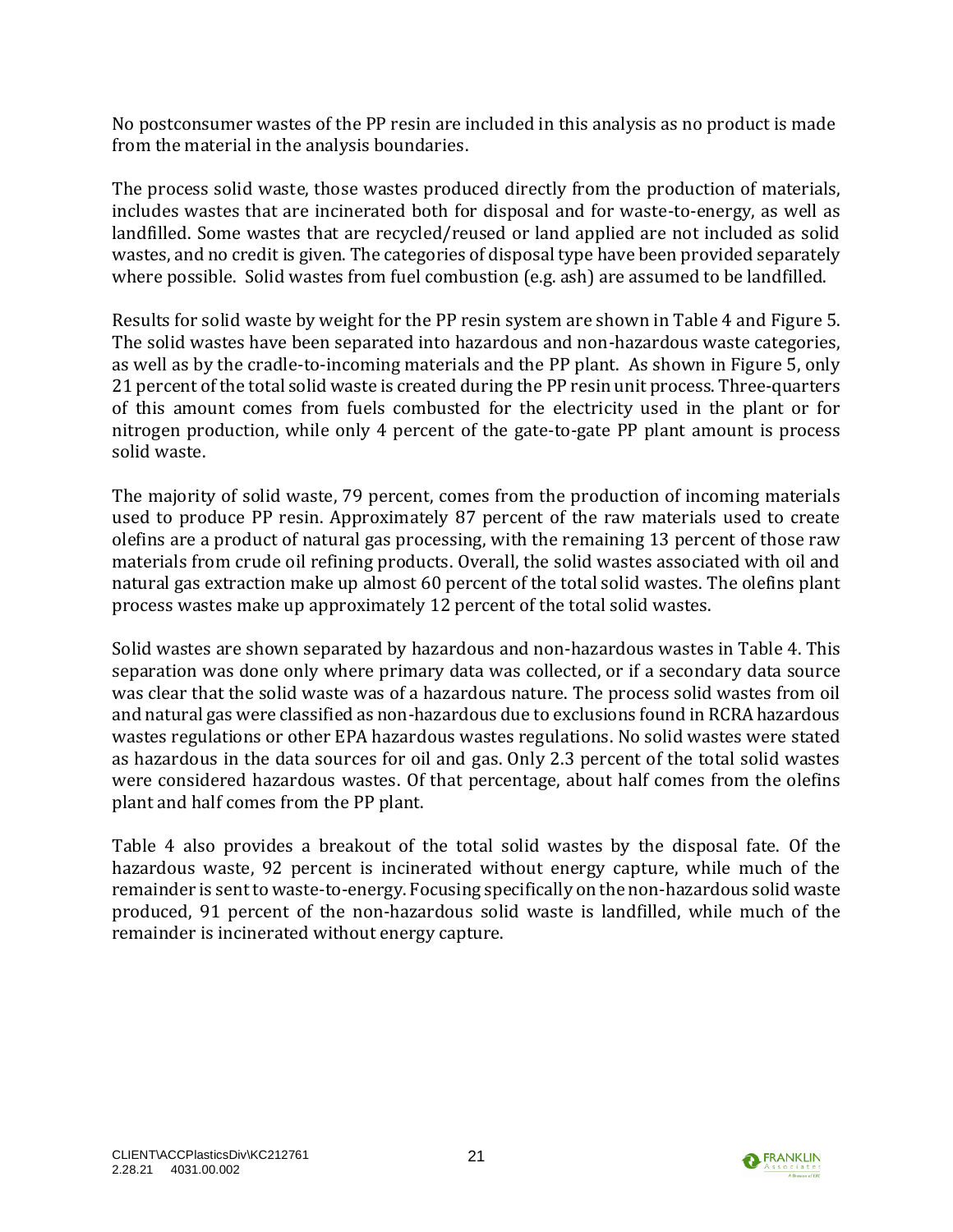<span id="page-26-1"></span>

|                              |                          | Basis: 1.000 pounds        |                         |          |                                        |                             |                             |              |                                            |
|------------------------------|--------------------------|----------------------------|-------------------------|----------|----------------------------------------|-----------------------------|-----------------------------|--------------|--------------------------------------------|
|                              |                          | <b>Hazardous Wastes</b>    |                         |          | <b>Non-Hazardous Wastes</b>            |                             |                             |              |                                            |
|                              | <b>Total Solid Waste</b> | Waste-to-<br><b>Energy</b> | <b>Incineration</b>     | Landfill | <b>Hazardous</b><br><b>Waste Total</b> | Waste-to-<br><b>Energy</b>  | <b>Incineration</b>         | Landfill     | <b>Non-Hazardous</b><br><b>Waste Total</b> |
|                              | $\mathbf{I}$             | $lb$                       | $l$                     | $l$      | $\mathbf{h}$                           | $\mathbf{I}$                | $\mathbf{I}$                | $\mathbf{I}$ | $\mathbf{lb}$                              |
| Cradle-to-Incoming Materials | 50.7                     | $\Omega$                   | 1.35                    | 0.0035   | 1.35                                   | 5.9E-04                     | 5.78                        | 43.6         | 49.3                                       |
| Virgin PP Resin Production   | 13.5                     | 0.12                       | 0.005                   | 0.0010   | 0.13                                   | 0                           | $\Omega$                    | 13.4         | 13.4                                       |
| Total                        | 64.2                     | $\bf{0}$                   | 1.35                    | 0.0045   | 1.48                                   | 5.9E-04                     | 5.78                        | 57.0         | 62.8                                       |
|                              |                          |                            |                         |          | Basis: 1,000 kilograms                 |                             |                             |              |                                            |
|                              |                          |                            | <b>Hazardous Wastes</b> |          |                                        | <b>Non-Hazardous Wastes</b> |                             |              |                                            |
|                              | <b>Total Solid Waste</b> | Waste-to-<br><b>Energy</b> | <b>Incineration</b>     | Landfill | <b>Hazardous</b><br><b>Waste Total</b> | Waste-to-<br><b>Energy</b>  | <b>Incineration</b>         | Landfill     | <b>Non-Hazardous</b><br><b>Waste Total</b> |
|                              | ka                       | kg                         | kg                      | kg       | kq                                     | ka                          | kg                          | kg           | kg                                         |
| Cradle-to-Incoming Materials | 50.7                     | $\Omega$                   | 1.35                    | 0.0035   | 1.35                                   | 5.9E-04                     | 5.78                        | 43.6         | 49.3                                       |
| Virgin PP Resin Production   | 13.5                     | 0.12                       | 0.005                   | 0.0010   | 0.13                                   | 0                           | $\Omega$                    | 13.4         | 13.4                                       |
| Total                        | 64.2                     | 0.12                       | 1.35                    | 0.0045   | 1.48                                   | 5.9E-04                     | 5.78                        | 57.0         | 62.8                                       |
|                              |                          |                            |                         |          | <b>Percentage of Total</b>             |                             |                             |              |                                            |
|                              |                          |                            | <b>Hazardous Wastes</b> |          |                                        |                             | <b>Non-Hazardous Wastes</b> |              |                                            |
|                              | <b>Total Solid Waste</b> | Waste-to-<br><b>Energy</b> | <b>Incineration</b>     | Landfill | <b>Hazardous</b><br><b>Waste Total</b> | Waste-to-<br><b>Energy</b>  | <b>Incineration</b>         | Landfill     | <b>Non-Hazardous</b><br><b>Waste Total</b> |
|                              | %                        | %                          | %                       | %        | %                                      | $\frac{a}{2}$               | $\frac{9}{6}$               | %            | %                                          |
| Cradle-to-Incoming Materials | 79%                      | 0%                         | 2.1%                    | 0.006%   | 2.1%                                   | 0.001%                      | 9.0%                        | 68%          | 77%                                        |
| Virgin PP Resin Production   | 21%                      | 0.2%                       | 0.0%                    | 0.002%   | 0.2%                                   | 0%                          | 0%                          | 21%          | 21%                                        |
| Total                        | 100%                     | 0.2%                       | 2.1%                    | 0.01%    | 2.3%                                   | 0.001%                      | 9.0%                        | 89%          | 98%                                        |

### **Table 4. Total Solid Wastes for PP Resin**



## **Figure 5. Percentage of Total Solid Wastes for PP Resin System**

## <span id="page-26-2"></span><span id="page-26-0"></span>**WATER CONSUMPTION**

Consumptive use of water in this study includes freshwater that is withdrawn from a water source or watershed and not returned to that source. Consumptive water use includes water consumed in chemical reactions, water that is incorporated into a product or waste stream, water that becomes evaporative loss, and water that is discharged to a different watershed or water body than the one from which it was withdrawn. Water consumption results shown for each life cycle stage include process water consumption as well as water consumption associated with production of the electricity and fuels used in that stage. Electricity-related water consumption includes evaporative losses associated with thermal generation of electricity from fossil and nuclear fuels, as well as evaporative losses due to establishment of dams for hydropower.

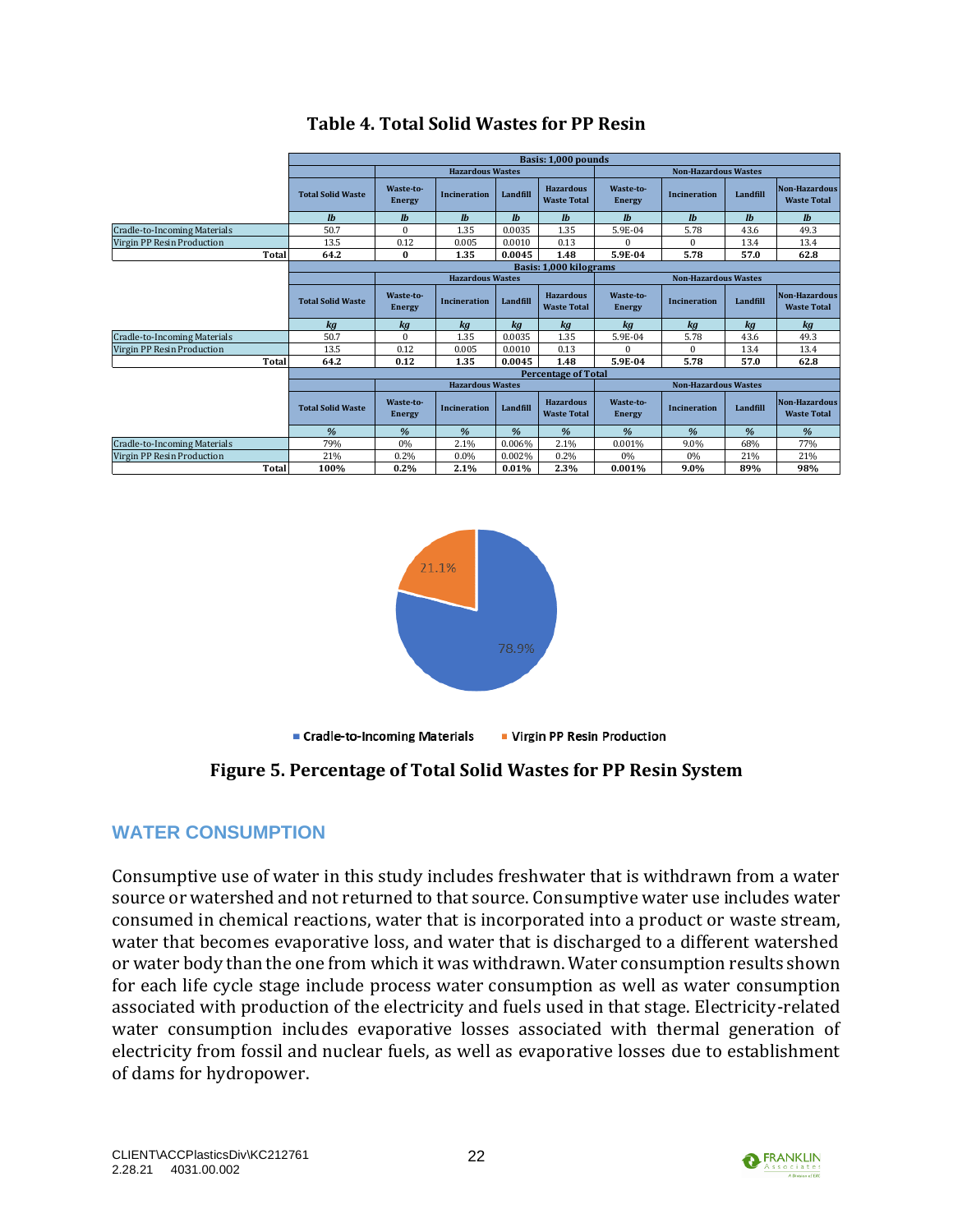Water consumption results for PP resin production are shown in [Table 5](#page-27-0) and [Figure 6.](#page-27-1) The greatest portion of consumption of water within the PP resin comes from the cradle-toincoming materials (58 percent). When looking at the individual unit processes, about 37 percent of the total is consumed at the olefins plant. The primary water consumption data for olefins does include some plants that release water to a different watershed than the initial water source, which is considered consumption in the methodology used. The PP resin average data also includes some plants that release water to a different watershed. The PP resin plant water consumption makes up one-third of the total and the water consumed during natural gas extraction and processing comprises almost 14 percent of the total. Another large contributor for water consumption is the electricity used during all processes due to evaporative losses in the use of hydropower, which makes up approximately 12 percent of the total water consumption. The remaining water consumption comes from the refining of crude oil and production of other fuels used.

<span id="page-27-0"></span>

|                                     | <b>Total Water Consumption</b> |                                  |                               |  |  |
|-------------------------------------|--------------------------------|----------------------------------|-------------------------------|--|--|
|                                     | <b>Basis: 1,000 Pounds</b>     | <b>Basis: 1,000</b><br>kilograms | Percentage of<br><b>Total</b> |  |  |
|                                     | <b>Gallons</b>                 | <b>Liters</b>                    | $\%$                          |  |  |
| <b>Cradle-to-Incoming Materials</b> | 635                            | 5,300                            | 58%                           |  |  |
| Virgin PP Resin Production          | 459                            | 3,826                            | 42%                           |  |  |
| <b>Total</b>                        | 1,094                          | 9,126                            | 100%                          |  |  |

#### **Table 5. Water Consumption for PP Resin**



<span id="page-27-1"></span>**Figure 6. Water Consumption for PP Resin**

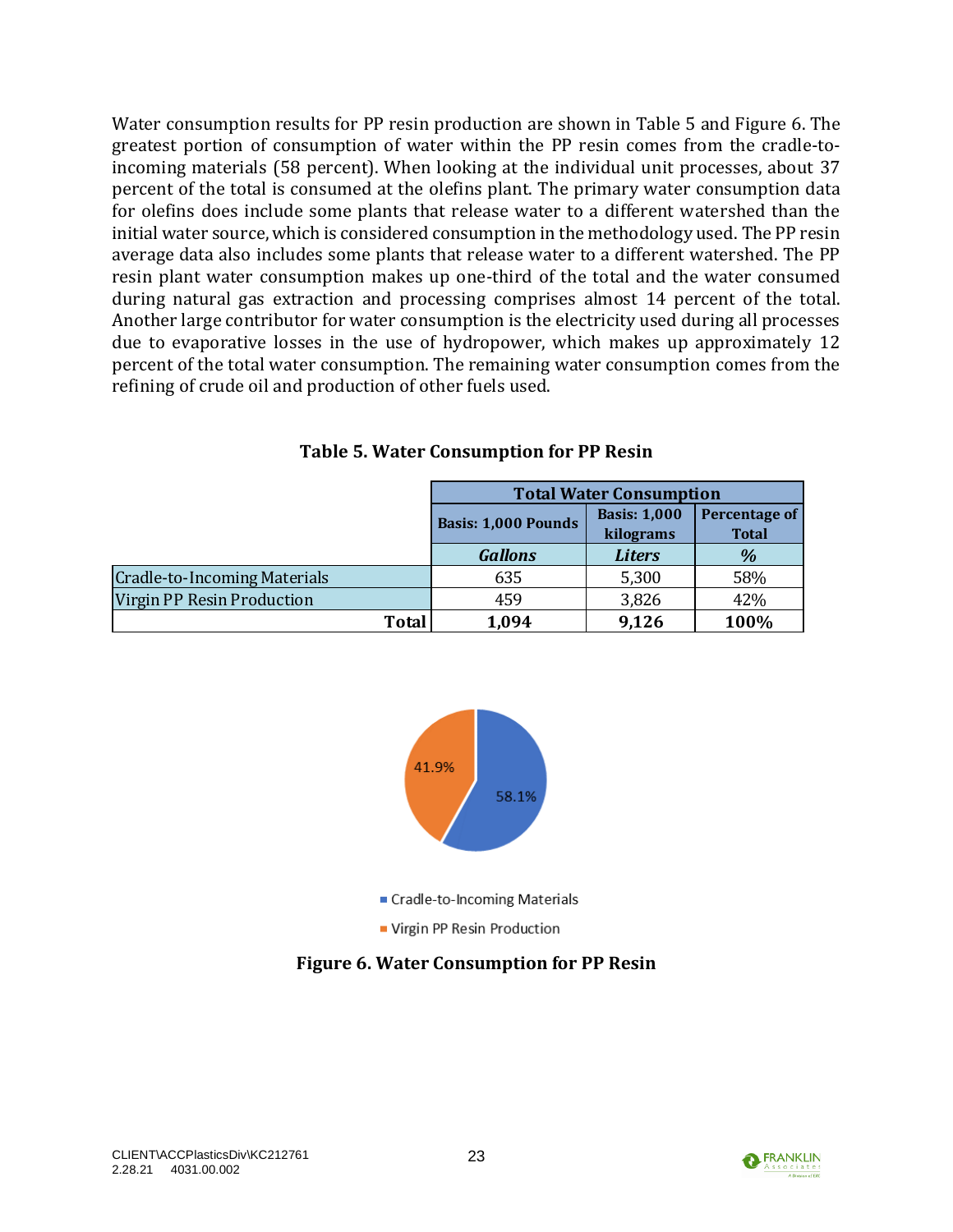#### <span id="page-28-0"></span>**GLOBAL WARMING POTENTIAL**

The primary atmospheric emissions reported in this analysis that contribute over 99 percent of the total global warming potential for each system are fossil fuel-derived carbon dioxide, methane, and nitrous oxide. Other contributors include some HCFCs and CFCs, but these contribute less than 1 percent of the total shown. Greenhouse gas emissions are mainly from combustion. In the primary data collected for olefins and PP resin, combustion emissions from flare have been included as process emissions and so their totals may be overstated by small amounts due to the inclusion of combustion of fuel used during the flare. Data providers were asked to estimate percentages of greenhouse gases from flare from that of the combustion of fuels.

The 100-year global warming potential (GWP) factors for each of these substances as reported in the Intergovernmental Panel on Climate Change (IPCC) 2013<sup>18</sup> are: fossil carbon dioxide 1, fossil methane 28, and nitrous oxide 265. The GWP factor for a substance represents the relative global warming contribution of a pound of that substance compared to a pound of carbon dioxide. The weights of each greenhouse gas are multiplied by its GWP factor to arrive at the total GWP results. Although normally GWP results are closely related to the energy results, the feedstock energy is not associated with GWP due to the sequestration of the feedstock material within the plastic. It is the potential energy associated with the feedstock material, which is not combusted to create greenhouse gases.

In [Table 6](#page-29-1) and [Figure 7,](#page-29-2) the life cycle GWP results for the PP resin system are displayed. Of the total, 82 percent of the GWP are attributed to emissions from the incoming materials, including natural gas and petroleum input materials and olefins (propylene) production, with the remaining associated with the production of the PP resin. The largest amount of the GWP is created by the production of propylene, which accounts for 45 percent of the total GWP, which comes directly from the release of greenhouse gases at the olefins plant, much of this from flares. About 19 percent of the total GWP are emissions associated with fuel use and combustion of coal and natural gas in industrial and utility boilers. The natural gas extraction, processing, and transport used as a material input to the olefins plant is onequarter of the total GWP. The process greenhouse gases released at the PP resin plants are less than 1 percent of the total; this is due to flaring, which is considered a mix of process and fuel-based emissions.



<sup>&</sup>lt;sup>18</sup> IPCC, 2013: Climate Change 2013: The Physical Science Basis. Contribution of Working Group I to the Fifth Assessment Report of the Intergovernmental Panel on Climate Change [Stocker, T.F., D. Qin, G.-K. Plattner, M. Tignor, S.K. Allen, J. Boschung, A. Nauels, Y. Xia, V. Bex and P.M. Midgley (eds.)]. Cambridge University Press, Cambridge, United Kingdom and New York, NY, USA, 2013.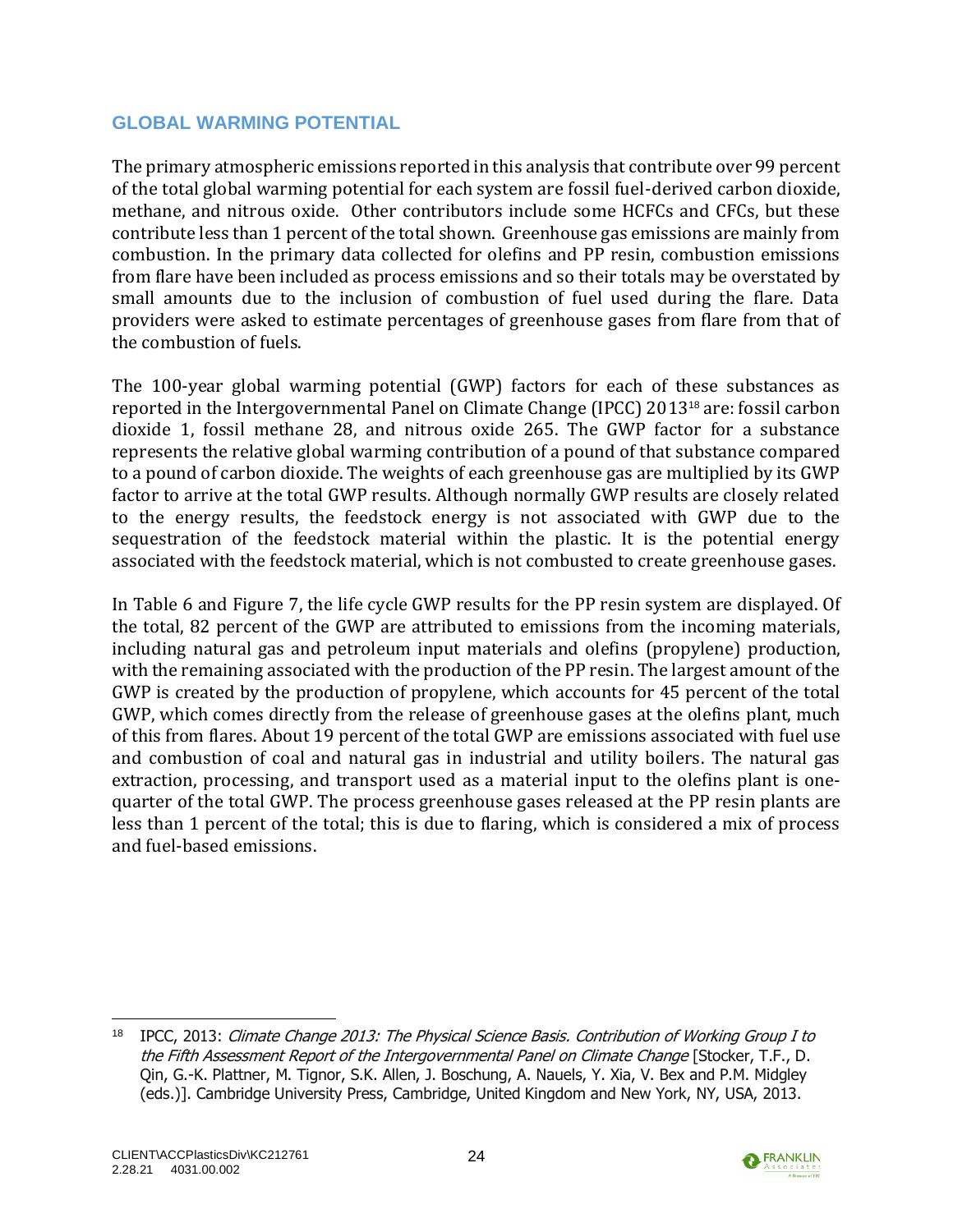<span id="page-29-1"></span>

|                                     | <b>Global Warming Potential</b> |                     |                      |  |  |  |
|-------------------------------------|---------------------------------|---------------------|----------------------|--|--|--|
|                                     | <b>Basis: 1,000 Pounds</b>      | <b>Basis: 1,000</b> | <b>Percentage of</b> |  |  |  |
|                                     |                                 | kilograms           | <b>Total</b>         |  |  |  |
|                                     | $lb$ $CO2$ $eq$                 |                     | $\%$                 |  |  |  |
| <b>Cradle-to-Incoming Materials</b> | 1,275                           | 1,275               | 82%                  |  |  |  |
| Virgin PP Resin Production          | 273                             | 273                 | 18%                  |  |  |  |
| Total                               | 1,548                           | 1,548               | 100%                 |  |  |  |

#### **Table 6. Global Warming Potential for PP Resin**



## **Figure 7. Global Warming Potential for PP Resin**

## <span id="page-29-2"></span><span id="page-29-0"></span>**ACIDIFICATION POTENTIAL**

Acidification assesses the potential of emissions to contribute to the formation and deposit of acid rain on soil and water, which can cause serious harm to plant and animal life as well as damage to infrastructure. Acidification potential modeling in TRACI incorporates the results of an atmospheric chemistry and transport model, developed by the U.S. National Acid Precipitation Assessment Program (NAPAP), to estimate total North American terrestrial deposition due to atmospheric emissions of  $NO<sub>x</sub>$  and  $SO<sub>2</sub>$ , as a function of the emissions location.19,<sup>20</sup>

Acidification impacts are typically dominated by fossil fuel combustion emissions, particularly sulfur dioxide (SO<sub>2</sub>) and nitrogen oxides (NO<sub>x</sub>). Emissions from combustion of fossil fuels, especially coal, to generate grid electricity is a significant contributor to acidification impacts for the system. Also, emissions from the extraction and processing of natural gas impact the AP category.



<sup>19</sup> Bare JC, Norris GA, Pennington DW, McKone T. (2003). TRACI: The Tool for the Reduction and Assessment of Chemical and Other Environmental Impacts, *Journal of Industrial Ecology,* **6**(3–4): 49–78. Available at URL: http://mitpress.mit.edu/journals/pdf/jiec\_6\_3\_49\_0.pdf.

<sup>&</sup>lt;sup>20</sup> Bare JC. (2002). Developing a consistent decision-making framework by using the US EPA's TRACI, AICHE. Available at URL: http://www.epa.gov/nrmrl/std/sab/traci/aiche2002paper.pdf.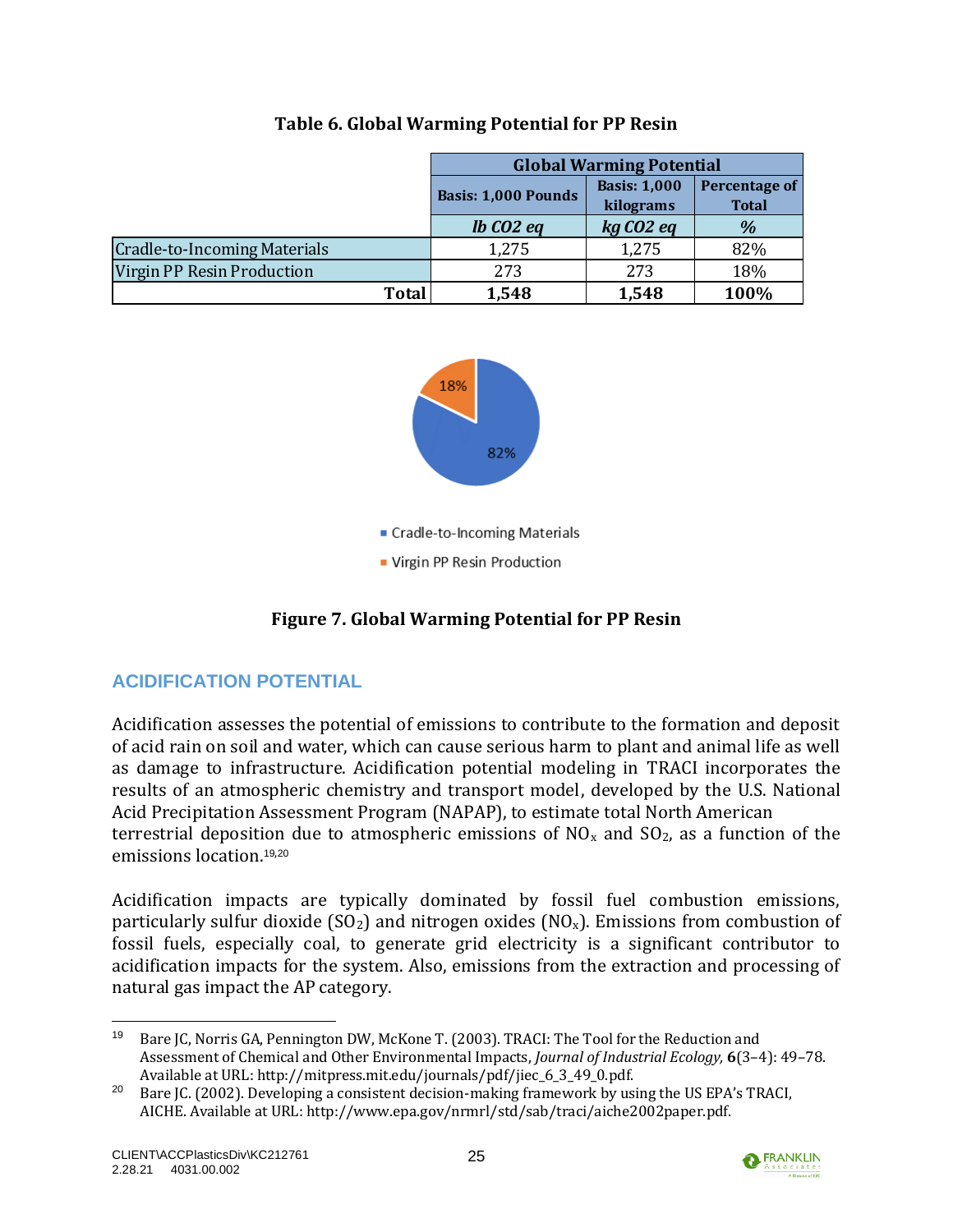[Table 7](#page-30-1) shows total acidification potential (AP) results for the PP resin system. Results are shown graphically in [Figure 8.](#page-30-2) In the AP category, 18 percent of the AP is coming from PP resin production and about 82 percent comes from the raw and intermediate material unit processes. Most of the AP amount (69 percent) comes from the extraction and processing of natural gas for materials and fuels, which is used to create 87 percent of the material inputs to the propylene input. Sixteen percent, comes from the combustion of coal for electricity. Almost 5 percent of the AP results come from emissions related to the production of propylene. Less than 1 percent of the total AP comes directly from the PP resin production. The greatest part of the 18 percent AP shown in Table 7 for virgin PP resin production comes from electricity, fuel combustion or transport, with much of the rest coming from the nitrogen production.

<span id="page-30-1"></span>

|                                     | <b>Acidification Potential</b> |                     |               |  |  |
|-------------------------------------|--------------------------------|---------------------|---------------|--|--|
|                                     | <b>Basis: 1,000 Pounds</b>     | <b>Basis: 1,000</b> | Percentage of |  |  |
|                                     |                                | kilograms           | <b>Total</b>  |  |  |
|                                     | $lb$ SO2 eq                    | kg SO2 eq           | $\frac{9}{6}$ |  |  |
| <b>Cradle-to-Incoming Materials</b> | 3.94                           | 3.94                | 82%           |  |  |
| Virgin PP Resin Production          | 0.87                           | 0.87                | 18%           |  |  |
| <b>Total</b>                        | 4.81                           | 4.81                | 100%          |  |  |

#### **Table 7. Acidification Potential for PP Resin**



### **Figure 8. Acidification Potential for PP Resin**

## <span id="page-30-2"></span><span id="page-30-0"></span>**EUTROPHICATION POTENTIAL**

Eutrophication occurs when excess nutrients (nitrates, phosphates) are introduced to surface water causing the rapid growth of aquatic plants. Excess releases of these substances

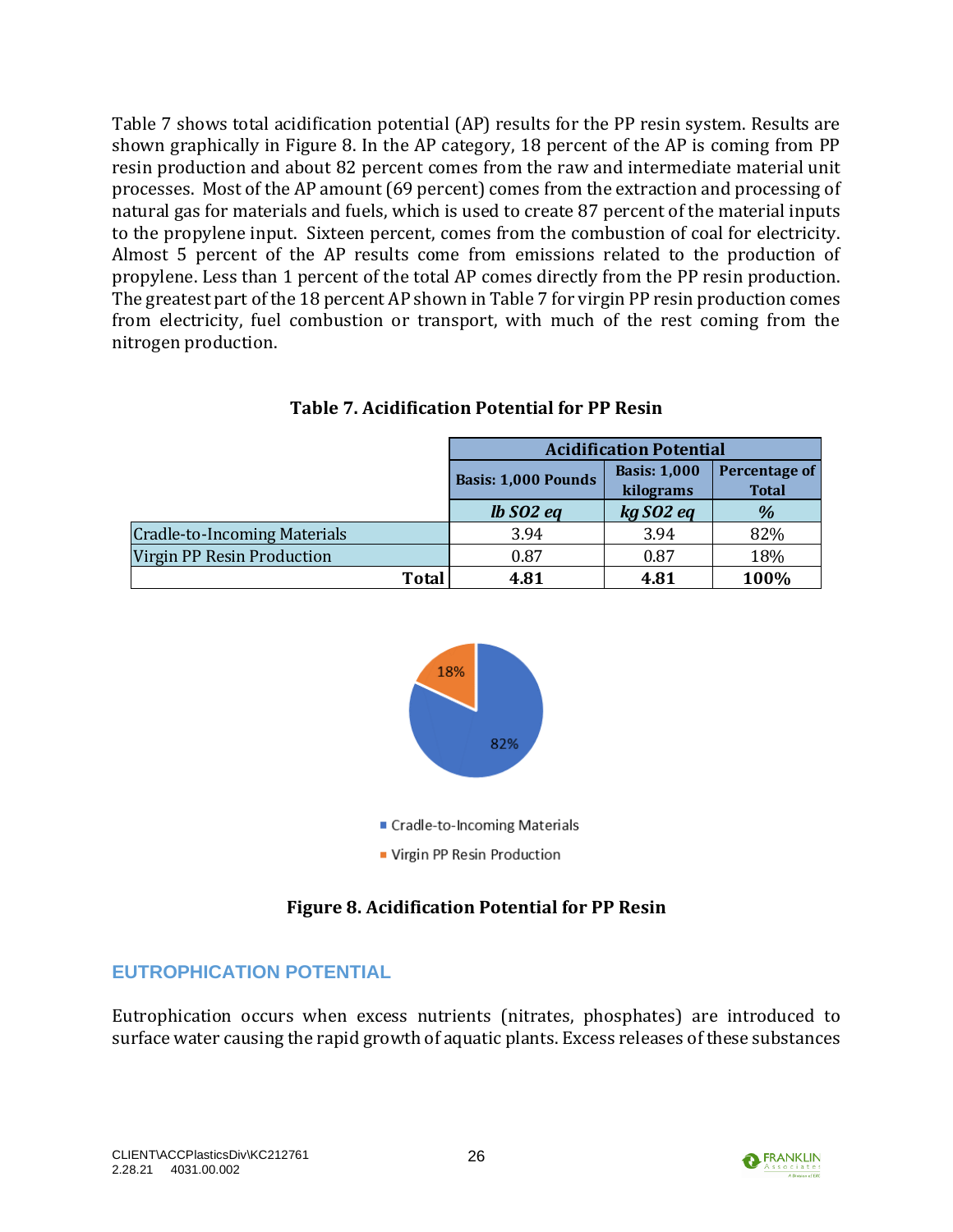may provide undesired effects on the waterways.<sup>21</sup> The TRACI characterization factors for eutrophication are the product of a nutrient factor and a transport factor.<sup>22</sup> The nutrient factor is based on the amount of plant growth caused by each pollutant, while the transport factor accounts for the probability that the pollutant will reach a body of water. Atmospheric emissions of nitrogen oxides  $(NO_x)$  as well as waterborne emissions of nitrogen, phosphorus, ammonia, biochemical oxygen demand (BOD), and chemical oxygen demand (COD) are the main contributors to eutrophication impacts.

Eutrophication potential (EP) results for PP resin are shown in [Table 8](#page-31-0) and illustrated in [Figure 9.](#page-31-1) The largest portion, over 90 percent, of the EP results come from the raw and intermediate materials used to create PP resin. The extraction of natural gas for materials and fuels releases approximately 69 percent of the emissions related to the EP impact. The propylene plant process emissions comprise 14 percent of the EP impact results. The gateto-gate PP resin production generates 10 percent of the EP impact, with more than half of that percentage representing the combustion of fuels for electricity and over 20 percent from the combustion of natural gas in boilers. Only 1 percent of the total EP impact comes from process emissions released at the PP plant.

<span id="page-31-0"></span>

|                                     | <b>Eutrophication Potential</b> |                                  |                                      |  |  |  |
|-------------------------------------|---------------------------------|----------------------------------|--------------------------------------|--|--|--|
|                                     | <b>Basis: 1,000 Pounds</b>      | <b>Basis: 1,000</b><br>kilograms | <b>Percentage of</b><br><b>Total</b> |  |  |  |
|                                     | $lb$ $N$ $eq$                   | kg N eq                          | $\%$                                 |  |  |  |
| <b>Cradle-to-Incoming Materials</b> | 0.24                            | 0.24                             | 90%                                  |  |  |  |
| Virgin PP Resin Production          | 0.026                           | 0.026                            | 10%                                  |  |  |  |
| <b>Total</b>                        | 0.26                            | 0.26                             | 100%                                 |  |  |  |

### **Table 8. Eutrophication Potential for PP Resin**



### **Figure 9. Eutrophication Potential for PP Resin**

27



<span id="page-31-1"></span><sup>&</sup>lt;sup>21</sup> Bare, I. C. Tool for the Reduction and Assessment of Chemical and Other Environmental Impacts [\(TRACI\),](http://nepis.epa.gov/Adobe/PDF/P100HN53.pdf) Version 2.1 - [User's Manual](http://nepis.epa.gov/Adobe/PDF/P100HN53.pdf); EPA/600/R-12/554 2012.

<sup>&</sup>lt;sup>22</sup> Bare JC, Norris GA, Pennington DW, McKone T. (2003). TRACI: The Tool for the Reduction and Assessment of Chemical and Other Environmental Impacts, *Journal of Industrial Ecology,* **6**(3–4): 49–78. Available at URL: http://mitpress.mit.edu/journals/pdf/jiec\_6\_3\_49\_0.pdf.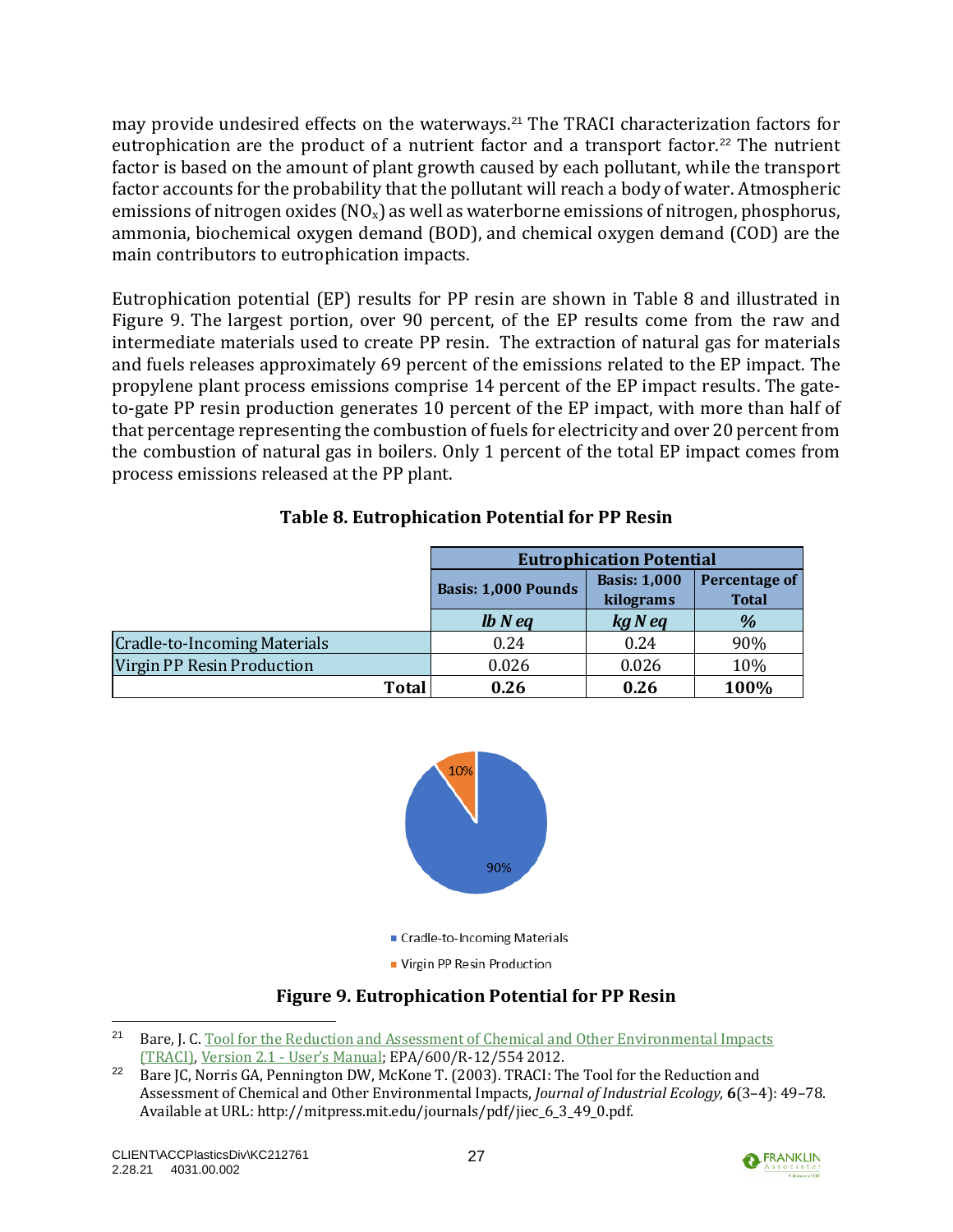### <span id="page-32-0"></span>**OZONE DEPLETION POTENTIAL**

Stratospheric ozone depletion (ODP) is the reduction of the protective ozone within the stratosphere caused by emissions of ozone-depleting substance (e.g. CFCs and halons). The ozone depletion impact category characterizes the potential to destroy ozone based on a chemical's reactivity and lifetime. Effects related to ozone depletion can include skin cancer, cataracts, material damage, immune system suppression, crop damage, and other plant and animal effects. For the PP resin system, the main sources of emissions contributing to ODP are minute amounts of a few CFCs, HCFCs, and halons are emitted during the extraction of petroleum, which is used as fuel and material in the production of olefins.

[Table 9](#page-32-1) shows total ODP results for the PP resin system, which are also shown graphically in [Figure 10.](#page-32-2) Ozone depletion results for the PP resin system are dominated by the crude oil extraction and refining system at the propylene plant, contributing 99.4 percent of the total ozone depletion impacts. The amount of the ODP shown as PP resin production is from the production of petroleum-based fuels used within the plant. No emissions impacting ODP are released at the PP plants. The 0.6 percent impact coming from PP resin production is for the production of the petroleum fuels used in electricity and transport.

<span id="page-32-1"></span>

|                              | <b>Ozone Depletion Potential</b> |                     |                      |  |  |  |
|------------------------------|----------------------------------|---------------------|----------------------|--|--|--|
|                              | <b>Basis: 1,000 Pounds</b>       | <b>Basis: 1,000</b> | <b>Percentage of</b> |  |  |  |
|                              |                                  | kilograms           | <b>Total</b>         |  |  |  |
|                              |                                  |                     |                      |  |  |  |
|                              | $lb$ CFC-11 eq                   | $kg$ CFC-11 eq      | $\%$                 |  |  |  |
| Cradle-to-Incoming Materials | 1.7E-06                          | 1.7E-06             | 99.4%                |  |  |  |
| Virgin PP Resin Production   | 1.0E-08                          | 1.0E-08             | 0.6%                 |  |  |  |
| <b>Total</b>                 | 1.8E-06                          | 1.8E-06             | 100%                 |  |  |  |

#### **Table 9. Ozone Depletion Potential for PP Resin**



<span id="page-32-2"></span>**Figure 10. Ozone Depletion Potential for PP Resin**

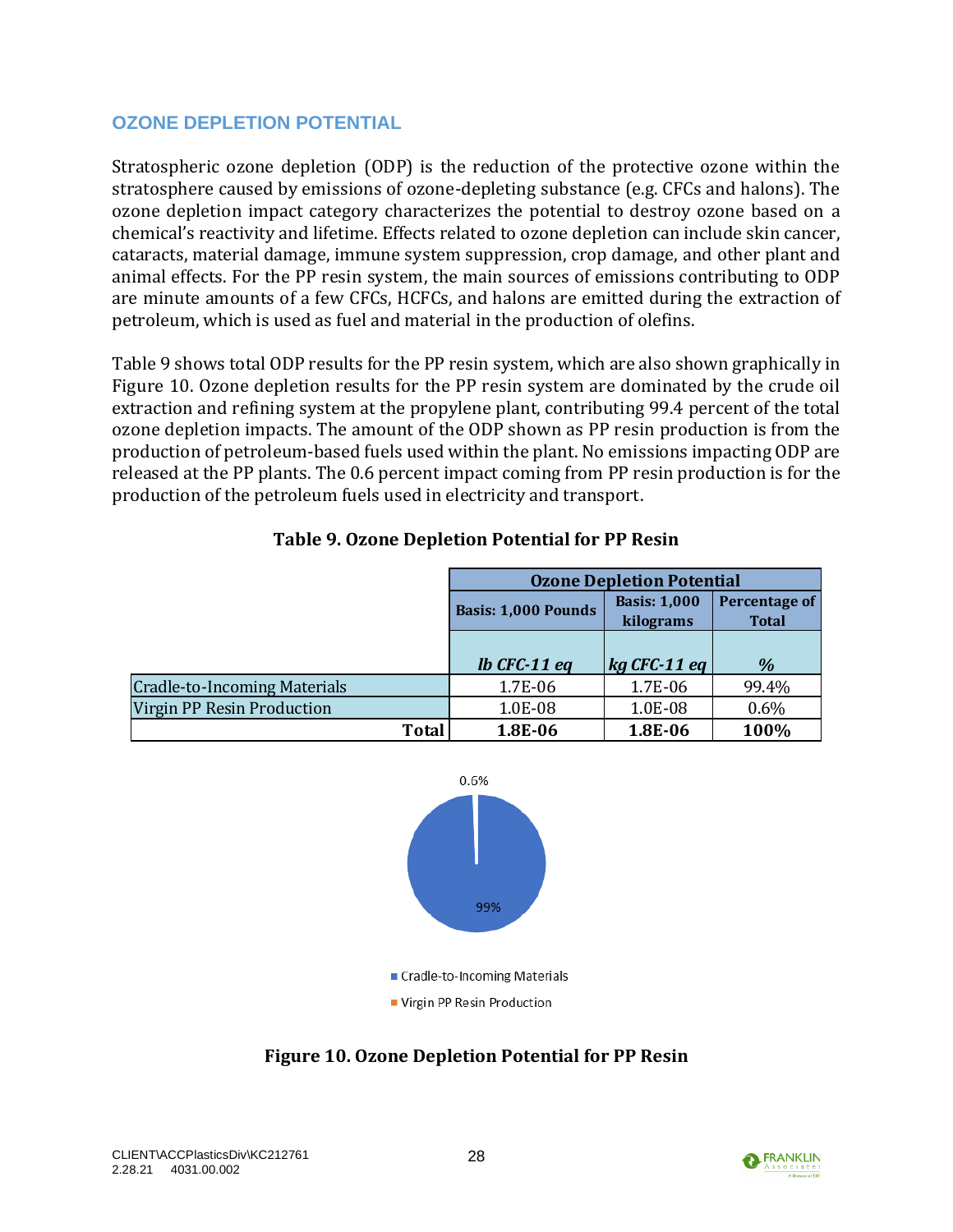### <span id="page-33-0"></span>**PHOTOCHEMICAL SMOG FORMATION**

The photochemical smog formation (POCP) impact category characterizes the potential of airborne emissions to cause photochemical smog. The creation of photochemical smog occurs when sunlight reacts with  $NO<sub>x</sub>$  and volatile organic compounds (VOCs), resulting in tropospheric (ground-level) ozone and particulate matter. Endpoints of such smog creation can include increased human mortality, asthma, and deleterious effects on plant growth.<sup>23</sup> Smog formation impact are generally dominated by emissions associated with fuel combustion, so that impacts are higher for life cycle stages and components that have higher process fuel and transportation fuel requirements. In this case,  $NO<sub>x</sub>$  makes up 96 percent of the smog formation emissions, with VOCs consisting of over 3 percent.

Smog formation potential results for PP resin are displayed in [Table 10](#page-33-1) and illustrated in [Figure 11.](#page-34-1) Approximately 89% of the POCP impact results comes from the raw and intermediate materials (cradle-to-propylene). The olefins plant releases just 6 percent of the total emissions resulting the POCP. Three-quarters of the remainder of the total POCP impact results are from the natural gas extraction and processing. Smaller amounts are also created from the combustion of coal and the extraction of oil.

The remaining 11 percent of the POCP impact results is released from the PP resin production process. Of that percentage, almost 60 percent of the POCP for the PP resin plant comes from the use of electricity in the plant, which includes the combustion of natural gas and coal at power plants and cogeneration plants. Approximately 1 percent of the total emissions resulting in the POCP impact results are released at the PP resin plant as process emissions. The remaining percentage in the PP resin production comes from combustion of natural gas, production of nitrogen, or transport of incoming materials.

<span id="page-33-1"></span>

|                                     | <b>Photochemical Smog Potential</b> |                                  |                                      |  |
|-------------------------------------|-------------------------------------|----------------------------------|--------------------------------------|--|
|                                     | <b>Basis: 1,000 Pounds</b>          | <b>Basis: 1,000</b><br>kilograms | <b>Percentage of</b><br><b>Total</b> |  |
|                                     | $lb$ 03 eq                          | kgO3eq                           | $\%$                                 |  |
| <b>Cradle-to-Incoming Materials</b> | 114                                 | 114                              | 89%                                  |  |
| Virgin PP Resin Production          | 14.1                                | 14.1                             | 11%                                  |  |
| <b>Total</b>                        | 128                                 | 128                              | 100%                                 |  |

### **Table 10. Photochemical Smog Formation Potential for PP Resin**



<sup>&</sup>lt;sup>23</sup> Bare, J. C. Tool for the Reduction and Assessment of Chemical and Other Environmental Impacts [\(TRACI\),](http://nepis.epa.gov/Adobe/PDF/P100HN53.pdf) [Version 2.1 -](http://nepis.epa.gov/Adobe/PDF/P100HN53.pdf) User's Manual; EPA/600/R-12/554 2012.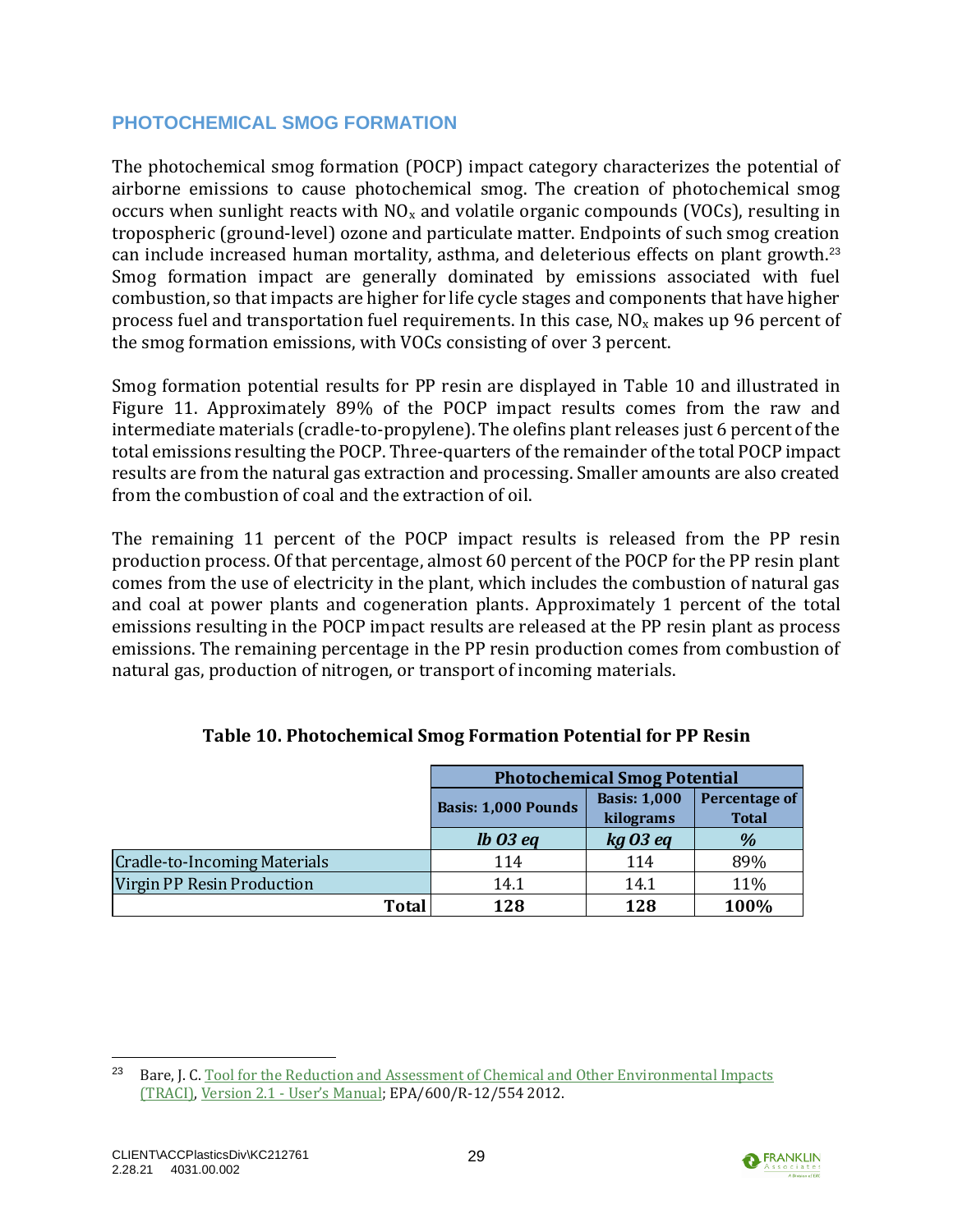

## **Figure 11. Photochemical Smog Formation Potential for PP Resin**

# <span id="page-34-1"></span><span id="page-34-0"></span>**COMPARISON OF 2021 AND 2011 LCI AND LCIA PP RESULTS**

This section provides a comparison of life cycle inventory and impact assessment category results that were included in the original virgin PP resin system**<sup>24</sup>** with the current update. These categories include total energy, non-renewable energy, renewable energy, total solid waste, and global warming potential. No comparisons are available for water consumption, solid waste broken out as hazardous and non-hazardous categories, acidification potential, eutrophication potential, photochemical smog formation, or ozone depletion potential. These categories were not included in the original study.

[Table 11](#page-35-0) shows the comparable LCI and LCIA categories for the 2011 and 2021 PP resin results in both English and SI units and includes the percent difference for each category. Percent difference between systems, discussed further below, is defined as the difference between energy totals divided by the average of the two system totals. The results in Table 11 show a decrease in all categories. Note that in some cases, the decrease is small enough not to be considered significantly different. Comparisons of these results have been analyzed in this section focusing on the main differences causing the change in each category. It should be noted that all figures in this section provide a percent increase or decrease above the comparable bars, which is calculated as the difference between the totals divided by the 2011 value.

Based on the uncertainties in LCI energy data, energy differences between systems are not considered meaningful unless the percent difference between system results is greater than 10 percent. The threshold guidelines are not intended to be interpreted as rigorous statistical uncertainty analysis, but rather are provided as general guidelines for readers to use when interpreting differences in system results, to ensure that undue importance is not



<sup>&</sup>lt;sup>24</sup> American Chemistry Council, Plastics Division, Cradle-to-Gate Life Cycle Inventory of Nine Plastic Resins and Four Polyurethane Precursors. Prepared by Franklin Associates, A Division of ERG. August, 2011.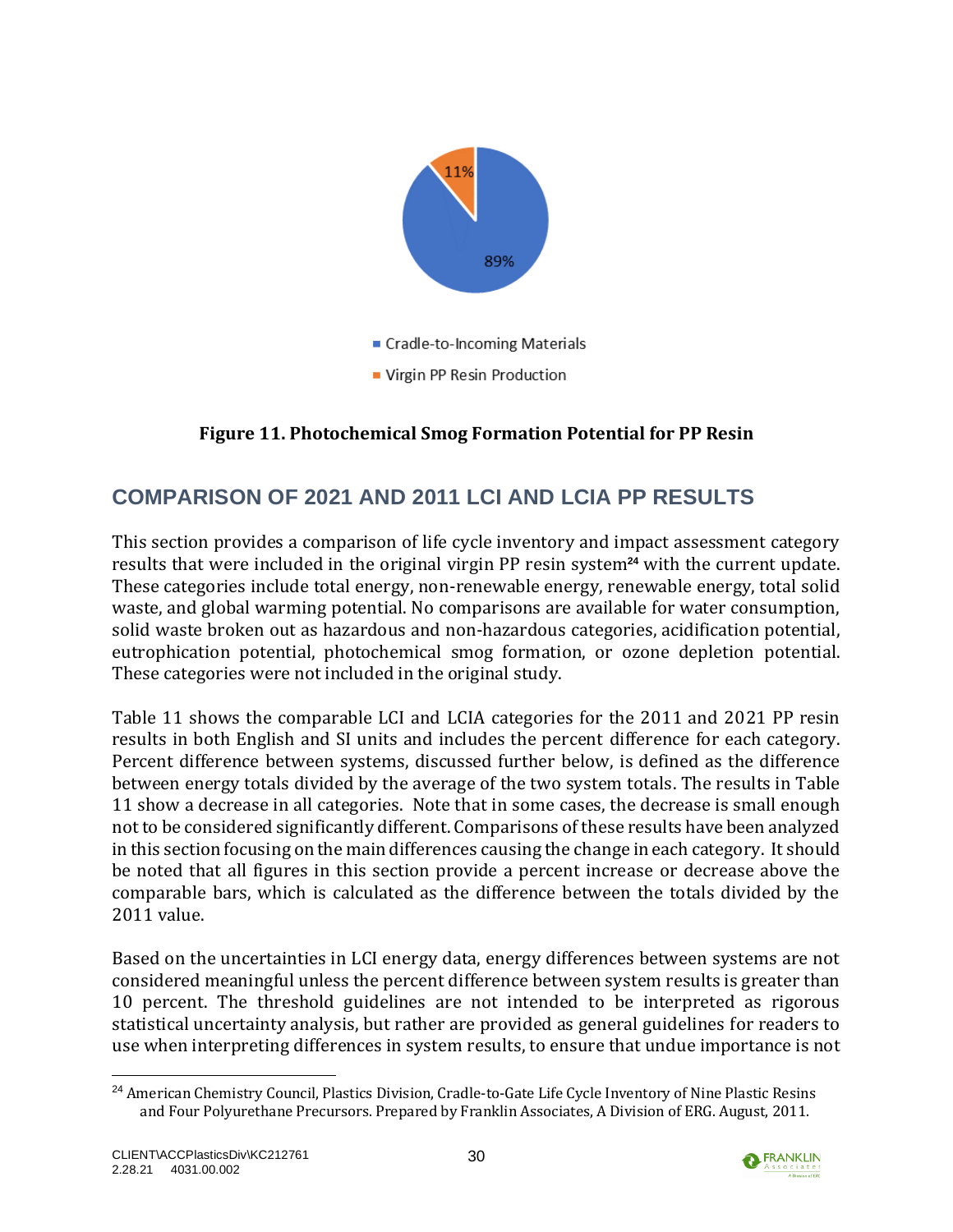placed on small differences that fall within the uncertainties of the underlying data. The solid waste and GWP, which includes factors used to weight and convert the GHG emissions released to an impact category, require a minimum 25 percent difference to consider results significantly different.

Broadly, results differences between the two averaged datasets are predominantly due to the use of additional companies and manufacturing plants when updating the propylene and PP primary data. Each plant producing the same resin or chemical varies by the amounts of input materials used, fuel types and amounts used, amounts of emissions released, etc. The amalgamation of these changes lead to differences affecting the results. In the updated data, PP resin and propylene are representative of the years 2015 and 2016. For propylene and PP, some of the same plants provided data; however, some of the plants in the current average were not included in the original data collection in 2004-2006. Additional plants participated in the data collection for this update for the olefins. Also, the number of companies participating in this update for the PP resin remained at 3; however, only one plant that participated in collecting data for the previous analysis provided data for 2015- 2016.

|                           | 1000 pounds of Virgin<br><b>Polypropylene Resin</b>                                                 |                                           |                                   |                              |                          |  |
|---------------------------|-----------------------------------------------------------------------------------------------------|-------------------------------------------|-----------------------------------|------------------------------|--------------------------|--|
|                           | <b>LCI Results</b>                                                                                  |                                           |                                   |                              | <b>LCIA Results</b>      |  |
|                           | <b>Total</b><br><b>Energy</b>                                                                       | Non-<br><b>Renewable</b><br><b>Energy</b> | <b>Renewable</b><br><b>Energy</b> | <b>Total Solid</b><br>Waste* | Global<br><b>Warming</b> |  |
|                           | <b>MM Btu</b>                                                                                       | <b>MM Btu</b>                             | <b>MM Btu</b>                     | $\mathbf{I}$                 | <i>lb</i> $CO2$ eq       |  |
| PP 2021                   | 32.5                                                                                                | 32.4                                      | 0.08                              | 62.8                         | 1,548                    |  |
| PP 2011                   | 33.1                                                                                                | 33.0                                      | 0.12                              | 85.0                         | 1,860                    |  |
|                           | 1000 kilograms of Virgin<br><b>Polypropylene Resin</b><br><b>LCI Results</b><br><b>LCIA Results</b> |                                           |                                   |                              |                          |  |
|                           | <b>Total</b><br><b>Energy</b>                                                                       | Non-<br><b>Renewable</b><br><b>Energy</b> | <b>Renewable</b><br><b>Energy</b> | <b>Total Solid</b><br>Waste* | Global<br><b>Warming</b> |  |
|                           | <b>GJ</b>                                                                                           | <b>GJ</b>                                 | GJ                                | <b>kg</b>                    | $kgCO2$ eq               |  |
| PP 2021                   | 75.5                                                                                                | 75.3                                      | 0.19                              | 62.8                         | 1,548                    |  |
| PP 2011                   | 77.0                                                                                                | 76.6                                      | 0.28                              | 85.0                         | 1,860                    |  |
| <b>Percent Difference</b> | 2%                                                                                                  | 2%                                        | 39%                               | 30%                          | 18%                      |  |

### <span id="page-35-0"></span>**Table 11. Comparison of 2011 and 2021 LCI and LCIA Results for Virgin PP Resin**

\*Total Solid Waste excludes hazardous solid waste for 2021 as this category was not included as Solid Waste in 2011.

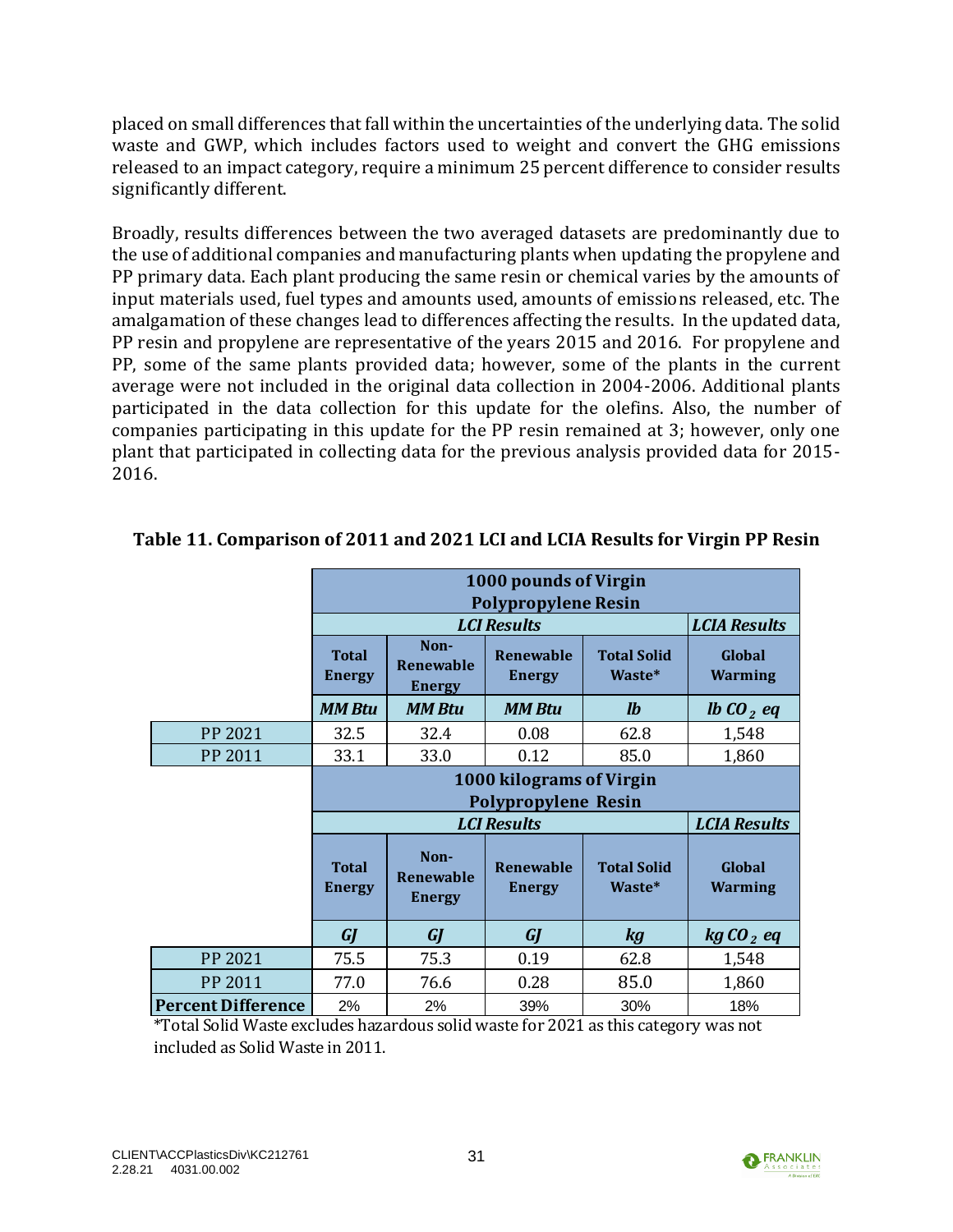#### <span id="page-36-0"></span>**ENERGY COMPARISON**

Overall, the total energy for PP resin has decreased 1.5 GJ on a  $1,000$  kg basis  $(0.6$ MMBtu/1,000 lb). There is a 2 percent difference in total energy as compared to the original results. This percentage is small and would not be considered significantly different due to differences in the plants. When comparing the PP resin unit process average energy data, data from the plant that were collected for both studies did decrease on this same magnitude with some energy sources increasing by small amounts while others decreased by about the same amount. Certainly, the addition of different plants into the analysis affected the change in energy. [Figure 12](#page-36-1) provides a graphical perspective of the unit processes associated with this energy decrease from the original energy amounts.



**Figure 12. Decrease in Energy by Stage per 1,000 kg (GJ)**

<span id="page-36-1"></span>The energy of material resource, which pertains to the amount of inherent energy from the raw materials increased by a small amount for PP resin due to the slight increased amount of propylene input to the PP process compared to the data in the 2011 report. As the amount of material resource energy increased, but the total energy still decreased, it can be concluded that the difference in process energy decreased more than the 2 percent shown in the total. It can also be concluded that this decrease is due to the energy decreases in the energy requirements for the olefins plants, as well as the oil and natural gas extraction and processing/refining. The energy for converting propylene to PP resin increased by 0.1 percent compared to the 2004-2006 energy for this process. This does not mean that efficiency has not improved, since 2 of the 3 plants in the current analysis were not in the original analysis. The fact that the current average energy usage is very similar to the previous average energy usage, even with different plants participating, suggests that the data provide a good representation of average North American production.

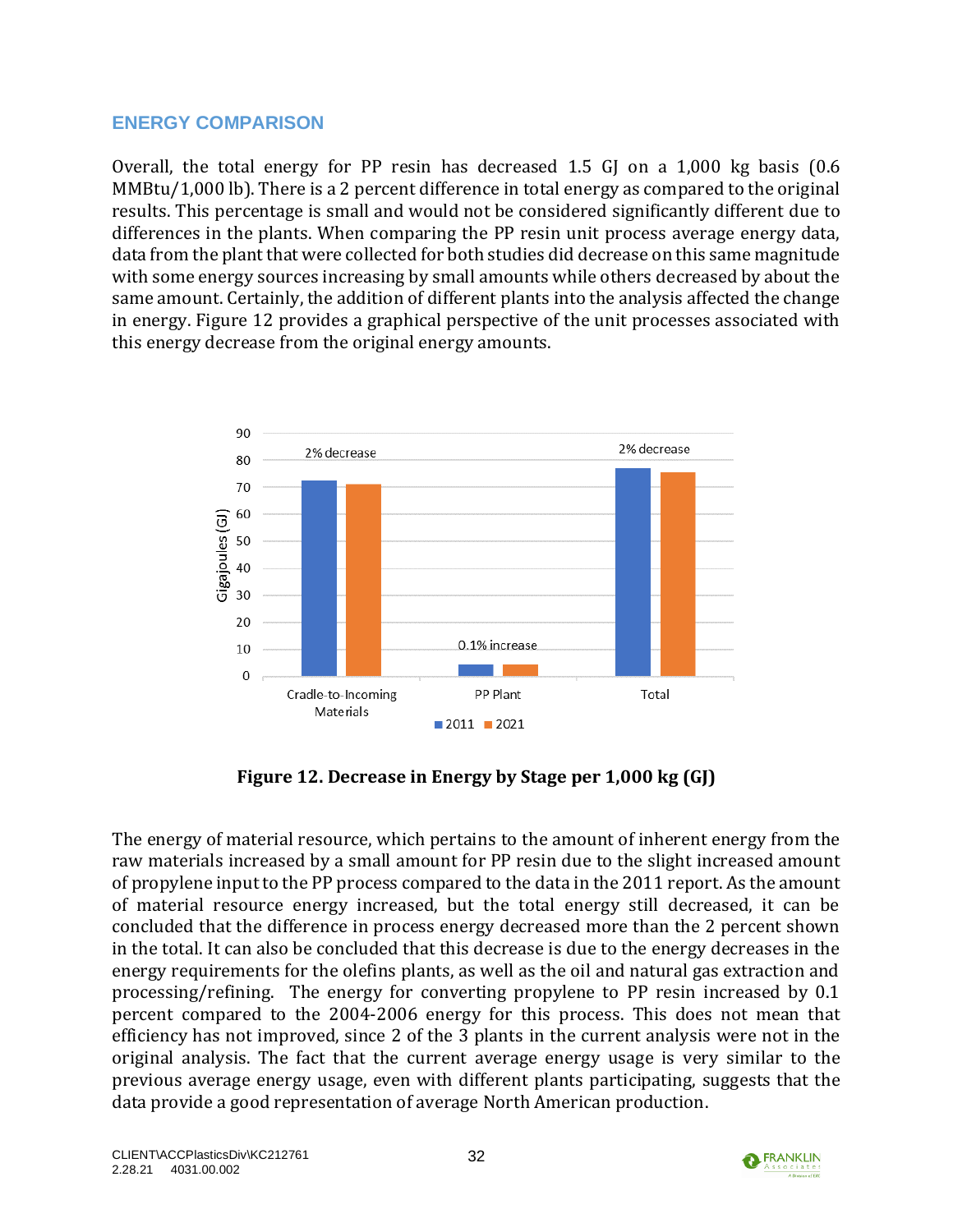The difference in renewable energy decreased about 33 percent from the original results. Although this seems quite large, the renewable energy makes up less than one percent of the total energy. Almost all of the renewable energy comes from the production of electricity. The U.S. average electricity grid was used for both the original study and the current update. Of the 2006 electricity grid, approximately 8 percent was created by renewable energy, whereas this renewable energy percentage has almost doubled in 2015 to 15.7 percent. Even though renewable source use has increased in the U.S. average electricity grid, the use of electricity in all processes required to manufacture PP has decreased. This decrease in the use of renewable energy is mainly due to decreases in the use of electricity (hydropower and other renewable resources for energy) within all processes required to manufacture PP.

#### <span id="page-37-0"></span>**SOLID WASTE COMPARISON**

When compared to the 2011 PP resin total solid waste amount, the current PP resin study shows 22 kg per 1000 kg PP resin less solid waste, which is a 30 percent difference and is considered a lower amount from the original study. Much of this decrease is due to the differences in propylene and PP plant data collected between the 2011 and 2021 reports. [Figure 13](#page-37-1) provides a visual of the total solid waste amount split out by the PP unit process and cradle-to-incoming materials. A decrease occurs for both cradle-to-incoming materials and at the PP plant. Comparing the current process solid waste at the PP plant to the 2011 solid waste, a decrease is seen, but the largest decrease in solid waste at the PP plant comes from the fuel use. This is possibly due to the decrease in coal use in the electricity grid used in 2016 as compared to the previous grid used. The decrease in cradle-to-incoming materials (olefins) is also mainly due to an overall decrease in the electricity use of the olefins plant while the split of cogeneration and grid electricity remained very close to the earlier analysis. Process solid wastes from the natural gas and crude oil production also decreased by small amounts.



<span id="page-37-1"></span>**Figure 13. Decrease in Solid Waste Weight by Unit Process (kg Per 1,000 kg)**

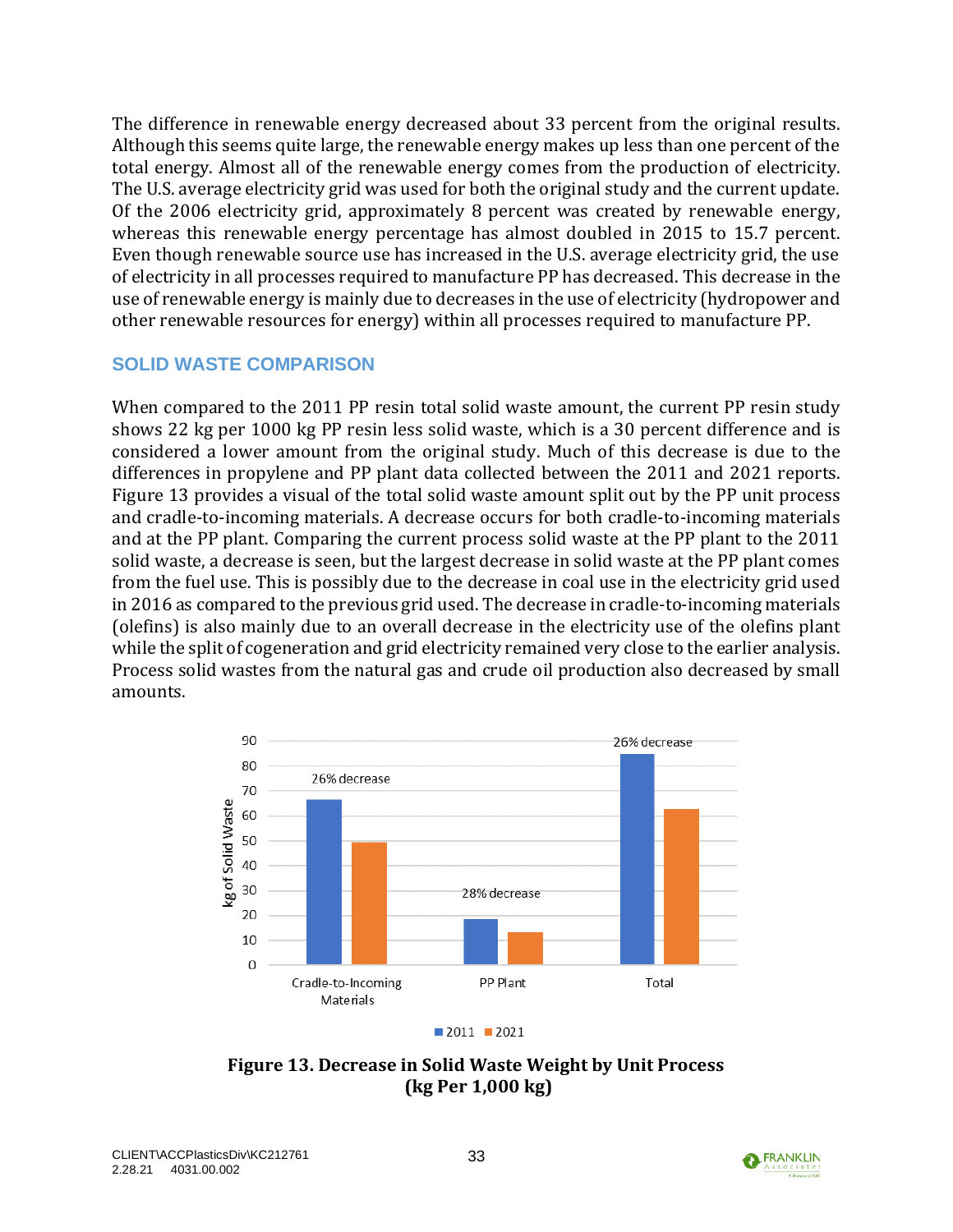#### <span id="page-38-0"></span>**GLOBAL WARMING POTENTIAL COMPARISON**

The global warming potential decreased by 312 kg  $CO<sub>2</sub>$  equivalents/1000 kg PP resin, which calculates to an 18 percent difference. This percent difference is lower than the 25 percent limit and is not considered sizable enough to signify a definite difference in results. [Figure](#page-38-1)  [14](#page-38-1) displays a column chart with the PP resin and cradle-to-incoming materials results that makeup the decrease when comparing the 2011 and 2021 GWP results. Although this seems like a large decrease compared to the decrease in energy, this overall decrease follows the trend shown in total energy, since much of the greenhouse gases are created from fuel production. The total energy amount includes the material resource energy, which has no greenhouse gases associated with it as it is not combusted.

Looking at the process/transport energy only, the percent decrease is about 16 percent. The GWP specific to the PP resin plant decreases by 1 percent, while the energy for the plant actually increased by a fraction of a percentage. This decrease is so small that it can be considered as equivalent to the previous amounts due to higher uncertainty. This higher uncertainty comes from the use of an order of magnitude in the updated GHG emissions compared to calculated averages of GHG emissions in the original data. To clarify, in the 2011 report, carbon dioxide and methane were available as calculated average amounts due to the provision of these data by all three PP plants. In the current PP LCI data, the amounts of carbon dioxide and methane were not available for one of the plants and so an order of magnitude was used for the average of each of these emissions. The decrease in GWP for olefins comes from decreases in energy use for the raw materials and for the olefins plant. The amount of coal combusted for the US average electricity grid has decreased over time with an increase in natural gas combustion. Coal production and combustion releases higher amounts of greenhouse gases compared to natural gas production and combustion.



<span id="page-38-1"></span>**Figure 14. Decrease in Global Warming Potential by Unit Process (kg of CO2 eq. per 1,000 kg)**

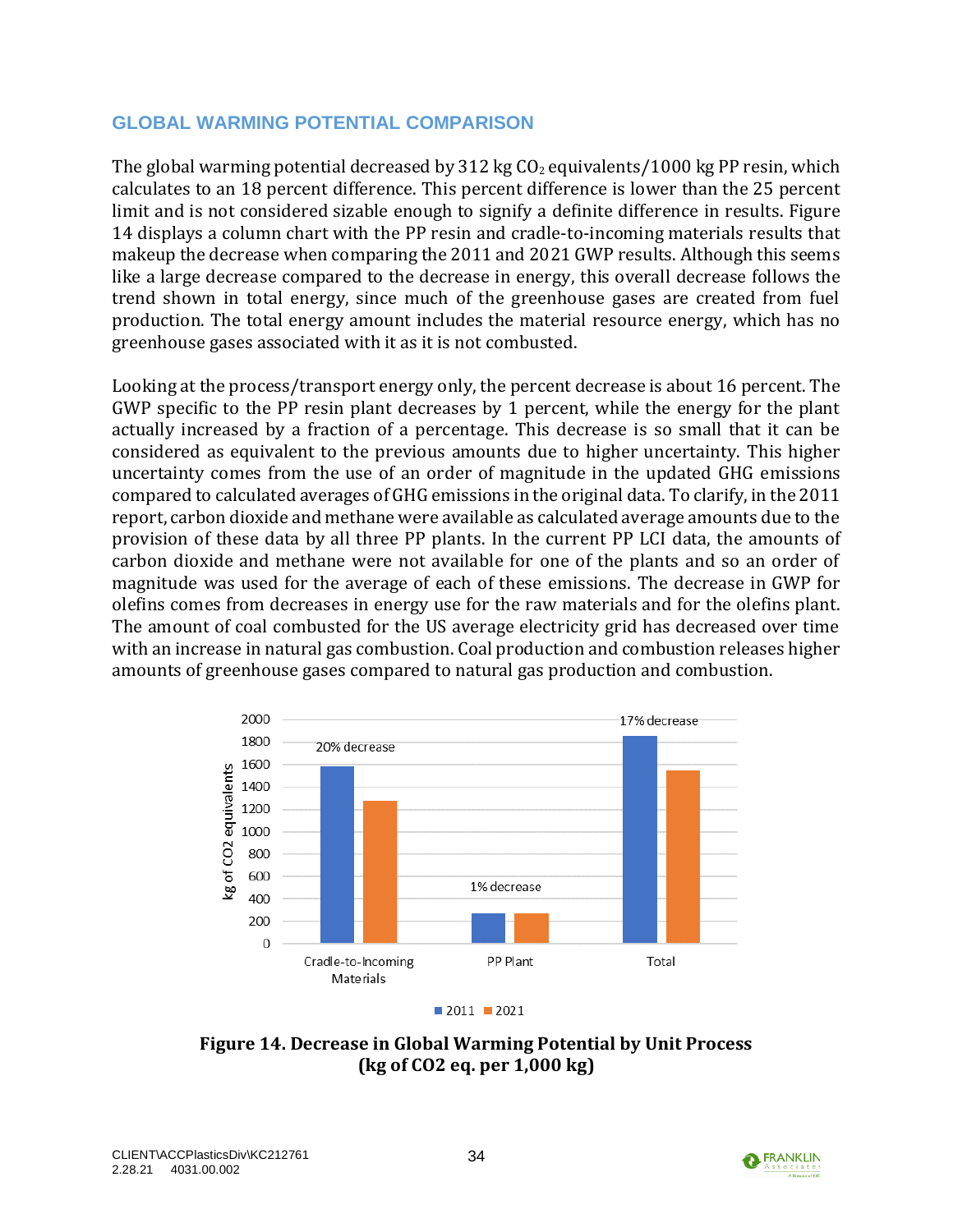# <span id="page-39-0"></span>**APPENDIX: POLYPROPYLENE (PP) MANUFACTURE**

This appendix discusses the manufacture of polypropylene (PP) resin. PP is used to manufacture carpet, food containers, and parts for various industries. More than 17,153 million pounds of PP was produced in the U.S. and Canada in 2015 (ACC, 2016). The material flow for PP resin is shown in [Figure 15.](#page-39-1)

Individual unit process tables on the bases of 1,000 pounds and 1,000 kilograms are also shown within this appendix. The following process is included in this appendix:

• Polypropylene resin production

LCI data for olefins (propylene) and PP production were collected for this update to the U.S. LCI plastics database by member companies of the American Chemistry Council. Secondary data was used for crude oil extraction and refining and natural gas production and processing, and nitrogen. Results and LCI data for the production of olefins, oil, and natural gas can be found in the report, *Cradle-to-Gate Life Cycle Analysis of Olefins*. LCI data for the ancillary input material, nitrogen, were adapted from the ecoinvent 3 database. This dataset is not available due to confidentiality issues of that database. The adaptation included the use of the US electricity grid and US transportation.



#### **Figure 15. Flow diagram for the Production of Polypropylene (PP) Resin.**

<span id="page-39-1"></span>\* Fuel gas used for energy is created from off-gas produced in the process.

\*\* Nitrogen data is from ecoinvent and is adapted to U.S. conditions. Nitrogen is an ancillary material input.

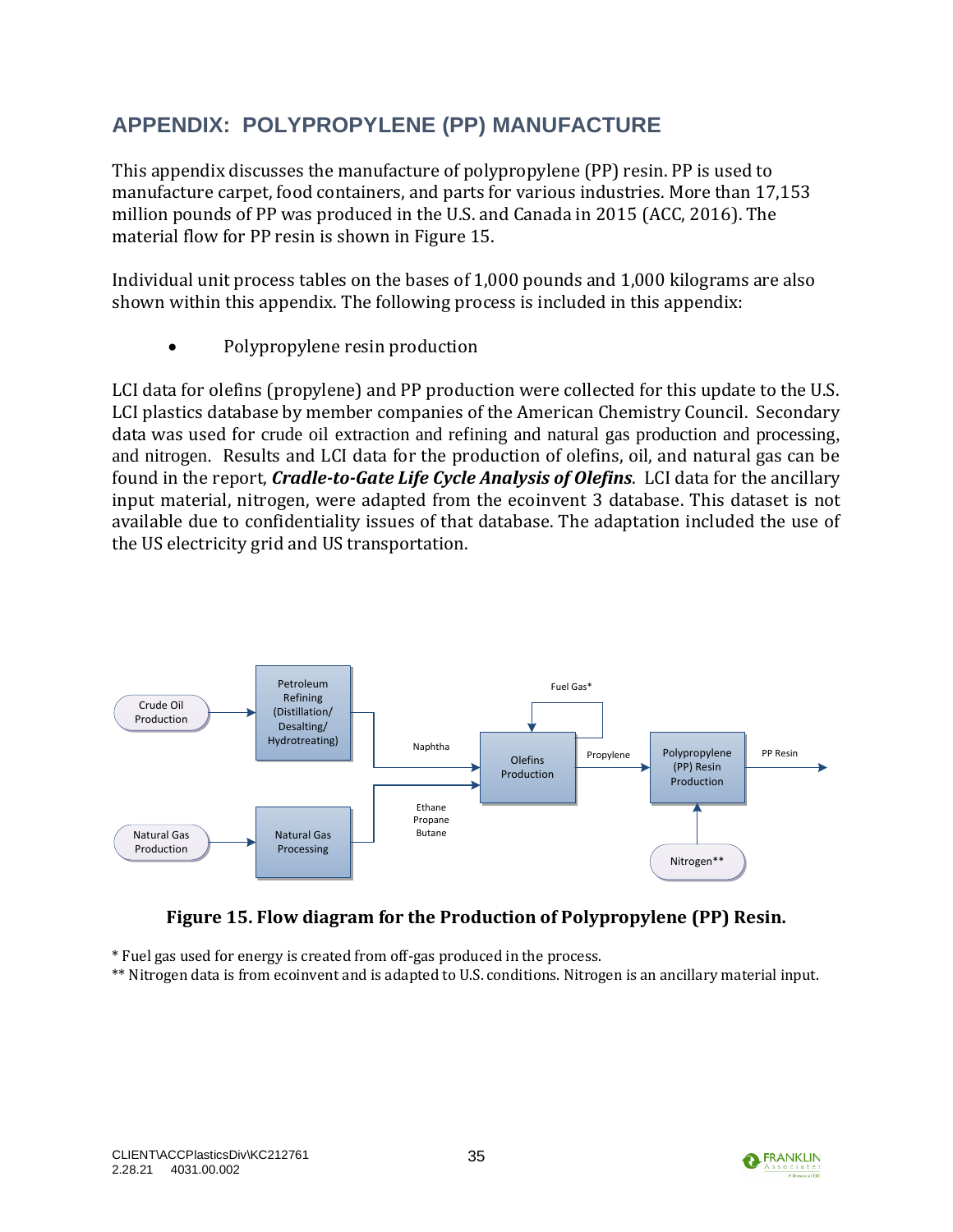## <span id="page-40-0"></span>**POLYPROPYLENE (PP) PRODUCTION**

The two main technologies used to manufacture polypropylene are the bulk slurry and the gas-phase processes. Spheripol, a type of bulk slurry technology, and Unipol, a type of gasphase technology are used by the data providers. According to an article on Plastics Insight, of the world production of PP resin, 39 percent of PP resin manufacturers used Spheripol, while 16 percent of PP manufacturers used the Unipol technology. A number of other patented technologies are used at a lower percentage. No information was found about the representative of those percentages within North America.

In the bulk slurry technology, polymerization is carried out in liquid propylene in tubular loop reactors (Chem Eng, Sept, 2013). Catalysts and liquid propylene are continually fed into a prepolymerization reactor, then sent to a series of bulk loop reactors to form PP granules. Small amounts of hydrogen are added to control PP properties. Any excess propylene monomer is removed from the polymer granules using vaporization operations (Lyondellbasell). The monomer stream is purified and recycled to the reactor. The remaining PP granules are then sent to extrusion for pelletization (Ind Contacts, 2018).

The gas-phase technology uses a fluidized bed reactor framework (Chem Eng, May, 2013). The propylene feedstock is degassed to rid it of any oxygen or other unwanted materials. The feedstock is then cooled and sent to a dryer before it is sent to the gas-stage polymerization reactor. Small amounts of hydrogen are added to control the properties of the PP. The polymer is taken out intermittently from the reactor using separators. The excess monomer propylene is recycled back to the reactor. The polypropylene is removed from the separators as a powder. These PP granules are sent to extrusion for pelletization (Ind Contacts, 2018).

LCI data for the production of PP resin were collected from three producers (three plants) in North America –all from the United States only. All companies provided data for the years 2015-2016. A weighted average was calculated from the data collected and used to develop the LCA model. The captured PP resin production amount is approximately 16 percent of the PP resin production in the U.S. in 2015 (ACC, 2016). Only small amounts of off-spec and trim product are coproducts of PP resin production, and a mass basis was used to allocate the environmental burdens among the coproducts.

PP resin producers from the United States provided data from their facilities using technology ranging from average to state-of-the-art. Approximately two-thirds of the total PP resin produced by the data providers come from the bulk slurry process, while the remainder is gas phase.

Primary data were collected from PP manufacturers from the year 2015 and 2016. Companies providing data were given the option to collect data from the year preceding or following 2015 if either year would reflect more typical production conditions. After reviewing individual company data in comparison to the average, each manufacturer verified data from 2015 or 2016 was a representative year for their company for PP production in North America.

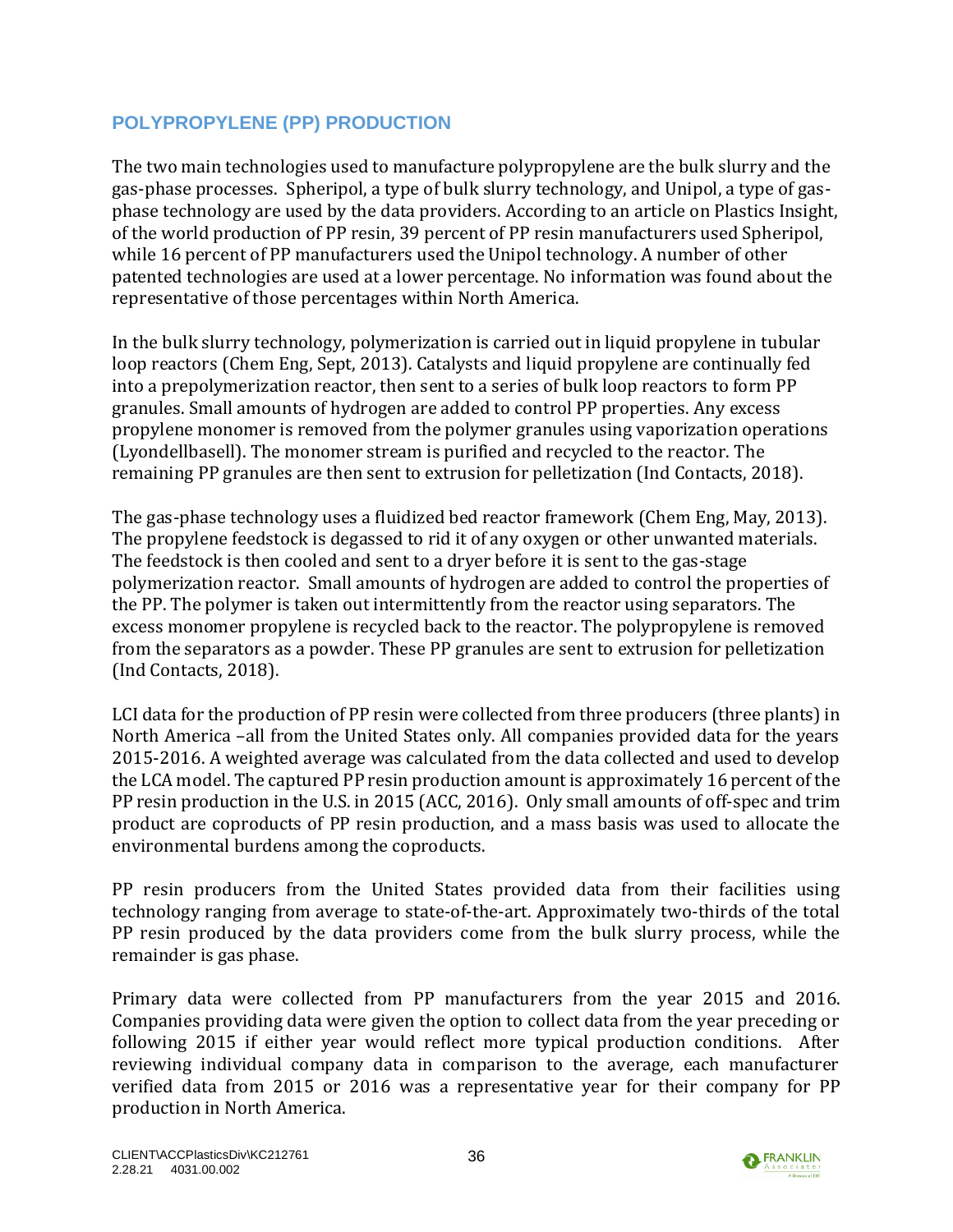Data providers reviewed their data as well as the average PP LCI data and provided questions on comments on the average, which Franklin Associates reviewed and responded until all companies understood and accepted the average dataset.

[Table 12](#page-42-0) shows the averaged energy and emissions data for the production of 1,000 pounds and 1,000 kilograms of PP resin. In the case of some emissions, data was provided by fewer than the 3 producers. To indicate known emissions while protecting the confidentiality of individual company responses, some emissions are reported only by the order of magnitude of the average.

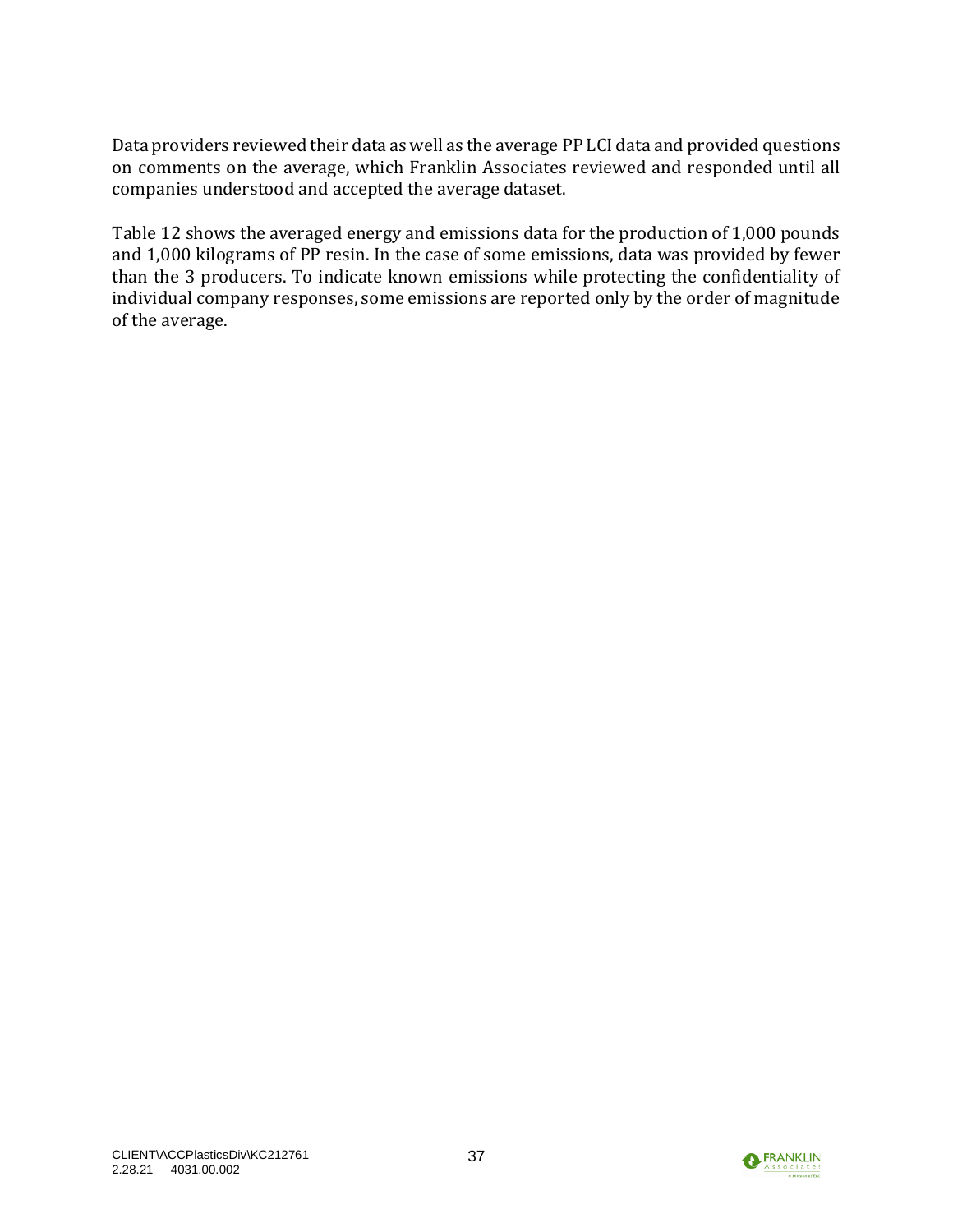<span id="page-42-0"></span>

|                                                  | 1,000 lb              | 1,000 kg              |
|--------------------------------------------------|-----------------------|-----------------------|
| <b>Material Inputs</b>                           |                       |                       |
| Propylene                                        | $1,014$ lb            | 1,014 kg              |
| Nitrogen                                         | 64.0 lb               | 64.0 kg               |
| <b>Energy</b>                                    |                       |                       |
| <b>Process Energy</b>                            |                       |                       |
| Electricity from grid                            | 72.6 kWh              | 160 kWh               |
| Electricity from cogen                           | 63.5 kWh              | 140 kWh               |
| Natural gas                                      | 545 $\mathrm{ft}^{3}$ | 34.0 $m^3$            |
|                                                  |                       |                       |
| <b>Avoided Energy</b>                            |                       |                       |
| Natural gas avoided due to export of vent gas    | 43.3 $ft^3$           | $2.70 \text{ m}^3$    |
| <b>Transportation Energy</b>                     |                       |                       |
| Pipeline -refinery products                      | 11.8 ton $\cdot$ mi   | 38.0 tonne km         |
|                                                  |                       |                       |
| <b>Environmental Emissions</b>                   |                       |                       |
| <b>Atmospheric Emissions</b>                     |                       | *                     |
| Carbon dioxide, fossil                           | 10.0 lb               | $10.0$ kg             |
| NMVOC, non-methane volatile organic compounds, a | $0.11$ lb             | $0.11$ kg<br>*        |
| Particulates, unspecified                        | $0.010$ lb            | $0.010$ kg            |
| Particulates, < 2.5 um                           | $0.0090$ lb           | $0.0090$ kg           |
| Particulates, > 2.5 um, and < 10um               | $0.016$ lb            | $0.016$ kg<br>*       |
| Sulfur oxides                                    | $0.0010$ lb           | $0.0010$ kg<br>*      |
| Nitrous oxide                                    | 1.0E-04 lb            | 1.0E-04 kg<br>*       |
| Methane                                          | $0.0010$ lb           | $0.0010$ kg<br>$\ast$ |
| Aldehydes, unspecified                           | $0.010$ lb            | $0.010$ kg<br>$\ast$  |
| Carbon monoxide                                  | $0.010$ lb            | $0.010$ kg<br>*       |
| Ammonia                                          | $0.0010$ lb           | $0.0010$ kg           |
| Nitrogen oxides                                  | $0.044$ lb            | $0.044$ kg            |
| <b>Waterborne Releases</b>                       |                       |                       |
| BOD5, Biological Oxygen Demand                   | $0.010$ lb            | *<br>$0.010$ kg       |
| COD, Chemical Oxygen Demand                      | $0.010$ lb            | *<br>$0.010$ kg       |
| Suspended solids, unspecified                    | $0.013$ lb            | $0.013$ kg            |
| Zinc                                             | 1.0E-06 lb            | $\ast$<br>1.0E-06 kg  |
| Fluoride                                         | 1.0E-06 lb            | $\ast$<br>1.0E-06 kg  |
| Dissolved solids                                 | 1.0E-04 lb            | 1.0E-04 kg<br>*       |
| Cyanide                                          | 1.0E-06 lb            | *<br>1.0E-06 kg       |
| <b>Solid Wastes</b>                              |                       |                       |
| Solid waste, process to landfill                 | $0.42$ lb             | $0.42$ kg             |
| Solid Waste Sold for Recycling or Reuse          | $0.70$ lb             | $0.70$ kg             |
| Hazardous waste to landfill                      | $0.0010$ lb           | $0.0010$ kg           |
| Hazardous waste to incineration                  | $0.0051$ lb           | $0.0051$ kg           |
| Hazardous waste to WTE                           | $0.12$ lb             | $0.12$ kg             |
|                                                  |                       |                       |
| <b>Water Consumption</b>                         | 360 gal               | 3,0001                |

## **Table 12. LCI Data for the Production of Polypropylene (PP)**

\* To indicate known emissions while protecting the confidentiality of individual company responses, the emission is reported only by the order of magnitude of the average.

Source: Primary Data, 2020